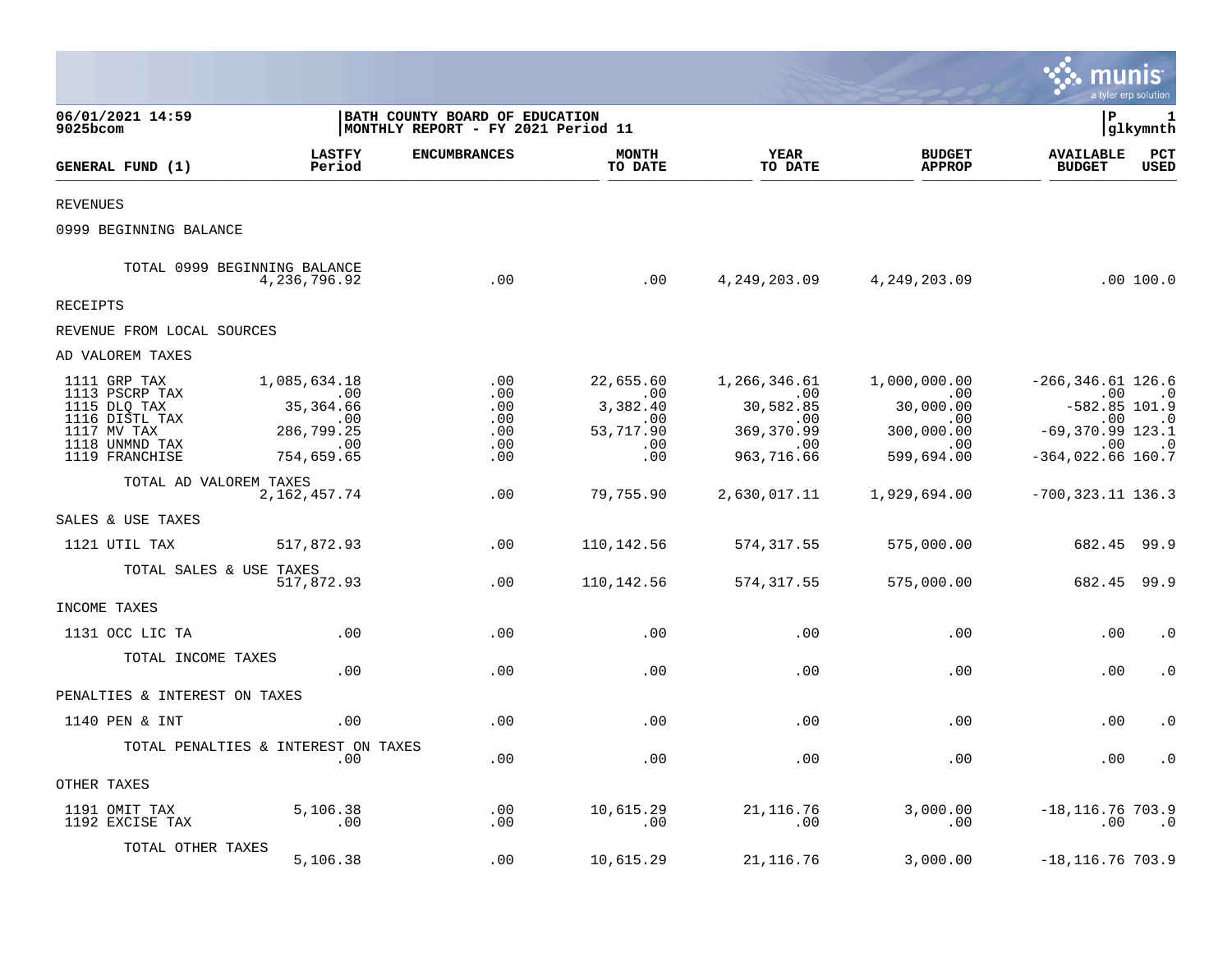|                                                                                                                |                                        |                                                                             |                                        |                                        |                                        | munis                                   | a tyler erp solution                                                                    |
|----------------------------------------------------------------------------------------------------------------|----------------------------------------|-----------------------------------------------------------------------------|----------------------------------------|----------------------------------------|----------------------------------------|-----------------------------------------|-----------------------------------------------------------------------------------------|
| 06/01/2021 14:59<br>9025bcom                                                                                   |                                        | <b>BATH COUNTY BOARD OF EDUCATION</b><br>MONTHLY REPORT - FY 2021 Period 11 |                                        |                                        |                                        | l P                                     | 2<br> glkymnth                                                                          |
| GENERAL FUND (1)                                                                                               | <b>LASTFY</b><br>Period                | <b>ENCUMBRANCES</b>                                                         | <b>MONTH</b><br>TO DATE                | <b>YEAR</b><br>TO DATE                 | <b>BUDGET</b><br><b>APPROP</b>         | <b>AVAILABLE</b><br><b>BUDGET</b>       | PCT<br><b>USED</b>                                                                      |
| REVENUE OTHER LOCAL GOVERNMENT UNITS                                                                           |                                        |                                                                             |                                        |                                        |                                        |                                         |                                                                                         |
| 1280 IN LIEU OF                                                                                                | .00                                    | .00                                                                         | .00                                    | .00                                    | .00                                    | .00                                     | $\cdot$ 0                                                                               |
| TOTAL REVENUE OTHER LOCAL GOVERNMENT UNITS                                                                     | .00                                    | .00                                                                         | .00                                    | .00                                    | .00                                    | .00                                     | $\cdot$ 0                                                                               |
| TUITION                                                                                                        |                                        |                                                                             |                                        |                                        |                                        |                                         |                                                                                         |
| 1310 TUIT IND<br>1320 GOV TUI IN<br>1330 GOV TUI OU<br>1340 TUIT OTHR                                          | .00<br>.00<br>.00<br>.00               | .00<br>.00<br>.00<br>.00                                                    | .00<br>.00<br>.00<br>.00               | .00<br>.00<br>.00<br>.00               | .00<br>.00<br>.00<br>.00               | $.00 \,$<br>$.00 \,$<br>.00<br>$.00 \,$ | $\cdot$ 0<br>$\cdot$ 0<br>$\begin{smallmatrix} 0 \\ 0 \\ 0 \end{smallmatrix}$           |
| TOTAL TUITION                                                                                                  | .00                                    | .00                                                                         | .00                                    | .00                                    | .00                                    | .00                                     | $\cdot$ 0                                                                               |
| TRANSPORTATION                                                                                                 |                                        |                                                                             |                                        |                                        |                                        |                                         |                                                                                         |
| 1410 TRNS INDIV<br>1420 TRN GOV IN<br>1430 TRN GOV OU<br>1440 TRN OTH PV<br>1441 TRN NON-PB<br>1442 TRN FSC CT | .00<br>.00<br>.00<br>.00<br>.00<br>.00 | .00<br>.00<br>.00<br>.00<br>.00<br>.00                                      | .00<br>.00<br>.00<br>.00<br>.00<br>.00 | .00<br>.00<br>.00<br>.00<br>.00<br>.00 | .00<br>.00<br>.00<br>.00<br>.00<br>.00 | .00<br>.00<br>.00<br>.00<br>.00<br>.00  | $\cdot$ 0<br>$\cdot$ 0<br>$\cdot$ 0<br>$\boldsymbol{\cdot}$ 0<br>$\cdot$ 0<br>$\cdot$ 0 |
| TOTAL TRANSPORTATION                                                                                           | .00                                    | .00                                                                         | .00                                    | .00                                    | .00                                    | $.00 \,$                                | $\cdot$ 0                                                                               |
| EARNINGS ON INVESTMENTS                                                                                        |                                        |                                                                             |                                        |                                        |                                        |                                         |                                                                                         |
| 1510 INT ON INV<br>1540 INVST PRPT                                                                             | 65,045.47<br>.00                       | .00<br>.00                                                                  | 2,705.88<br>.00                        | 26,755.48<br>.00                       | 5,000.00<br>.00                        | $-21, 755.48$ 535.1<br>.00              | $\overline{\phantom{0}}$ .0                                                             |
| TOTAL EARNINGS ON INVESTMENTS                                                                                  | 65,045.47                              | .00                                                                         | 2,705.88                               | 26,755.48                              | 5,000.00                               | $-21, 755.48$ 535.1                     |                                                                                         |
| FOOD SERVICE                                                                                                   |                                        |                                                                             |                                        |                                        |                                        |                                         |                                                                                         |
| 1630 SPEC FUNC                                                                                                 | .00                                    | .00                                                                         | .00                                    | .00                                    | .00                                    | .00                                     | $\cdot$ 0                                                                               |
| TOTAL FOOD SERVICE                                                                                             | .00                                    | .00                                                                         | .00                                    | .00                                    | .00                                    | $.00 \,$                                | $\cdot$ 0                                                                               |
| STUDENT ACTIVITIES                                                                                             |                                        |                                                                             |                                        |                                        |                                        |                                         |                                                                                         |
| 1740 FEES<br>1750 DONATIONS                                                                                    | .00<br>.00                             | .00<br>.00                                                                  | .00<br>.00                             | .00<br>.00                             | .00<br>.00                             | $.00 \,$<br>.00                         | $\cdot$ 0<br>$\cdot$ 0                                                                  |
| TOTAL STUDENT ACTIVITIES                                                                                       | .00                                    | .00                                                                         | .00                                    | .00                                    | .00                                    | .00                                     | $\cdot$ 0                                                                               |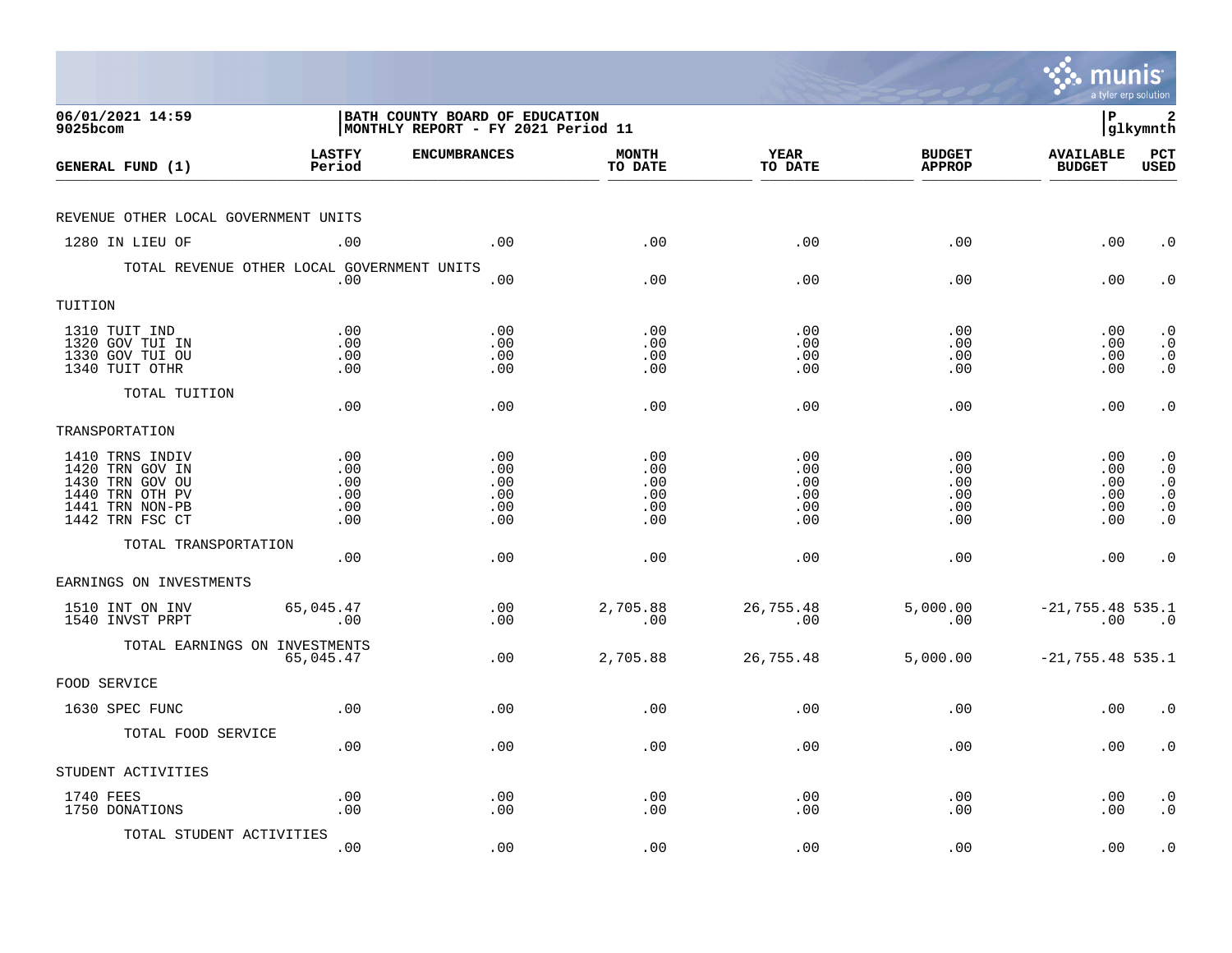

| 06/01/2021 14:59<br>9025bcom                                                                                                                                                                                                                 |                                                                                                       | BATH COUNTY BOARD OF EDUCATION<br> MONTHLY REPORT - FY 2021 Period 11                   |                                                                                               |                                                                                                                   |                                                                                                         | l P                                                                                                 | glkymnth                                                                                                                                                                          |
|----------------------------------------------------------------------------------------------------------------------------------------------------------------------------------------------------------------------------------------------|-------------------------------------------------------------------------------------------------------|-----------------------------------------------------------------------------------------|-----------------------------------------------------------------------------------------------|-------------------------------------------------------------------------------------------------------------------|---------------------------------------------------------------------------------------------------------|-----------------------------------------------------------------------------------------------------|-----------------------------------------------------------------------------------------------------------------------------------------------------------------------------------|
| GENERAL FUND (1)                                                                                                                                                                                                                             | <b>LASTFY</b><br>Period                                                                               | <b>ENCUMBRANCES</b>                                                                     | <b>MONTH</b><br>TO DATE                                                                       | <b>YEAR</b><br>TO DATE                                                                                            | <b>BUDGET</b><br><b>APPROP</b>                                                                          | <b>AVAILABLE</b><br><b>BUDGET</b>                                                                   | PCT<br><b>USED</b>                                                                                                                                                                |
| OTHER REVENUE FROM LOCAL SOURCES                                                                                                                                                                                                             |                                                                                                       |                                                                                         |                                                                                               |                                                                                                                   |                                                                                                         |                                                                                                     |                                                                                                                                                                                   |
| 1911 BLDG RENT<br>1912 BUS RENT<br>1919 OTHER RENT<br>1920 CONTRIBUTE<br>1929 INKIND REV<br>1941 TXT SALES<br>1942 TXT RENTS<br>1951 MSC SCH IN<br>1952 MSC SCH OU<br>1980 PRYR REFND<br>1990 MISC REV<br>1991 TRANSCRIPT<br>1993 OTH REBATE | .00<br>.00<br>.00<br>.00<br>.00<br>.00<br>65.00<br>.00<br>.00<br>$-190.36$<br>29,917.47<br>.00<br>.00 | .00<br>.00<br>.00<br>.00<br>.00<br>.00<br>.00<br>.00<br>.00<br>.00<br>.00<br>.00<br>.00 | .00<br>.00<br>.00<br>.00<br>.00<br>.00<br>.00<br>.00<br>.00<br>.00<br>41,643.32<br>.00<br>.00 | $.00 \,$<br>$.00 \,$<br>.00<br>500.00<br>.00<br>.00<br>.00<br>$.00 \,$<br>.00<br>10.04<br>53,795.21<br>.00<br>.00 | .00<br>.00<br>.00<br>500.00<br>.00<br>.00<br>200.00<br>.00<br>.00<br>4,000.00<br>1,000.00<br>.00<br>.00 | .00<br>.00<br>.00<br>.00<br>.00<br>200.00<br>.00<br>.00<br>3,989.96<br>$-52,795.21**$<br>.00<br>.00 | $\cdot$ 0<br>$\cdot$ 0<br>$\cdot$ 0<br>.00100.0<br>$\cdot$ 0<br>$\cdot$ 0<br>$\cdot$ 0<br>$\cdot$ 0<br>$\boldsymbol{\cdot}$ 0<br>$\cdot$ 3<br>$\boldsymbol{\cdot}$ 0<br>$\cdot$ 0 |
|                                                                                                                                                                                                                                              | TOTAL OTHER REVENUE FROM LOCAL SOURCES<br>29,792.11                                                   | .00                                                                                     | 41,643.32                                                                                     | 54,305.25                                                                                                         | 5,700.00                                                                                                | $-48,605.25$ 952.7                                                                                  |                                                                                                                                                                                   |
|                                                                                                                                                                                                                                              | TOTAL REVENUE FROM LOCAL SOURCES<br>2,780,274.63                                                      | .00                                                                                     | 244,862.95                                                                                    | 3,306,512.15                                                                                                      | 2,518,394.00                                                                                            | $-788, 118.15$ 131.3                                                                                |                                                                                                                                                                                   |
| REVENUE FROM STATE SOURCES                                                                                                                                                                                                                   |                                                                                                       |                                                                                         |                                                                                               |                                                                                                                   |                                                                                                         |                                                                                                     |                                                                                                                                                                                   |
| STATE PROGRAM                                                                                                                                                                                                                                |                                                                                                       |                                                                                         |                                                                                               |                                                                                                                   |                                                                                                         |                                                                                                     |                                                                                                                                                                                   |
| 3111 SEEK                                                                                                                                                                                                                                    | 7,981,007.00                                                                                          | .00                                                                                     | 602,674.00                                                                                    | 7,472,493.00                                                                                                      | 8,400,000.00                                                                                            | 927,507.00 89.0                                                                                     |                                                                                                                                                                                   |
|                                                                                                                                                                                                                                              | TOTAL STATE PROGRAM<br>7,981,007.00                                                                   | .00                                                                                     | 602,674.00                                                                                    | 7,472,493.00                                                                                                      | 8,400,000.00                                                                                            | 927,507.00 89.0                                                                                     |                                                                                                                                                                                   |
| OTHER STATE FUNDING                                                                                                                                                                                                                          |                                                                                                       |                                                                                         |                                                                                               |                                                                                                                   |                                                                                                         |                                                                                                     |                                                                                                                                                                                   |
| 3122 VOC TRANSP<br>3124 DST VOC SC<br>3125 DRV TRN RB<br>3126 SUB REIMB<br>3127 FLEX SPD<br>3128 AUD REIMB<br>3129 KSB/D TR R                                                                                                                | .00<br>.00<br>.00<br>.00<br>.00<br>.00<br>.00                                                         | .00<br>.00<br>.00<br>.00<br>.00<br>.00<br>.00                                           | .00<br>.00<br>.00<br>.00<br>.00<br>.00<br>.00                                                 | $.00 \,$<br>.00<br>.00<br>.00<br>.00<br>.00<br>.00                                                                | .00<br>.00<br>.00<br>.00<br>.00<br>.00<br>.00                                                           | .00<br>.00<br>.00<br>.00<br>.00<br>.00<br>.00                                                       | $\cdot$ 0<br>$\boldsymbol{\cdot}$ 0<br>$\cdot$ 0<br>$\cdot$ 0<br>$\boldsymbol{\cdot}$ 0<br>$\cdot$ 0<br>$\cdot$ 0                                                                 |
|                                                                                                                                                                                                                                              | TOTAL OTHER STATE FUNDING                                                                             |                                                                                         |                                                                                               |                                                                                                                   |                                                                                                         |                                                                                                     |                                                                                                                                                                                   |
| EXPENDITURE REIMBURSEMENTS                                                                                                                                                                                                                   | .00                                                                                                   | .00                                                                                     | .00                                                                                           | .00                                                                                                               | .00                                                                                                     | .00                                                                                                 | $\boldsymbol{\cdot}$ 0                                                                                                                                                            |
| 3130 NBC REIMB                                                                                                                                                                                                                               | .00                                                                                                   | .00                                                                                     | .00                                                                                           | .00                                                                                                               | 7,000.00                                                                                                | 7,000.00                                                                                            | $\cdot$ 0                                                                                                                                                                         |
| 3131 MISC REIMB                                                                                                                                                                                                                              | 19, 117.87                                                                                            | .00                                                                                     | .00                                                                                           | .00                                                                                                               | 20,000.00                                                                                               | 20,000.00                                                                                           | $\cdot$ 0                                                                                                                                                                         |
|                                                                                                                                                                                                                                              | TOTAL EXPENDITURE REIMBURSEMENTS<br>19,117.87                                                         | .00                                                                                     | .00                                                                                           | .00                                                                                                               | 27,000.00                                                                                               | 27,000.00                                                                                           | $\cdot$ 0                                                                                                                                                                         |

REVENUE IN LIEU OF TAXES/STATE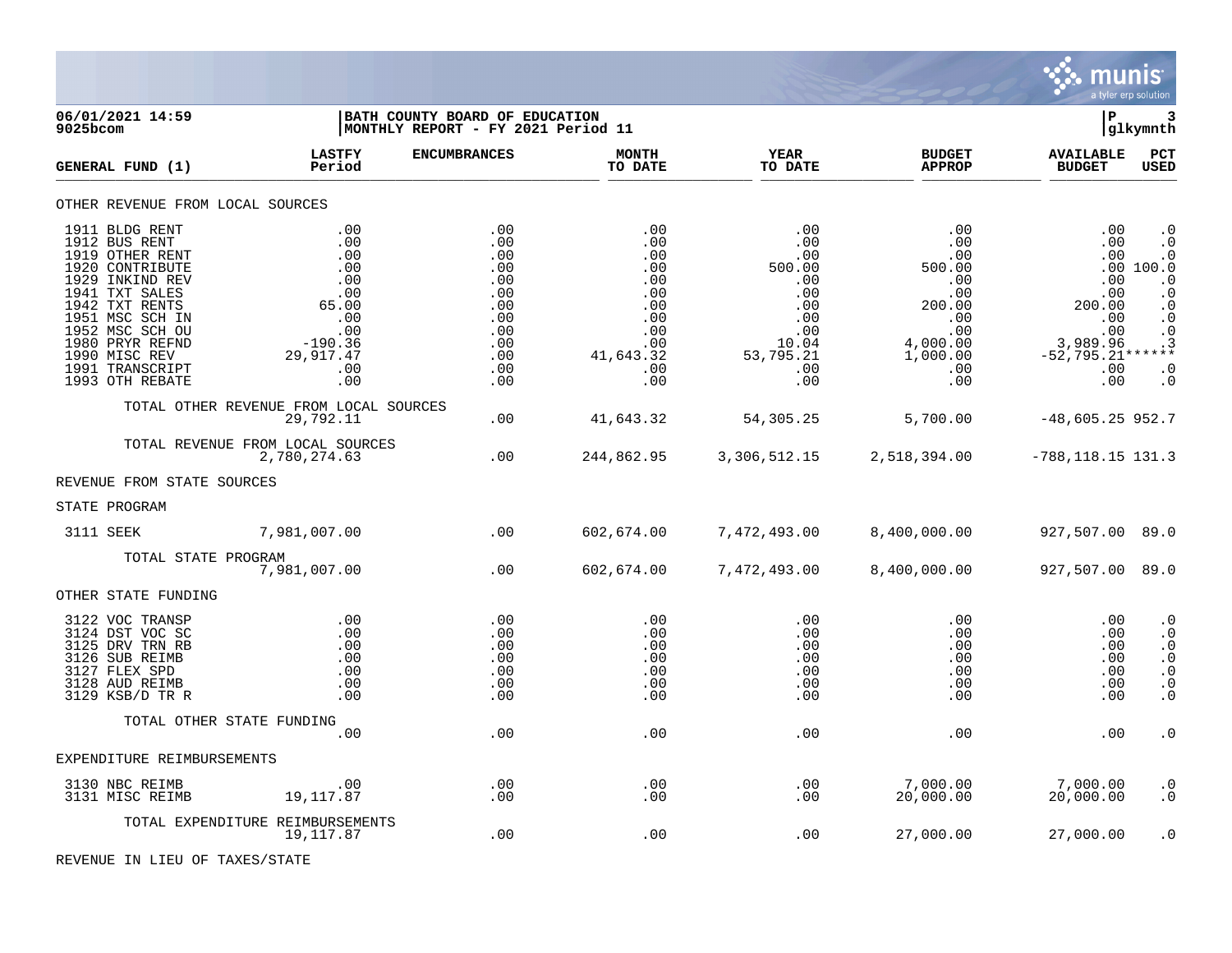

| 06/01/2021 14:59<br>$9025$ bcom  |                                                   | BATH COUNTY BOARD OF EDUCATION<br>MONTHLY REPORT - FY 2021 Period 11 |                         |                         |                                | l P                               | 4<br>glkymnth      |
|----------------------------------|---------------------------------------------------|----------------------------------------------------------------------|-------------------------|-------------------------|--------------------------------|-----------------------------------|--------------------|
| GENERAL FUND (1)                 | <b>LASTFY</b><br>Period                           | <b>ENCUMBRANCES</b>                                                  | <b>MONTH</b><br>TO DATE | YEAR<br>TO DATE         | <b>BUDGET</b><br><b>APPROP</b> | <b>AVAILABLE</b><br><b>BUDGET</b> | PCT<br><b>USED</b> |
| 3800 TAXES                       | 26,665.26                                         | .00                                                                  | 2,445.53                | 26,851.79               | 25,000.00                      | $-1,851.79$ 107.4                 |                    |
|                                  | TOTAL REVENUE IN LIEU OF TAXES/STATE<br>26,665.26 | .00                                                                  | 2,445.53                | 26,851.79               | 25,000.00                      | $-1,851.79$ 107.4                 |                    |
| REVENUE ON BEHALF PAYMENTS       |                                                   |                                                                      |                         |                         |                                |                                   |                    |
| 3900 ON-BEHALF                   | .00                                               | .00                                                                  | .00                     | .00                     | .00                            | .00                               | $\cdot$ 0          |
|                                  | TOTAL REVENUE ON BEHALF PAYMENTS<br>.00.          | .00                                                                  | .00                     | .00                     | .00                            | .00                               | $\cdot$ 0          |
|                                  | TOTAL REVENUE FROM STATE SOURCES<br>8,026,790.13  | .00                                                                  | 605, 119.53             | 7,499,344.79            | 8,452,000.00                   | 952,655.21                        | 88.7               |
| REVENUE FROM FEDERAL SOURCES     |                                                   |                                                                      |                         |                         |                                |                                   |                    |
| RESTRICTED DIRECT                |                                                   |                                                                      |                         |                         |                                |                                   |                    |
| 4300 RES DIR FE                  | .00                                               | .00                                                                  | .00                     | .00                     | .00                            | .00                               | $\cdot$ 0          |
| TOTAL RESTRICTED DIRECT          | .00                                               | .00                                                                  | .00                     | .00                     | .00                            | .00                               | $\cdot$ 0          |
| RESTRICTED THROUGH THE STATE     |                                                   |                                                                      |                         |                         |                                |                                   |                    |
| 4500 RES FED/ST                  | .00                                               | .00                                                                  | .00                     | .00                     | .00                            | .00                               | $\cdot$ 0          |
|                                  | TOTAL RESTRICTED THROUGH THE STATE<br>.00         | .00                                                                  | .00                     | .00                     | .00                            | .00                               | $\cdot$ 0          |
| THROUGH INTERMEDIATE AGENCIES    |                                                   |                                                                      |                         |                         |                                |                                   |                    |
| 4700 FED INTERM                  | .00                                               | .00                                                                  | .00                     | .00                     | .00                            | .00                               | $\cdot$ 0          |
|                                  | TOTAL THROUGH INTERMEDIATE AGENCIES<br>.00        | .00                                                                  | .00                     | .00                     | .00                            | .00                               | $\cdot$ 0          |
| FEDERAL REIMBURSEMENT            |                                                   |                                                                      |                         |                         |                                |                                   |                    |
| 4810 MED REIMB<br>4810 MED REIMB | 63,165.13<br>183,596.92                           | .00<br>.00                                                           | 12,067.77<br>.00        | 57, 353.67<br>30,000.00 | 25,000.00<br>30,000.00         | $-32, 353.67$ 229.4               | .00 100.0          |
| TOTAL FEDERAL REIMBURSEMENT      | 246,762.05                                        | .00                                                                  | 12,067.77               | 87, 353.67              | 55,000.00                      | $-32, 353.67$ 158.8               |                    |
|                                  | TOTAL REVENUE FROM FEDERAL SOURCES<br>246,762.05  | .00                                                                  | 12,067.77               | 87,353.67               | 55,000.00                      | $-32, 353.67$ 158.8               |                    |

OTHER RECEIPTS

INTERFUND TRANSFERS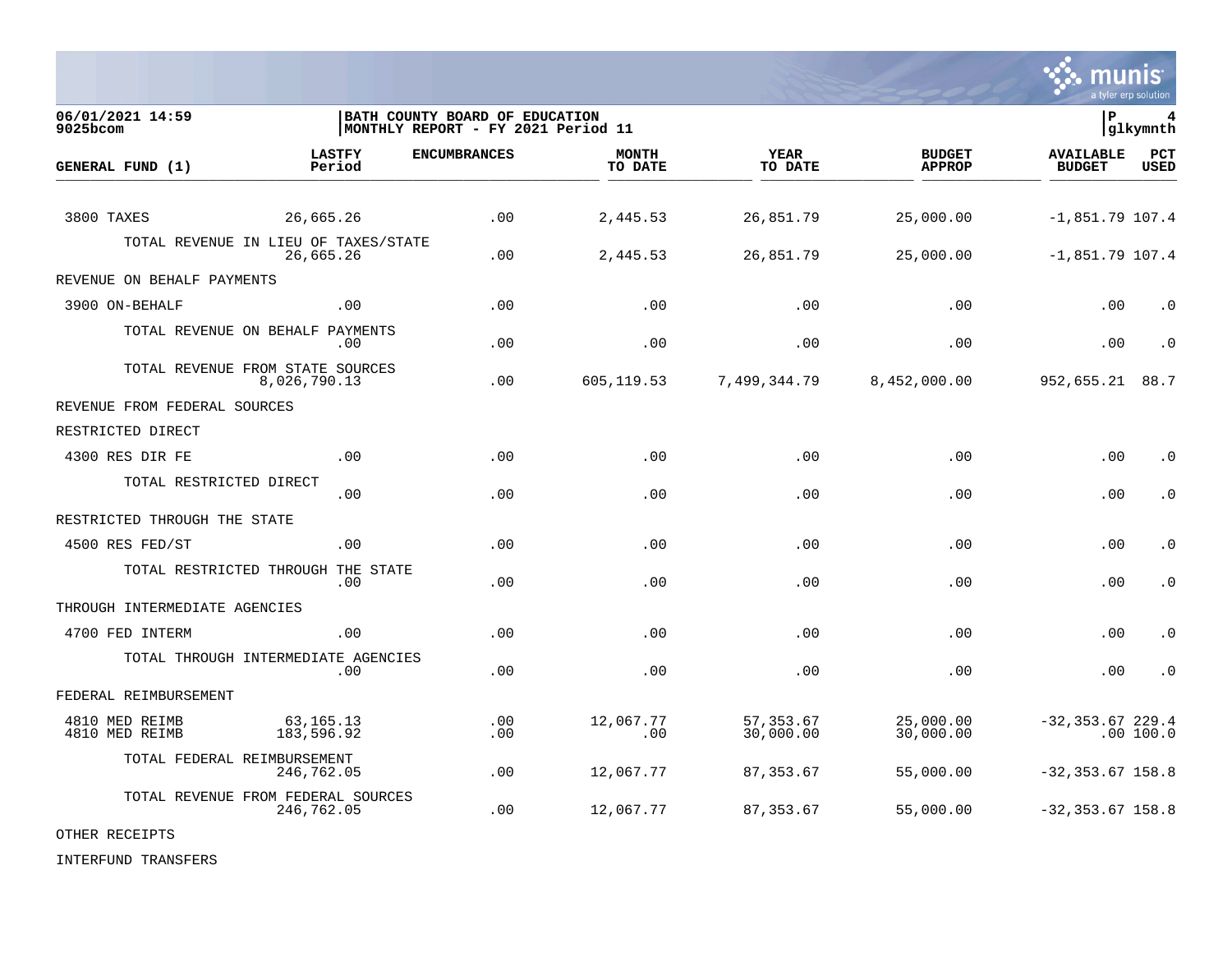

06/01/2021 14:59 **| BATH COUNTY BOARD OF EDUCATION**<br>9025bcom **| BATH COUNTY BOARD OF EDUCATION** | **BATH COUNTY BOARD OF EDUCATION 9025bcom |MONTHLY REPORT - FY 2021 Period 11 |glkymnth LASTFY ENCUMBRANCES MONTH YEAR BUDGET AVAILABLE PCT GENERAL FUND (1)** TO DATE THE RELIGION CONDUCT TO DATE THE RELIGION CONDUCT TO DATE THE RELIGION OF THE RELIGION OF THE RELIGION OF THE RELIGION OF THE RELIGION OF THE RELIGION OF THE RELIGION OF THE RELIGION OF THE RELIGION OF THE RELIGION 5210 FND XFER 212,646.00 .00 .00 223,257.00 .00 -223,257.00 .0 5220 INDCST XFE 76,120.53 .00 .00 52,589.99 43,436.00 -9,153.99 121.1 TOTAL INTERFUND TRANSFERS<br>288.766.53 288,766.53 .00 .00 275,846.99 43,436.00 -232,410.99 635.1 SALE OR COMP FOR LOSS OF ASSETS 5311 SALE LAND .00 .00 .00 .00 .00 .00 .0 5312 LOSS LAND .00 .00 .00 .00 .00 .00 .0 5331 SALE BLDG .00 .00 .00 .00 .00 .00 .0 5332 LOSS BLDG .00 .00 .00 .00 .00 .00 .0 5341 SALE EQUIP .00 .00 .00 .00 5,000.00 5,000.00 .0 5342 LOSS EQUIP .00 .00 .00 .00 .00 .00 .0 TOTAL SALE OR COMP FOR LOSS OF ASSETS .00 .00 .00 .00 5,000.00 5,000.00 .0 CAPITAL LEASE PROCEEDS 5500 LEASE PROC .00 .00 .00 .00 .00 .00 .0 TOTAL CAPITAL LEASE PROCEEDS .00 .00 .00 .00 .00 .00 .0 TOTAL OTHER RECEIPTS<br>288.766.53 288,766.53 .00 .00 275,846.99 48,436.00 -227,410.99 569.5 TOTAL RECEIPTS 11,342,593.34 .00 862,050.25 11,169,057.60 11,073,830.00 -95,227.60 100.9 TOTAL REVENUE 15,579,390.26 .00 862,050.25 15,418,260.69 15,323,033.09 -95,227.60 100.6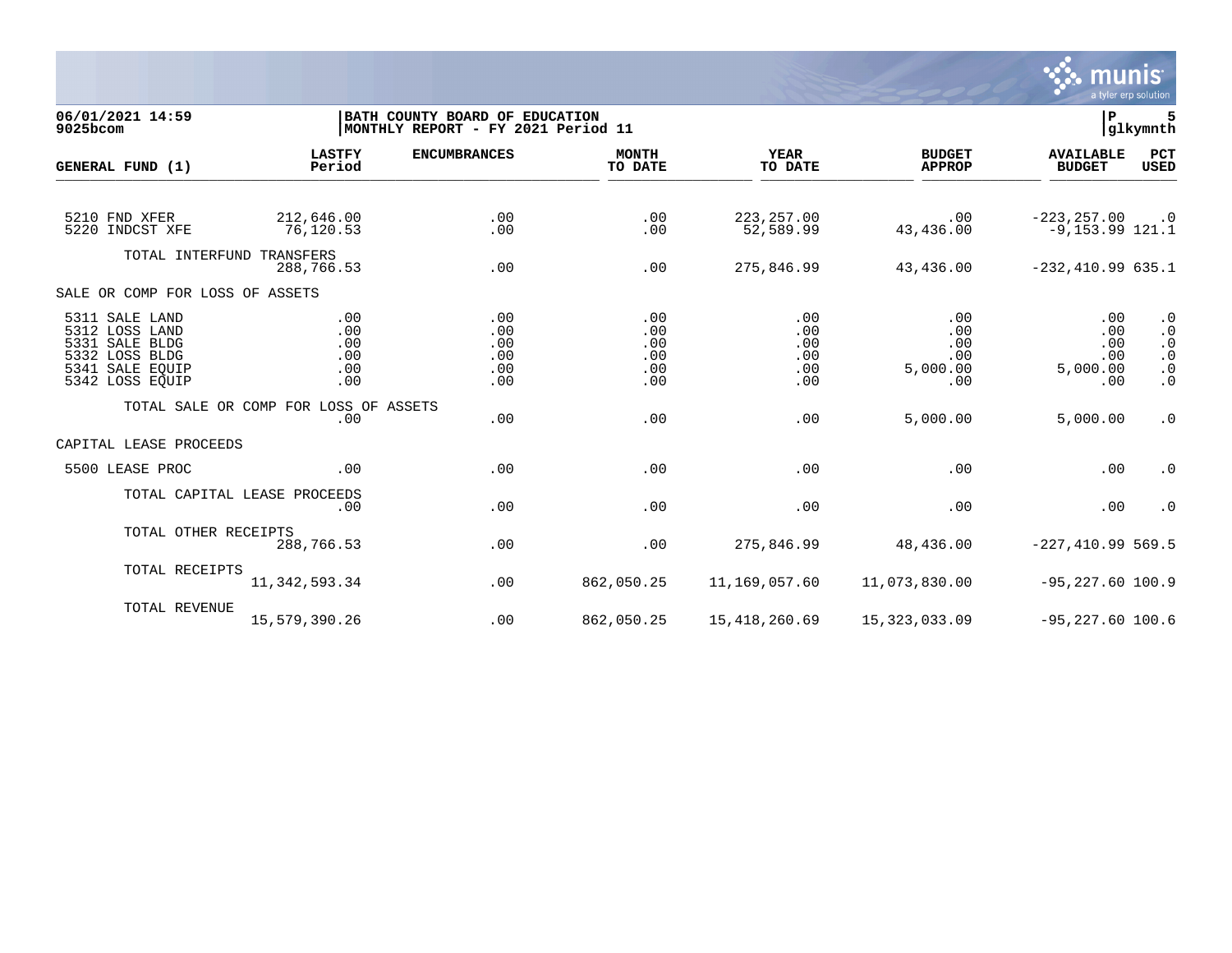|                                                                                                                                      |                               |                                                                                                                                                                                                                                                   |                                                                                                                                                                 |                                                                                                                                                                                                              |                                                                                                                                                                                                                            |                                                                                                                                                                                                                                                                | munis                                                                                                                                                                                                                                                        | a tyler erp solution                                                                                                          |
|--------------------------------------------------------------------------------------------------------------------------------------|-------------------------------|---------------------------------------------------------------------------------------------------------------------------------------------------------------------------------------------------------------------------------------------------|-----------------------------------------------------------------------------------------------------------------------------------------------------------------|--------------------------------------------------------------------------------------------------------------------------------------------------------------------------------------------------------------|----------------------------------------------------------------------------------------------------------------------------------------------------------------------------------------------------------------------------|----------------------------------------------------------------------------------------------------------------------------------------------------------------------------------------------------------------------------------------------------------------|--------------------------------------------------------------------------------------------------------------------------------------------------------------------------------------------------------------------------------------------------------------|-------------------------------------------------------------------------------------------------------------------------------|
| 9025bcom                                                                                                                             | 06/01/2021 14:59              |                                                                                                                                                                                                                                                   | BATH COUNTY BOARD OF EDUCATION<br>MONTHLY REPORT - FY 2021 Period 11                                                                                            |                                                                                                                                                                                                              |                                                                                                                                                                                                                            |                                                                                                                                                                                                                                                                | l P                                                                                                                                                                                                                                                          | 6<br> glkymnth                                                                                                                |
|                                                                                                                                      | GENERAL FUND (1)              | <b>LASTFY</b><br>Period                                                                                                                                                                                                                           | <b>ENCUMBRANCES</b>                                                                                                                                             | <b>MONTH</b><br>TO DATE                                                                                                                                                                                      | <b>YEAR</b><br>TO DATE                                                                                                                                                                                                     | <b>BUDGET</b><br><b>APPROP</b>                                                                                                                                                                                                                                 | <b>AVAILABLE</b><br><b>BUDGET</b>                                                                                                                                                                                                                            | $_{\rm PCT}$<br><b>USED</b>                                                                                                   |
| <b>EXPENDITURES</b>                                                                                                                  |                               |                                                                                                                                                                                                                                                   |                                                                                                                                                                 |                                                                                                                                                                                                              |                                                                                                                                                                                                                            |                                                                                                                                                                                                                                                                |                                                                                                                                                                                                                                                              |                                                                                                                               |
|                                                                                                                                      |                               | 0000 RESTRICT TO REV & BAL SHT ONLY                                                                                                                                                                                                               |                                                                                                                                                                 |                                                                                                                                                                                                              |                                                                                                                                                                                                                            |                                                                                                                                                                                                                                                                |                                                                                                                                                                                                                                                              |                                                                                                                               |
| 0200                                                                                                                                 |                               | .00                                                                                                                                                                                                                                               | .00                                                                                                                                                             | .00                                                                                                                                                                                                          | .00                                                                                                                                                                                                                        | .00                                                                                                                                                                                                                                                            | .00                                                                                                                                                                                                                                                          | . 0                                                                                                                           |
|                                                                                                                                      | TOTAL 0000                    | RESTRICT TO REV & BAL SHT ONLY<br>.00                                                                                                                                                                                                             | .00                                                                                                                                                             | .00                                                                                                                                                                                                          | .00                                                                                                                                                                                                                        | .00                                                                                                                                                                                                                                                            | .00                                                                                                                                                                                                                                                          |                                                                                                                               |
|                                                                                                                                      | 1000 INSTRUCTION              |                                                                                                                                                                                                                                                   |                                                                                                                                                                 |                                                                                                                                                                                                              |                                                                                                                                                                                                                            |                                                                                                                                                                                                                                                                |                                                                                                                                                                                                                                                              |                                                                                                                               |
| 0100<br>0200<br>0280<br>0300<br>0400<br>0500<br>0600<br>0700<br>0800<br>0840<br>0100<br>0200<br>0280<br>0300<br>0400<br>0500<br>0600 | 2100 STUDENT SUPPORT SERVICES | 4,738,373.25<br>277,833.21<br>.00<br>147,834.42<br>67,741.66<br>10,957.63<br>148,504.63<br>37,042.70<br>20,781.01<br>.00<br>TOTAL 1000 INSTRUCTION<br>5,449,068.51<br>484,229.75<br>71,796.16<br>.00<br>1,634.41<br>37.50<br>2,337.97<br>4,208.98 | .00<br>.00<br>.00<br>1,283.64<br>.00<br>.00<br>34, 222.60<br>54,462.20<br>18,898.33<br>909.47<br>109,776.24<br>.00<br>.00<br>.00<br>.00<br>.00<br>.00<br>545.46 | 498,704.81<br>28,444.71<br>$\overline{00}$<br>13,967.49<br>$7,373.37$<br>4,576.20<br>30,744.74<br>2,527.04<br>5,245.81<br>.00<br>591,584.17<br>46,682.31<br>7,062.35<br>.00<br>.00<br>.00<br>10.69<br>422.18 | 4,125,040.51<br>244,571.42<br>.00<br>92,855.22<br>$64,524.99$<br>$10,330.24$<br>$121,022.40$<br>55,583.65<br>19,813.06<br>.00<br>4,733,741.49<br>481,796.10<br>67,395.45<br>$\ddots$<br>931.35<br>.00<br>67.60<br>4,852.36 | 6,111,970.00<br>437,156.00<br>$\sim 00$<br>192,031.61<br>82,325.00<br>24,385.00<br>281,679.45<br>605, 340.09<br>30,765.00<br>5,779.34<br>7,771,431.49<br>609,413.00<br>109,223.00<br>109,223.00<br>00.<br>00.040.8<br>8,540.00<br>.00<br>2,720.00<br>11,832.00 | 1,986,929.49<br>192,584.58<br>.00<br>97,892.75<br>17,800.01<br>14,054.76<br>126, 434.45<br>495,294.24<br>-7,946.39 125.8<br>4,869.87 15.7<br>2,927,913.76 62.3<br>127,616.90 79.1<br>41,827.55 61.7<br>$\cdot$ 00<br>7,608.65<br>.00<br>2,652.40<br>6,434.18 | 67.5<br>56.0<br>$\cdot$ 0<br>49.0<br>78.4<br>42.4<br>55.1<br>18.2<br>$\cdot$ <sup>0</sup><br>10.9<br>$\cdot$ 0<br>2.5<br>45.6 |
| 0700                                                                                                                                 |                               | 553.00                                                                                                                                                                                                                                            | .00                                                                                                                                                             | .00                                                                                                                                                                                                          | .00                                                                                                                                                                                                                        | 400.00                                                                                                                                                                                                                                                         | 400.00                                                                                                                                                                                                                                                       | $\cdot$ 0                                                                                                                     |
|                                                                                                                                      | TOTAL 2100                    | STUDENT SUPPORT SERVICES<br>564,797.77                                                                                                                                                                                                            | 545.46                                                                                                                                                          | 54,177.53                                                                                                                                                                                                    | 555,042.86                                                                                                                                                                                                                 | 742,128.00                                                                                                                                                                                                                                                     | 186,539.68 74.9                                                                                                                                                                                                                                              |                                                                                                                               |
|                                                                                                                                      |                               | 2200 INSTRUCTIONAL STAFF SUPP SERV                                                                                                                                                                                                                |                                                                                                                                                                 |                                                                                                                                                                                                              |                                                                                                                                                                                                                            |                                                                                                                                                                                                                                                                |                                                                                                                                                                                                                                                              |                                                                                                                               |
| 0100<br>0200<br>0280<br>0300<br>0400<br>0500<br>0600<br>0700<br>0800<br>0840                                                         |                               | 101,645.19<br>5,500.81<br>$\cdot$ 00<br>3,956.00<br>.00<br>1,703.96<br>60.00<br>.00<br>.00<br>.00                                                                                                                                                 | .00<br>.00<br>.00<br>150.00<br>.00<br>422.00<br>.00<br>.00<br>.00<br>.00                                                                                        | 19,222.52<br>894.56<br>.00<br>.00<br>.00<br>.00<br>.00<br>.00<br>.00<br>.00                                                                                                                                  | 124,968.46<br>7,516.90<br>$\overline{\phantom{0}}$ .00<br>2,088.00<br>.00<br>144.72<br>539.20<br>.00<br>.00<br>.00                                                                                                         | 168,355.51<br>11,178.24<br>.00<br>8,309.00<br>4,940.00<br>8,950.56<br>6,673.00<br>.00<br>.00<br>.00                                                                                                                                                            | 43,387.05<br>3,661.34<br>.00<br>6,071.00<br>4,940.00<br>8,383.84<br>6, 133.80<br>.00<br>.00<br>.00                                                                                                                                                           | 74.2<br>67.3<br>$\cdot$ 0<br>26.9<br>$\cdot$ 0<br>6.3<br>8.1<br>$\cdot$ 0<br>$\cdot$ 0<br>$\cdot$ 0                           |

TOTAL 2200 INSTRUCTIONAL STAFF SUPP SERV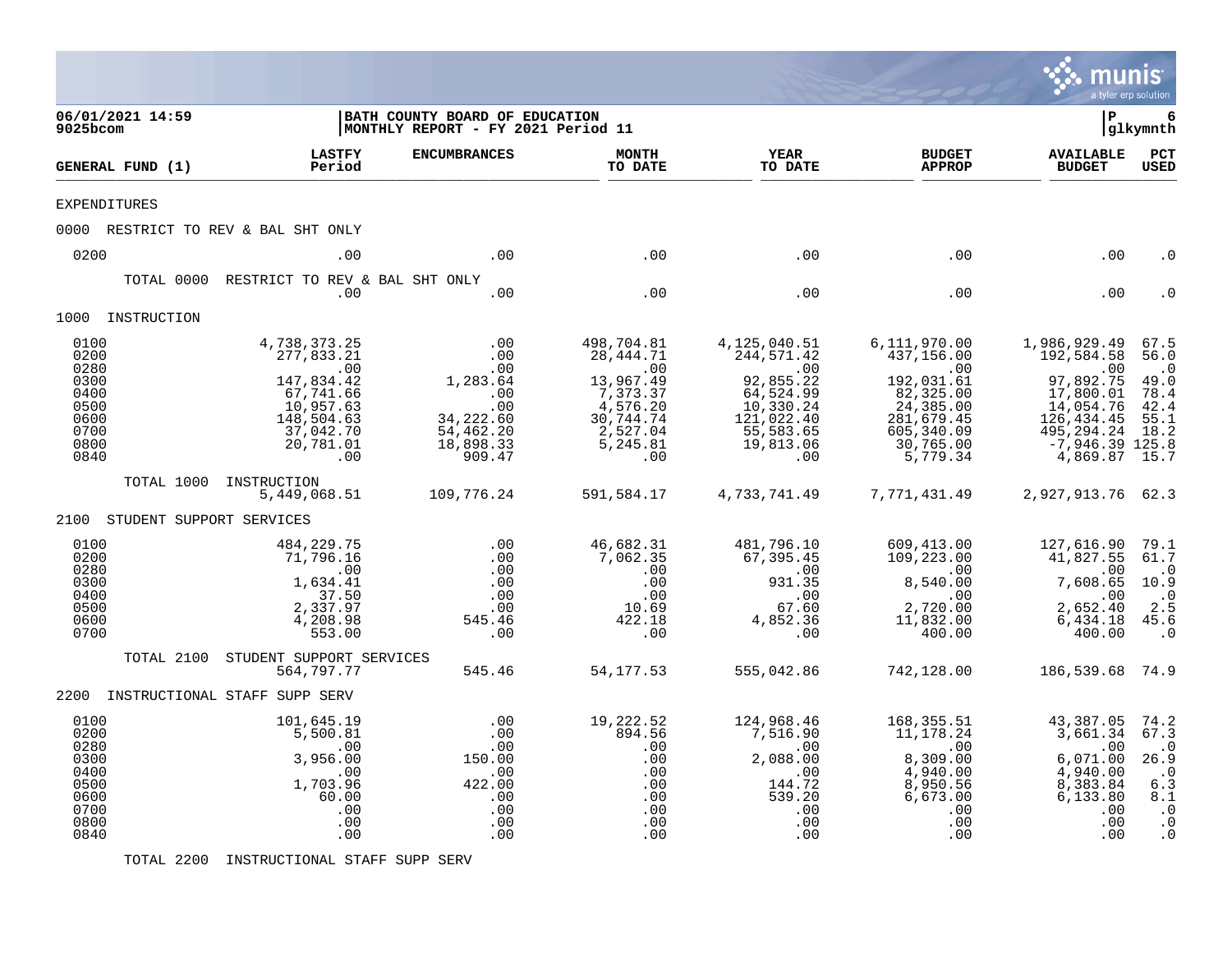

| 06/01/2021 14:59<br>9025bcom                                                 |                                                                                                                            | BATH COUNTY BOARD OF EDUCATION<br>MONTHLY REPORT - FY 2021 Period 11                      |                                                                                                                |                                                                                                                        |                                                                                                                        | $\mathbf{P}$                                                                                                         | glkymnth                                                                               |
|------------------------------------------------------------------------------|----------------------------------------------------------------------------------------------------------------------------|-------------------------------------------------------------------------------------------|----------------------------------------------------------------------------------------------------------------|------------------------------------------------------------------------------------------------------------------------|------------------------------------------------------------------------------------------------------------------------|----------------------------------------------------------------------------------------------------------------------|----------------------------------------------------------------------------------------|
| GENERAL FUND (1)                                                             | <b>LASTFY</b><br>Period                                                                                                    | <b>ENCUMBRANCES</b>                                                                       | <b>MONTH</b><br>TO DATE                                                                                        | <b>YEAR</b><br>TO DATE                                                                                                 | <b>BUDGET</b><br><b>APPROP</b>                                                                                         | <b>AVAILABLE</b><br><b>BUDGET</b>                                                                                    | PCT<br><b>USED</b>                                                                     |
|                                                                              | 112,865.96                                                                                                                 | 572.00                                                                                    | 20,117.08                                                                                                      | 135,257.28                                                                                                             | 208,406.31                                                                                                             | 72,577.03                                                                                                            | 65.2                                                                                   |
| 2300 DISTRICT ADMIN SUPPORT                                                  |                                                                                                                            |                                                                                           |                                                                                                                |                                                                                                                        |                                                                                                                        |                                                                                                                      |                                                                                        |
| 0100<br>0200<br>0280<br>0300<br>0400<br>0500<br>0600<br>0700<br>0800<br>0840 | 223,089.83<br>99,360.42<br>.00<br>$106, 251.35$<br>$18, 101.15$<br>52,362.94<br>48, 341.54<br>20,912.53<br>6,474.99<br>.00 | .00<br>.00<br>.00<br>27,840.00<br>.00<br>15,057.52<br>10,617.78<br>.00<br>2,771.10<br>.00 | 21,965.52<br>19,178.96<br>.00<br>4,815.32<br>2,715.63<br>2,256.86<br>5,795.61<br>12, 218.39<br>1,405.40<br>.00 | 236,654.41<br>126,519.23<br>.00<br>122,308.06<br>21,940.71<br>57,438.43<br>26,475.00<br>25, 113.80<br>11,738.46<br>.00 | 280,901.00<br>355,386.00<br>.00<br>181,750.00<br>33,240.00<br>119,000.00<br>97,450.00<br>40,200.00<br>28,800.00<br>.00 | 44,246.59<br>228,866.77<br>.00<br>31,601.94<br>11,299.29<br>46,504.05<br>60, 357.22<br>15,086.20<br>14,290.44<br>.00 | 84.3<br>35.6<br>$\cdot$ 0<br>82.6<br>66.0<br>60.9<br>38.1<br>62.5<br>50.4<br>$\cdot$ 0 |
|                                                                              | TOTAL 2300 DISTRICT ADMIN SUPPORT                                                                                          |                                                                                           |                                                                                                                |                                                                                                                        |                                                                                                                        |                                                                                                                      |                                                                                        |
|                                                                              | 574,894.75                                                                                                                 | 56,286.40                                                                                 | 70,351.69                                                                                                      | 628,188.10                                                                                                             | 1,136,727.00                                                                                                           | 452,252.50 60.2                                                                                                      |                                                                                        |
| 2400<br>SCHOOL ADMIN SUPPORT                                                 |                                                                                                                            |                                                                                           |                                                                                                                |                                                                                                                        |                                                                                                                        |                                                                                                                      |                                                                                        |
| 0100<br>0200<br>0280<br>0300<br>0500<br>0600<br>0700                         | 695,023.95<br>72,646.93<br>.00<br>.00<br>703.32<br>.00<br>.00                                                              | .00<br>.00<br>.00<br>.00<br>.00<br>.00<br>.00                                             | 65, 213. 13<br>6,867.32<br>.00<br>.00<br>163.80<br>.00<br>.00                                                  | 703,785.48<br>73,222.41<br>.00<br>.00<br>387.27<br>.00<br>.00                                                          | 778,323.00<br>96,019.00<br>.00<br>.00<br>1,200.00<br>.00<br>.00                                                        | 74,537.52<br>22,796.59<br>.00<br>.00<br>812.73<br>.00<br>.00                                                         | 90.4<br>76.3<br>$\cdot$ 0<br>$\cdot$ 0<br>32.3<br>$\cdot$ 0<br>$\cdot$ 0               |
| TOTAL 2400                                                                   | SCHOOL ADMIN SUPPORT<br>768,374.20                                                                                         | .00                                                                                       | 72,244.25                                                                                                      | 777,395.16                                                                                                             | 875,542.00                                                                                                             | 98,146.84 88.8                                                                                                       |                                                                                        |
| BUSINESS SUPPORT SERVICES<br>2500                                            |                                                                                                                            |                                                                                           |                                                                                                                |                                                                                                                        |                                                                                                                        |                                                                                                                      |                                                                                        |
| 0100<br>0200<br>0280<br>0300<br>0500<br>0600<br>0700<br>0800                 | 192,314.74<br>38, 175. 32<br>.00<br>.00<br>42.00<br>.00<br>4,809.42<br>.00                                                 | $\overline{00}$<br>.00<br>.00<br>.00<br>.00<br>.00<br>.00<br>.00                          | 17,701.96<br>3,515.24<br>.00<br>.00<br>.00<br>.00<br>.00<br>.00                                                | 194,446.76<br>38,682.48<br>.00<br>.00<br>.00<br>.00<br>3,286.44<br>.00                                                 | 215, 135.00<br>49,912.00<br>.00<br>300.00<br>300.00<br>500.00<br>8,000.00<br>.00                                       | 20,688.24<br>11,229.52<br>.00<br>300.00<br>300.00<br>500.00<br>4,713.56<br>.00                                       | 90.4<br>77.5<br>$\cdot$ 0<br>$\cdot$ 0<br>$\cdot$ 0<br>$\cdot$ 0<br>41.1<br>$\cdot$ 0  |
| TOTAL 2500                                                                   | BUSINESS SUPPORT SERVICES                                                                                                  |                                                                                           |                                                                                                                |                                                                                                                        |                                                                                                                        |                                                                                                                      |                                                                                        |
|                                                                              | 235, 341.48                                                                                                                | .00                                                                                       | 21,217.20                                                                                                      | 236,415.68                                                                                                             | 274,147.00                                                                                                             | 37, 731.32 86.2                                                                                                      |                                                                                        |
| 2600                                                                         | PLANT OPERATIONS AND MAINTENANCE                                                                                           |                                                                                           |                                                                                                                |                                                                                                                        |                                                                                                                        |                                                                                                                      |                                                                                        |
| 0100<br>0200<br>0280<br>0300<br>0400<br>0500                                 | 451,367.20<br>133,089.99<br>.00<br>94,265.75<br>141,881.32<br>143,675.62                                                   | .00<br>00<br>00.<br>00.00<br>15,600.00<br>17,407.73<br>23,694.50                          | 44,220.82<br>12, 713.32<br>$\overline{00}$<br>8,161.68<br>13,784.37<br>4,594.04                                | 463,225.69<br>134,779.65<br>.00<br>68,141.89<br>116,906.50<br>125,170.36                                               | 565,141.00<br>183,693.00<br>.00<br>172,600.00<br>286,650.00<br>177,900.00                                              | 101,915.31<br>48, 913.35<br>.00<br>88,858.11<br>152,335.77<br>29,035.14                                              | 82.0<br>73.4<br>$\cdot$ 0<br>48.5<br>46.9<br>83.7                                      |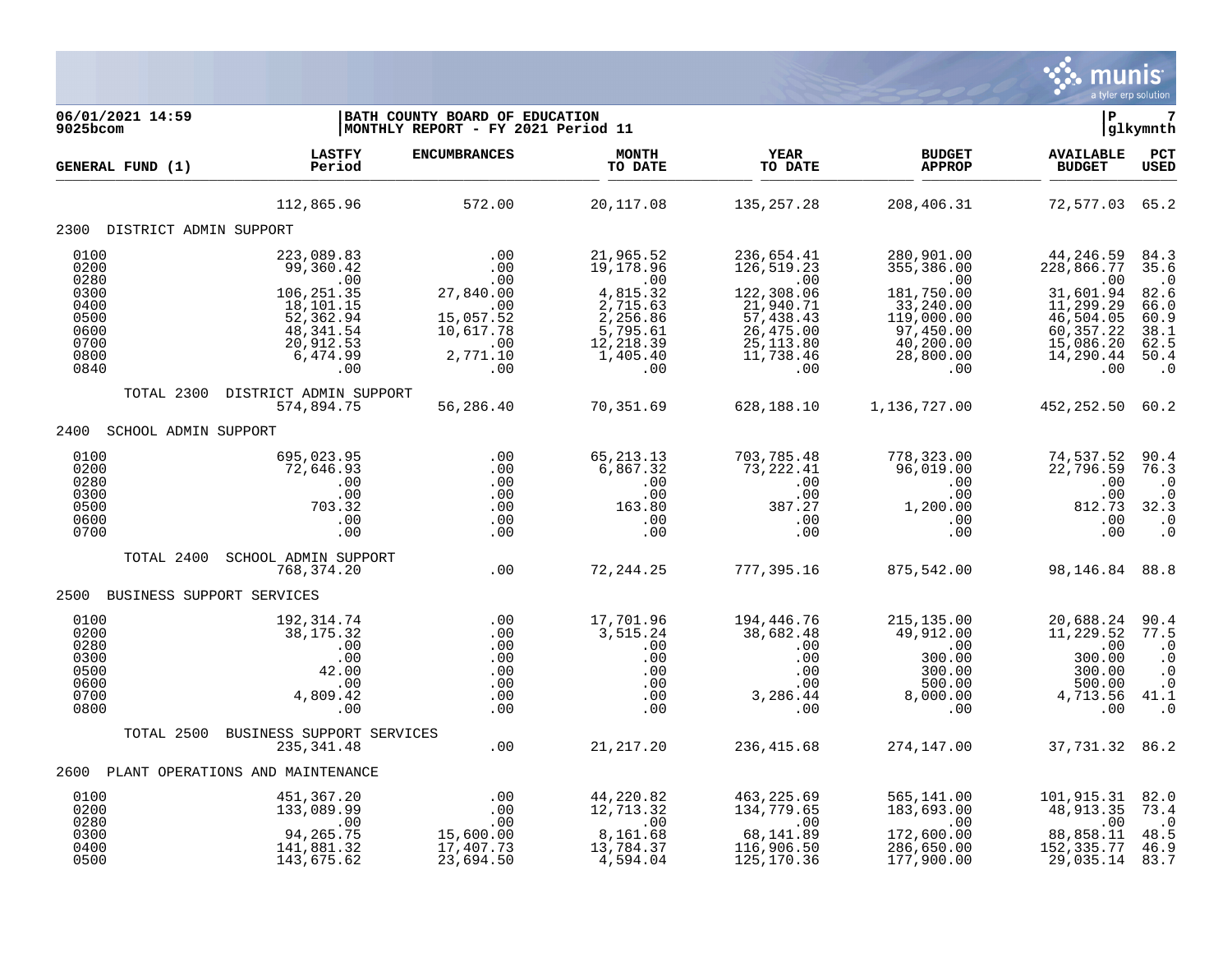

| 06/01/2021 14:59<br>9025bcom                                         |                                                                                                           | BATH COUNTY BOARD OF EDUCATION<br>MONTHLY REPORT - FY 2021 Period 11                         |                                                                                         |                                                                                                      |                                                                                                                    | lР                                                                                                                                 | 8<br> glkymnth                                           |
|----------------------------------------------------------------------|-----------------------------------------------------------------------------------------------------------|----------------------------------------------------------------------------------------------|-----------------------------------------------------------------------------------------|------------------------------------------------------------------------------------------------------|--------------------------------------------------------------------------------------------------------------------|------------------------------------------------------------------------------------------------------------------------------------|----------------------------------------------------------|
| GENERAL FUND (1)                                                     | <b>LASTFY</b><br>Period                                                                                   | <b>ENCUMBRANCES</b>                                                                          | <b>MONTH</b><br>TO DATE                                                                 | <b>YEAR</b><br>TO DATE                                                                               | <b>BUDGET</b><br><b>APPROP</b>                                                                                     | <b>AVAILABLE</b><br><b>BUDGET</b>                                                                                                  | PCT<br><b>USED</b>                                       |
| 0600<br>0700<br>0800                                                 | 442,150.19<br>38,981.48<br>20,708.69                                                                      | 19,716.00<br>.00<br>.00                                                                      | 41,700.18<br>$\sim$ 00<br>3, 418.45                                                     | 408,831.31<br>22,127.58<br>22,139.97                                                                 | 721,400.00<br>99,500.00<br>29,100.00                                                                               | 292,852.69<br>77,372.42<br>6,960.03                                                                                                | 59.4<br>22.2<br>76.1                                     |
|                                                                      | TOTAL 2600 PLANT OPERATIONS AND MAINTENANCE<br>1,466,120.24                                               | 76,418.23                                                                                    | 128,592.86                                                                              | 1,361,322.95                                                                                         | 2,235,984.00                                                                                                       | 798, 242.82 64.3                                                                                                                   |                                                          |
| 2700 STUDENT TRANSPORTATION                                          |                                                                                                           |                                                                                              |                                                                                         |                                                                                                      |                                                                                                                    |                                                                                                                                    |                                                          |
| 0100<br>0200<br>0280<br>0300<br>0400<br>0500<br>0600<br>0700<br>0800 | 438,276.98<br>128,587.52<br>.00<br>3,552.64<br>6,748.31<br>56,876.57<br>194,584.12<br>111,414.00<br>75.00 | .00<br>.00<br>$0.00$<br>.00<br>.00<br>2,486.81<br>15,823.70<br>2,561.00<br>111,515.00<br>.00 | 45,528.20<br>13,634.55<br>.00<br>490.00<br>353.35<br>72.54<br>28, 425. 71<br>.00<br>.00 | 381,177.24<br>111,862.67<br>3,014.75<br>3,347.60<br>60,919.21<br>112, 271.58<br>111,991.50<br>375.00 | 612,907.87<br>199,277.62<br>$\sim 00$<br>34,150.00<br>21,700.00<br>62,500.00<br>344,100.00<br>118,400.00<br>500.00 | 231,730.63<br>87,414.95<br>.00<br>31, 135. 25<br>15,865.59<br>$-14, 242.91$ 122.8<br>229, 267.42<br>$-105, 106.50$ 188.8<br>125.00 | 62.2<br>56.1<br>$\cdot$ 0<br>8.8<br>26.9<br>33.4<br>75.0 |
|                                                                      | TOTAL 2700 STUDENT TRANSPORTATION<br>940, 115. 14                                                         | 132,386.51                                                                                   | 88,504.35                                                                               | 784,959.55                                                                                           | 1,393,535.49                                                                                                       | 476,189.43 65.8                                                                                                                    |                                                          |
| 3100 FOOD SERVICE OPERATION                                          |                                                                                                           |                                                                                              |                                                                                         |                                                                                                      |                                                                                                                    |                                                                                                                                    |                                                          |
| 0100<br>0200<br>0280<br>0600                                         | .00<br>.00<br>.00<br>.00                                                                                  | .00<br>.00<br>.00<br>.00                                                                     | .00<br>.00<br>.00<br>.00                                                                | .00<br>.00<br>.00<br>.00                                                                             | .00<br>.00<br>.00<br>.00                                                                                           | .00<br>.00<br>.00<br>.00                                                                                                           | $\cdot$ 0<br>$\cdot$ 0<br>$\cdot$ 0<br>$\cdot$ 0         |
| TOTAL 3100                                                           | FOOD SERVICE OPERATION<br>.00                                                                             | .00                                                                                          | .00                                                                                     | .00                                                                                                  | .00                                                                                                                | .00                                                                                                                                | $\cdot$ 0                                                |
| 3200 DAY CARE OPERATIONS                                             |                                                                                                           |                                                                                              |                                                                                         |                                                                                                      |                                                                                                                    |                                                                                                                                    |                                                          |
| 0280                                                                 | .00                                                                                                       | .00                                                                                          | .00                                                                                     | .00                                                                                                  | .00                                                                                                                | .00                                                                                                                                | . 0                                                      |
| TOTAL 3200                                                           | DAY CARE OPERATIONS<br>.00                                                                                | .00                                                                                          | .00                                                                                     | .00                                                                                                  | .00                                                                                                                | .00                                                                                                                                | . 0                                                      |
| 3300<br>COMMUNITY SERVICES                                           |                                                                                                           |                                                                                              |                                                                                         |                                                                                                      |                                                                                                                    |                                                                                                                                    |                                                          |
| 0100<br>0200<br>0280<br>0500<br>0600                                 | 38,967.01<br>12,068.69<br>$\,$ .00<br>.00<br>.00                                                          | .00<br>.00<br>.00<br>.00<br>.00                                                              | 3,596.84<br>1,126.64<br>.00<br>.00<br>.00                                               | 24,354.27<br>7,605.75<br>.00<br>.00<br>.00                                                           | 25,896.00<br>9,230.00<br>.00<br>.00<br>.00                                                                         | 1,541.73<br>1,624.25<br>.00<br>.00<br>.00                                                                                          | 94.1<br>82.4<br>$\cdot$ 0<br>$\cdot$ 0<br>$\cdot$ 0      |
| TOTAL 3300                                                           | COMMUNITY SERVICES<br>51,035.70                                                                           | .00                                                                                          | 4,723.48                                                                                | 31,960.02                                                                                            | 35,126.00                                                                                                          | $3,165.98$ $91.0$                                                                                                                  |                                                          |
| 3400                                                                 | ADULT EDUCATION OPERATIONS                                                                                |                                                                                              |                                                                                         |                                                                                                      |                                                                                                                    |                                                                                                                                    |                                                          |
| 0280                                                                 | .00                                                                                                       | .00                                                                                          | .00                                                                                     | .00                                                                                                  | .00                                                                                                                | .00                                                                                                                                | . 0                                                      |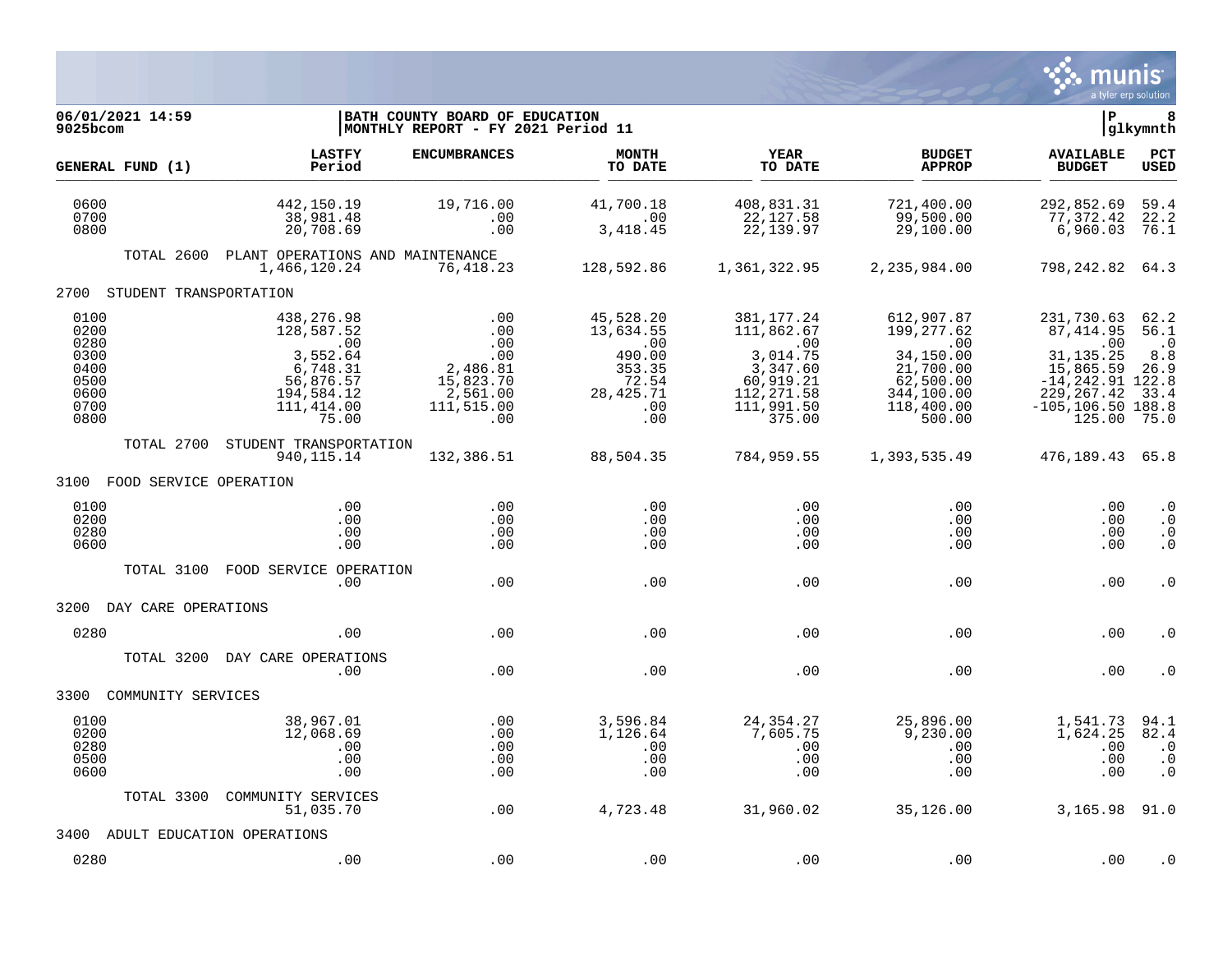

| 06/01/2021 14:59<br>9025bcom |                                                 | BATH COUNTY BOARD OF EDUCATION<br>MONTHLY REPORT - FY 2021 Period 11 |                         |                        |                                | ∣P                                | 9<br>glkymnth |
|------------------------------|-------------------------------------------------|----------------------------------------------------------------------|-------------------------|------------------------|--------------------------------|-----------------------------------|---------------|
| GENERAL FUND (1)             | <b>LASTFY</b><br>Period                         | <b>ENCUMBRANCES</b>                                                  | <b>MONTH</b><br>TO DATE | <b>YEAR</b><br>TO DATE | <b>BUDGET</b><br><b>APPROP</b> | <b>AVAILABLE</b><br><b>BUDGET</b> | PCT<br>USED   |
|                              | TOTAL 3400<br>ADULT EDUCATION OPERATIONS<br>.00 | .00                                                                  | .00                     | .00                    | .00                            | .00                               | $\cdot$ 0     |
| 5100                         | DEBT SERVICE                                    |                                                                      |                         |                        |                                |                                   |               |
| 0800                         | 181,832.31                                      | .00                                                                  | .00                     | 194,693.45             | 194,693.45                     |                                   | .00100.0      |
|                              | TOTAL 5100<br>DEBT SERVICE<br>181,832.31        | .00                                                                  | .00                     | 194,693.45             | 194,693.45                     |                                   | .00100.0      |
| 5200                         | FUND TRANSFERS                                  |                                                                      |                         |                        |                                |                                   |               |
| 0900                         | 36,165.00                                       | .00                                                                  | 11,194.00               | 36,165.00              | 50,000.00                      | 13,835.00                         | 72.3          |
|                              | TOTAL 5200<br>TRANSFERS<br>FUND<br>36,165.00    | .00                                                                  | 11,194.00               | 36,165.00              | 50,000.00                      | 13,835.00                         | 72.3          |
| CONTINGENCY<br>5300          |                                                 |                                                                      |                         |                        |                                |                                   |               |
| 0840                         | .00                                             | .00                                                                  | .00                     | .00                    | 405, 312.35                    | 405, 312.35                       | $\cdot$ 0     |
|                              | TOTAL 5300 CONTINGENCY<br>.00                   | .00                                                                  | .00                     | .00                    | 405, 312.35                    | 405, 312.35                       | $\cdot$ 0     |
|                              | TOTAL EXPENDITURES<br>10,380,611.06             | 375,984.84                                                           | 1,062,706.61            | 9, 475, 141.54         | 15,323,033.09                  | 5,471,906.71                      | 64.3          |
|                              | TOTAL FOR GENERAL FUND (1)<br>5,198,779.20      | $-375,984.84$                                                        | $-200,656.36$           | 5, 943, 119. 15        | .00                            | $-5, 567, 134.31$                 | $\cdot$ 0     |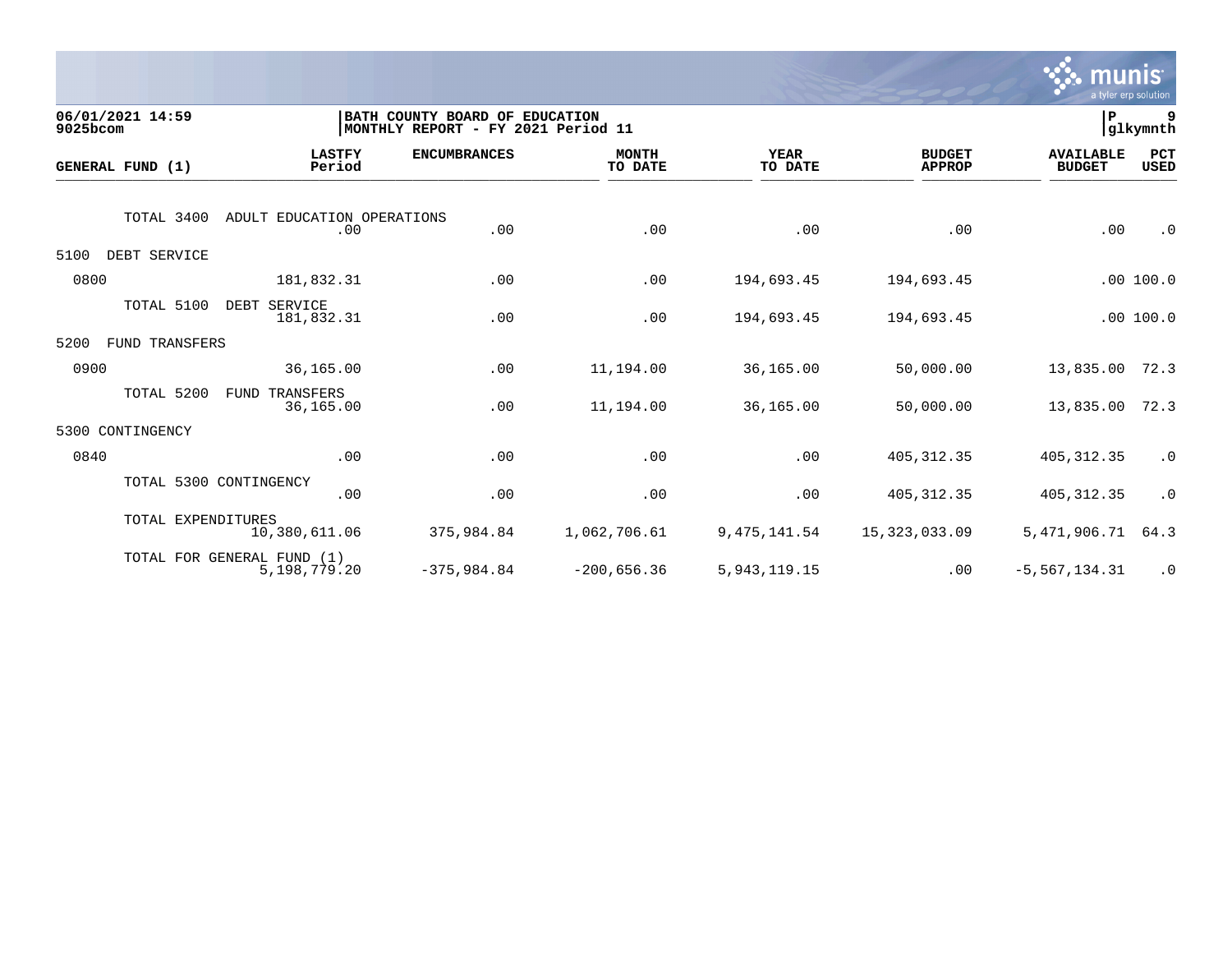|                                        |                         |                                                                      |                         |                         |                                |                                        | a tyler erp solution   |
|----------------------------------------|-------------------------|----------------------------------------------------------------------|-------------------------|-------------------------|--------------------------------|----------------------------------------|------------------------|
| 06/01/2021 14:59<br>9025bcom           |                         | BATH COUNTY BOARD OF EDUCATION<br>MONTHLY REPORT - FY 2021 Period 11 |                         |                         |                                | ΙP                                     | 10<br> glkymnth        |
| SPECIAL REVENUE (2)                    | <b>LASTFY</b><br>Period | <b>ENCUMBRANCES</b>                                                  | <b>MONTH</b><br>TO DATE | YEAR<br>TO DATE         | <b>BUDGET</b><br><b>APPROP</b> | <b>AVAILABLE</b><br><b>BUDGET</b>      | PCT<br><b>USED</b>     |
| REVENUES                               |                         |                                                                      |                         |                         |                                |                                        |                        |
| 0999 BEGINNING BALANCE                 |                         |                                                                      |                         |                         |                                |                                        |                        |
| TOTAL 0999 BEGINNING BALANCE           | .00.                    | .00                                                                  | .00                     | .00                     | .00                            | .00                                    | . 0                    |
| RECEIPTS                               |                         |                                                                      |                         |                         |                                |                                        |                        |
| REVENUE FROM LOCAL SOURCES             |                         |                                                                      |                         |                         |                                |                                        |                        |
| TUITION                                |                         |                                                                      |                         |                         |                                |                                        |                        |
| 1310 TUIT IND                          | .00                     | .00                                                                  | .00                     | .00                     | .00                            | .00                                    | . 0                    |
| TOTAL TUITION                          | .00                     | .00                                                                  | .00                     | .00                     | .00                            | .00                                    | . 0                    |
| EARNINGS ON INVESTMENTS                |                         |                                                                      |                         |                         |                                |                                        |                        |
| 1510 INT ON INV                        | 179,650.67              | .00                                                                  | 50.94                   | 137,429.10              | 172,000.00                     | 34,570.90                              | 79.9                   |
| TOTAL EARNINGS ON INVESTMENTS          | 179,650.67              | .00                                                                  | 50.94                   | 137,429.10              | 172,000.00                     | 34,570.90                              | 79.9                   |
| FOOD SERVICE                           |                         |                                                                      |                         |                         |                                |                                        |                        |
| 1637 VENDING                           | .00                     | $.00 \,$                                                             | .00                     | .00                     | .00                            | .00                                    | . 0                    |
| TOTAL FOOD SERVICE                     | .00                     | .00                                                                  | .00                     | .00                     | .00                            | .00                                    | $\cdot$ 0              |
| STUDENT ACTIVITIES                     |                         |                                                                      |                         |                         |                                |                                        |                        |
| 1740 FEES<br>1790 OTHER STUD           | .00<br>.00              | $.00 \,$<br>.00                                                      | .00<br>.00              | .00<br>.00              | .00<br>.00                     | .00<br>.00                             | $\cdot$ 0<br>$\cdot$ 0 |
| TOTAL STUDENT ACTIVITIES               | .00                     | .00                                                                  | .00                     | .00                     | .00                            | .00                                    | $\cdot$ 0              |
| OTHER REVENUE FROM LOCAL SOURCES       |                         |                                                                      |                         |                         |                                |                                        |                        |
| 1920 CONTRIBUTE<br>1990 MISC REV       | 114,250.26<br>15,207.46 | .00<br>.00                                                           | 2,600.32<br>.00         | 129,872.68<br>68,138.54 | .00<br>64,874.73               | $-129,872.68$ .0<br>$-3, 263.81$ 105.0 |                        |
| TOTAL OTHER REVENUE FROM LOCAL SOURCES | 129,457.72              | .00                                                                  | 2,600.32                | 198,011.22              | 64,874.73                      | $-133, 136.49$ 305.2                   |                        |
| TOTAL REVENUE FROM LOCAL SOURCES       | 309,108.39              | $.00 \,$                                                             | 2,651.26                | 335,440.32              | 236,874.73                     | $-98,565.59$ 141.6                     |                        |
| REVENUE FROM STATE SOURCES             |                         |                                                                      |                         |                         |                                |                                        |                        |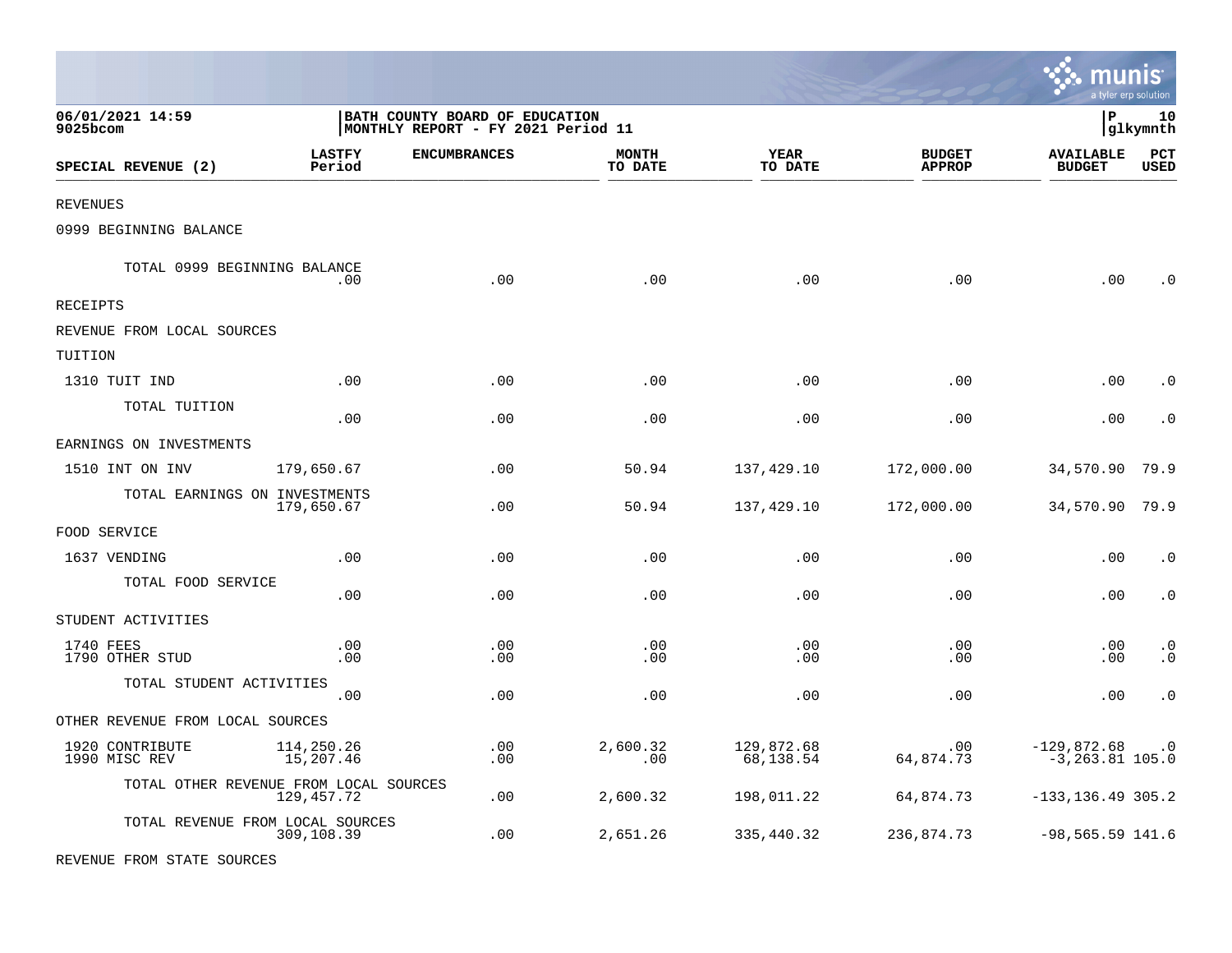

| 06/01/2021 14:59<br>9025bcom                 |                                                    | BATH COUNTY BOARD OF EDUCATION<br> MONTHLY REPORT - FY 2021 Period 11 |                         |                         |                                | lР                                | 11<br> glkymnth        |
|----------------------------------------------|----------------------------------------------------|-----------------------------------------------------------------------|-------------------------|-------------------------|--------------------------------|-----------------------------------|------------------------|
| SPECIAL REVENUE (2)                          | <b>LASTFY</b><br>Period                            | <b>ENCUMBRANCES</b>                                                   | <b>MONTH</b><br>TO DATE | YEAR<br>TO DATE         | <b>BUDGET</b><br><b>APPROP</b> | <b>AVAILABLE</b><br><b>BUDGET</b> | PCT<br><b>USED</b>     |
|                                              |                                                    |                                                                       |                         |                         |                                |                                   |                        |
| STATE PROGRAM                                |                                                    |                                                                       |                         |                         |                                |                                   |                        |
| 3111 SEEK                                    | .00                                                | .00                                                                   | .00                     | 478,720.00              | 478,720.00                     |                                   | .00100.0               |
| TOTAL STATE PROGRAM                          | .00                                                | .00                                                                   | .00                     | 478,720.00              | 478,720.00                     |                                   | .00100.0               |
| EXPENDITURE REIMBURSEMENTS                   |                                                    |                                                                       |                         |                         |                                |                                   |                        |
| 3131 MISC REIMB                              | .00                                                | .00                                                                   | .00                     | .00                     | .00                            | .00                               | $\cdot$ 0              |
| TOTAL EXPENDITURE REIMBURSEMENTS             | .00                                                | .00                                                                   | .00                     | .00                     | .00                            | .00                               | $\cdot$ 0              |
| RESTRICTED                                   |                                                    |                                                                       |                         |                         |                                |                                   |                        |
| 3200 RES STATE                               | 954,456.03                                         | .00                                                                   | 218,680.30              | 942, 217.24             | 829,280.26                     | $-112,936.98$ 113.6               |                        |
| TOTAL RESTRICTED                             | 954,456.03                                         | .00                                                                   | 218,680.30              | 942,217.24              | 829,280.26                     | $-112,936.98$ 113.6               |                        |
| REVENUE ON BEHALF PAYMENTS                   |                                                    |                                                                       |                         |                         |                                |                                   |                        |
| 3900 ON-BEHALF                               | .00                                                | .00                                                                   | .00                     | .00                     | .00                            | .00                               | $\cdot$ 0              |
| TOTAL REVENUE ON BEHALF PAYMENTS             | .00                                                | .00                                                                   | .00                     | .00                     | .00                            | .00                               | $\cdot$ 0              |
| TOTAL REVENUE FROM STATE SOURCES             | 954,456.03                                         | .00                                                                   | 218,680.30              | 1,420,937.24            | 1,308,000.26                   | $-112,936.98$ 108.6               |                        |
| REVENUE FROM FEDERAL SOURCES                 |                                                    |                                                                       |                         |                         |                                |                                   |                        |
| RESTRICTED THROUGH THE STATE                 |                                                    |                                                                       |                         |                         |                                |                                   |                        |
| 4500 RES FED/ST                              | 1,572,315.99                                       | .00                                                                   | 182,768.00              | 2, 114, 449.97          | 6,121,145.00                   | 4,006,695.03                      | 34.5                   |
|                                              | TOTAL RESTRICTED THROUGH THE STATE<br>1,572,315.99 | .00                                                                   | 182,768.00              | 2, 114, 449.97          | 6,121,145.00                   | 4,006,695.03                      | 34.5                   |
|                                              | TOTAL REVENUE FROM FEDERAL SOURCES<br>1,572,315.99 | .00                                                                   | 182,768.00              | 2, 114, 449.97          | 6, 121, 145.00                 | 4,006,695.03 34.5                 |                        |
| OTHER RECEIPTS                               |                                                    |                                                                       |                         |                         |                                |                                   |                        |
| INTERFUND TRANSFERS                          |                                                    |                                                                       |                         |                         |                                |                                   |                        |
| 5210 FND XFER<br>5251 FF ESS<br>5261 FF OPER | 36,165.00<br>.00<br>.00                            | .00<br>.00<br>.00                                                     | 11,194.00<br>.00<br>.00 | 61,136.00<br>.00<br>.00 | 50,000.00<br>.00<br>.00        | $-11, 136.00$ 122.3<br>.00<br>.00 | $\cdot$ 0<br>$\cdot$ 0 |

TOTAL INTERFUND TRANSFERS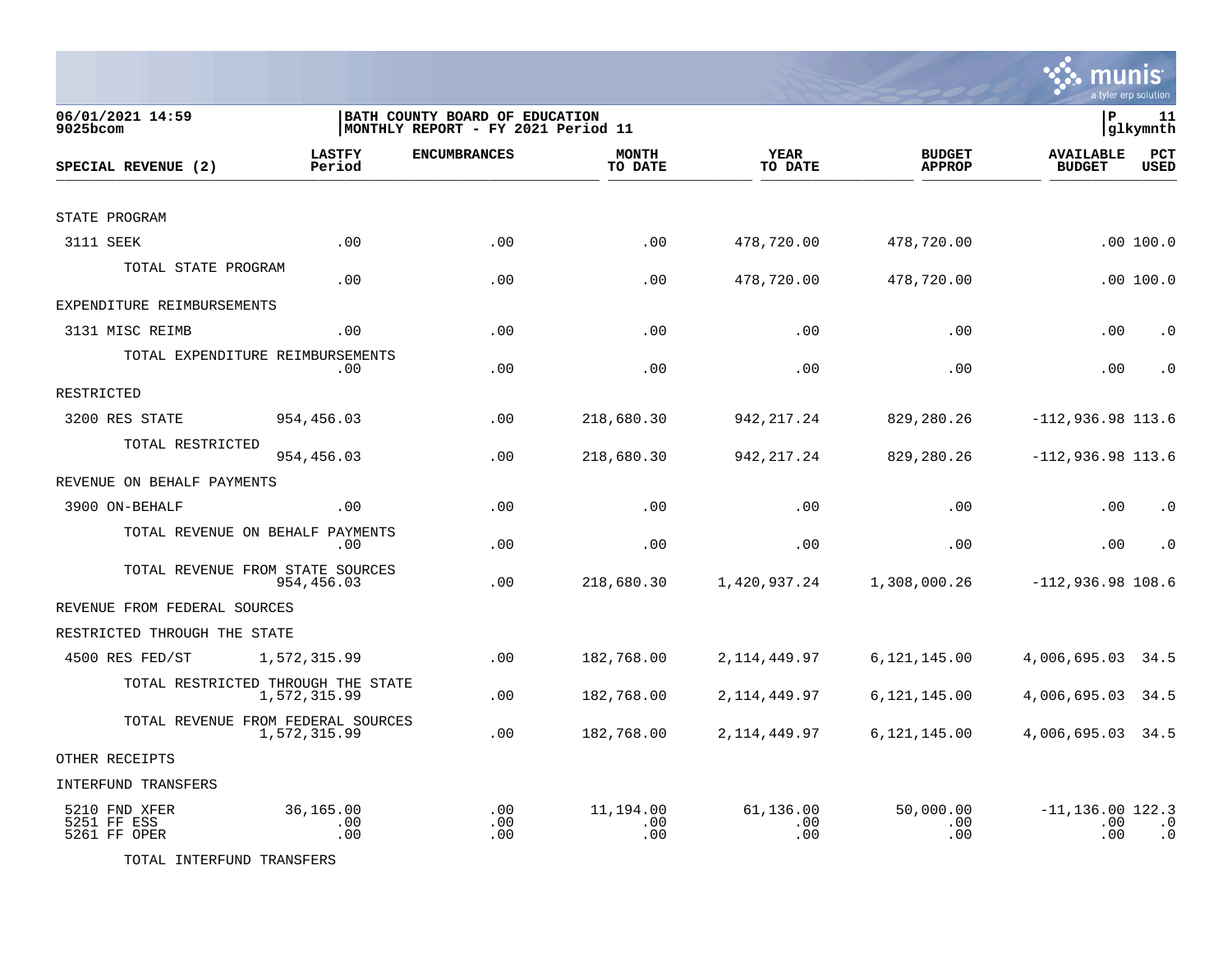

| 06/01/2021 14:59<br>9025bcom |                         | BATH COUNTY BOARD OF EDUCATION<br> MONTHLY REPORT - FY 2021 Period 11 |                         |                 |                                |                                                         |  |  |
|------------------------------|-------------------------|-----------------------------------------------------------------------|-------------------------|-----------------|--------------------------------|---------------------------------------------------------|--|--|
| SPECIAL REVENUE (2)          | <b>LASTFY</b><br>Period | <b>ENCUMBRANCES</b>                                                   | <b>MONTH</b><br>TO DATE | YEAR<br>TO DATE | <b>BUDGET</b><br><b>APPROP</b> | <b>PCT</b><br><b>AVAILABLE</b><br>USED<br><b>BUDGET</b> |  |  |
|                              | .00                     | .00                                                                   | 11,194.00               | 61,136.00       | 50,000.00                      | $-11, 136.00$ 122.3                                     |  |  |
| TOTAL OTHER RECEIPTS         | 36,165.00               | .00                                                                   | 11,194.00               | 61,136.00       | 50,000.00                      | $-11, 136.00$ 122.3                                     |  |  |
| TOTAL RECEIPTS               | 2,872,045.41            | .00                                                                   | 415,293.56              | 3,931,963.53    | 7,716,019.99                   | 3,784,056.46 51.0                                       |  |  |
| TOTAL REVENUE                | 2,872,045.41            | .00                                                                   | 415,293.56              | 3,931,963.53    | 7,716,019.99                   | 51.0<br>3,784,056.46                                    |  |  |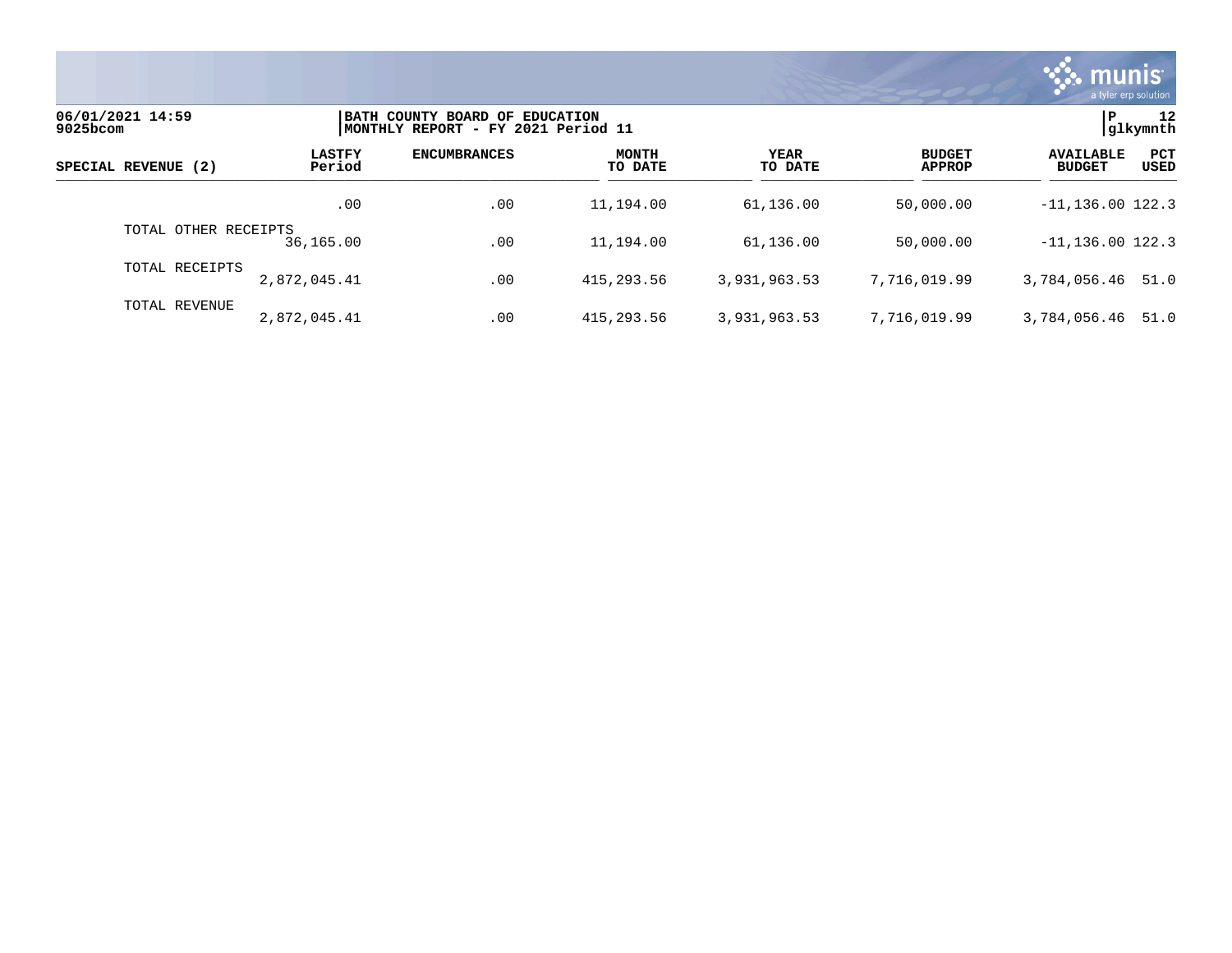

| 06/01/2021 14:59<br>9025bcom                                                 |                                                                                                                      | BATH COUNTY BOARD OF EDUCATION<br>MONTHLY REPORT - FY 2021 Period 11                                                                                                                                                                                                                                                                                                                           |                                                                                                                        |                                                                                                                                                                                                                                                                                                                                                                                                                                                                          |                                                                                                                                            | ∣P                                                                                                                            | 13<br> glkymnth                                                                                         |
|------------------------------------------------------------------------------|----------------------------------------------------------------------------------------------------------------------|------------------------------------------------------------------------------------------------------------------------------------------------------------------------------------------------------------------------------------------------------------------------------------------------------------------------------------------------------------------------------------------------|------------------------------------------------------------------------------------------------------------------------|--------------------------------------------------------------------------------------------------------------------------------------------------------------------------------------------------------------------------------------------------------------------------------------------------------------------------------------------------------------------------------------------------------------------------------------------------------------------------|--------------------------------------------------------------------------------------------------------------------------------------------|-------------------------------------------------------------------------------------------------------------------------------|---------------------------------------------------------------------------------------------------------|
| SPECIAL REVENUE (2)                                                          | <b>LASTFY</b><br>Period                                                                                              | <b>ENCUMBRANCES</b>                                                                                                                                                                                                                                                                                                                                                                            | <b>MONTH</b><br>TO DATE                                                                                                | YEAR<br>TO DATE                                                                                                                                                                                                                                                                                                                                                                                                                                                          | <b>BUDGET</b><br><b>APPROP</b>                                                                                                             | <b>AVAILABLE</b><br><b>BUDGET</b>                                                                                             | PCT<br><b>USED</b>                                                                                      |
| <b>EXPENDITURES</b>                                                          |                                                                                                                      |                                                                                                                                                                                                                                                                                                                                                                                                |                                                                                                                        |                                                                                                                                                                                                                                                                                                                                                                                                                                                                          |                                                                                                                                            |                                                                                                                               |                                                                                                         |
| 1000 INSTRUCTION                                                             |                                                                                                                      |                                                                                                                                                                                                                                                                                                                                                                                                |                                                                                                                        |                                                                                                                                                                                                                                                                                                                                                                                                                                                                          |                                                                                                                                            |                                                                                                                               |                                                                                                         |
| 0100<br>0200<br>0300<br>0400<br>0500<br>0600<br>0700<br>0800<br>0840<br>0900 | 1,019,948.24<br>273,207.44<br>11,494.31<br>2,129.70<br>8,250.31<br>139,626.74<br>52,283.68<br>4,252.56<br>.00<br>.00 | .00<br>$1,750.00$<br>$1,750.00$<br>$.00$<br>$.00$<br>$.00$<br>$.01$<br>$148,225.60$<br>$745.00$<br>$.00$<br>.00                                                                                                                                                                                                                                                                                | 129,997.97<br>31,911.23<br>590.00<br>212.97<br>.00<br>$54,960.74$<br>16,827.45<br>1,925.46<br>$\overline{00}$ .<br>.00 | 1,575,153.07<br>328, 164. 74<br>14,414.40<br>$7\overline{4}$<br>$7\overline{4}$<br>$7\overline{4}$<br>$7\overline{4}$<br>$7\overline{4}$<br>$7\overline{4}$<br>$7\overline{4}$<br>$7\overline{4}$<br>$7\overline{4}$<br>$7\overline{4}$<br>$7\overline{4}$<br>$7\overline{4}$<br>$7\overline{4}$<br>$7\overline{4}$<br>$7\overline{4}$<br>$7\overline{4}$<br>$7\overline{4}$<br>$7\overline{4}$<br>$7\overline{4}$<br>$7\overline{4}$<br><br>$2, 1, 3, 5, $<br>00.<br>00 | 3,429,430.20<br>898,703.91<br>21,775.00<br>23,500.00<br>26,569.00<br>26,569.00<br>761,994.93<br>862,706.91<br>20,300.00<br>5,921.86<br>.00 | 1,854,277.13<br>570,539.17<br>5,610.60<br>21,370.30<br>23, 271.02<br>248,501.93<br>649,457.43<br>16,819.54<br>5,921.86<br>.00 | 45.9<br>36.5<br>74.2<br>$9.1$<br>$12.4$<br>67.4<br>24.7<br>17.2<br>$\ddot{\phantom{0}}$ .0<br>$\cdot$ 0 |
| TOTAL 1000                                                                   | INSTRUCTION                                                                                                          |                                                                                                                                                                                                                                                                                                                                                                                                |                                                                                                                        |                                                                                                                                                                                                                                                                                                                                                                                                                                                                          | 2,440,157.52 6,050,901.81 3,395,768.98 43.9                                                                                                |                                                                                                                               |                                                                                                         |
| 2100 STUDENT SUPPORT SERVICES                                                |                                                                                                                      |                                                                                                                                                                                                                                                                                                                                                                                                |                                                                                                                        |                                                                                                                                                                                                                                                                                                                                                                                                                                                                          |                                                                                                                                            |                                                                                                                               |                                                                                                         |
| 0100<br>0200<br>0300<br>0400<br>0500<br>0600<br>0700<br>0800<br>0840         | 140,816.41<br>55,717.59<br>.00<br>.00<br>17,072.12<br>730.31<br>.00<br>3, 271.23<br>.00                              | $\begin{array}{c} . & 0 & 0 \\ . & 0 & 0 \\ . & 0 & 0 \\ . & 0 & 0 \\ . & 0 & 0 \\ . & 0 & 0 \\ . & 0 & 0 \\ . & 0 & 0 \\ . & 0 & 0 \\ . & 0 & 0 \\ . & 0 & 0 \\ . & 0 & 0 \\ . & 0 & 0 \\ . & 0 & 0 \\ . & 0 & 0 \\ . & 0 & 0 & 0 \\ . & 0 & 0 & 0 \\ . & 0 & 0 & 0 \\ . & 0 & 0 & 0 \\ . & 0 & 0 & 0 & 0 \\ . & 0 & 0 & 0 & 0 \\ . & 0 & 0 & 0 & 0 \\ . & 0 & 0$<br>.00<br>.00<br>.00<br>.00 | 17,629.84<br>4,842.07<br>.00<br>.00<br>402.87<br>140.98<br>.00<br>.00<br>.00                                           | 159,145.71<br>52,115.37<br>3,727.88                                                                                                                                                                                                                                                                                                                                                                                                                                      |                                                                                                                                            | 215.00 14.0                                                                                                                   | 41.5<br>35.4<br>$\cdot$ 0<br>$\cdot$ 0<br>51.6<br>$\overline{5.6}$<br>$\cdot$ 0<br>$\cdot$ 0            |
| TOTAL 2100                                                                   | STUDENT SUPPORT SERVICES<br>217,607.66                                                                               | $\overline{00}$ .                                                                                                                                                                                                                                                                                                                                                                              | 23,015.76                                                                                                              | 217,862.24                                                                                                                                                                                                                                                                                                                                                                                                                                                               | 588,498.14                                                                                                                                 | 370,635.90 37.0                                                                                                               |                                                                                                         |
| 2200 INSTRUCTIONAL STAFF SUPP SERV                                           |                                                                                                                      |                                                                                                                                                                                                                                                                                                                                                                                                |                                                                                                                        |                                                                                                                                                                                                                                                                                                                                                                                                                                                                          |                                                                                                                                            |                                                                                                                               |                                                                                                         |
| 0100<br>0200<br>0300<br>0400<br>0500<br>0600<br>0700<br>0800                 | 360,034.31<br>112,553.44<br>56,340.71<br>.00<br>18,259.67<br>44,323.77<br>15,090.48<br>.00                           | .00<br>.00<br>5,578.10<br>.00<br>374.00<br>8,181.50<br>$\sim$ 00<br>.00                                                                                                                                                                                                                                                                                                                        | 28, 321.38                                                                                                             | 352,043.19<br>112,904.45<br>31,370.70<br>$\overline{1}$ $\overline{1}$ $\overline{1}$ $\overline{1}$ $\overline{0}$<br>1,541.32<br>24, 239.55<br>30,984.97<br>.00                                                                                                                                                                                                                                                                                                        | 381,796.99<br>119,302.00<br>51,623.14<br>.00<br>18,195.50<br>14,936.54<br>21,150.00<br>1,500.00                                            | 29,753.80<br>6,397.55<br>14,674.34<br>.00<br>16,280.18<br>$-17,484.51$ 217.1<br>$-9,834.97$ 146.5<br>1,500.00                 | 92.2<br>94.6<br>71.6<br>$\cdot$ 0<br>10.5<br>$\cdot$ . 0                                                |
| TOTAL 2200                                                                   | INSTRUCTIONAL STAFF SUPP SERV<br>606,602.38                                                                          |                                                                                                                                                                                                                                                                                                                                                                                                | $14, 133.60$ $44, 991.69$                                                                                              | 553,084.18                                                                                                                                                                                                                                                                                                                                                                                                                                                               | 608,504.17                                                                                                                                 | 41,286.39 93.2                                                                                                                |                                                                                                         |
| 2300 DISTRICT ADMIN SUPPORT                                                  |                                                                                                                      |                                                                                                                                                                                                                                                                                                                                                                                                |                                                                                                                        |                                                                                                                                                                                                                                                                                                                                                                                                                                                                          |                                                                                                                                            |                                                                                                                               |                                                                                                         |
| 0100<br>0200<br>0300<br>0400                                                 | .00<br>.00<br>80.00<br>.00                                                                                           | .00<br>.00<br>.00<br>.00                                                                                                                                                                                                                                                                                                                                                                       | .00<br>.00<br>.00<br>.00                                                                                               | .00<br>.00<br>.00<br>.00                                                                                                                                                                                                                                                                                                                                                                                                                                                 | .00<br>.00<br>.00<br>.00                                                                                                                   | .00<br>.00<br>.00<br>.00                                                                                                      | $\cdot$ 0<br>$\cdot$ 0<br>$\cdot$ 0<br>$\cdot$ 0                                                        |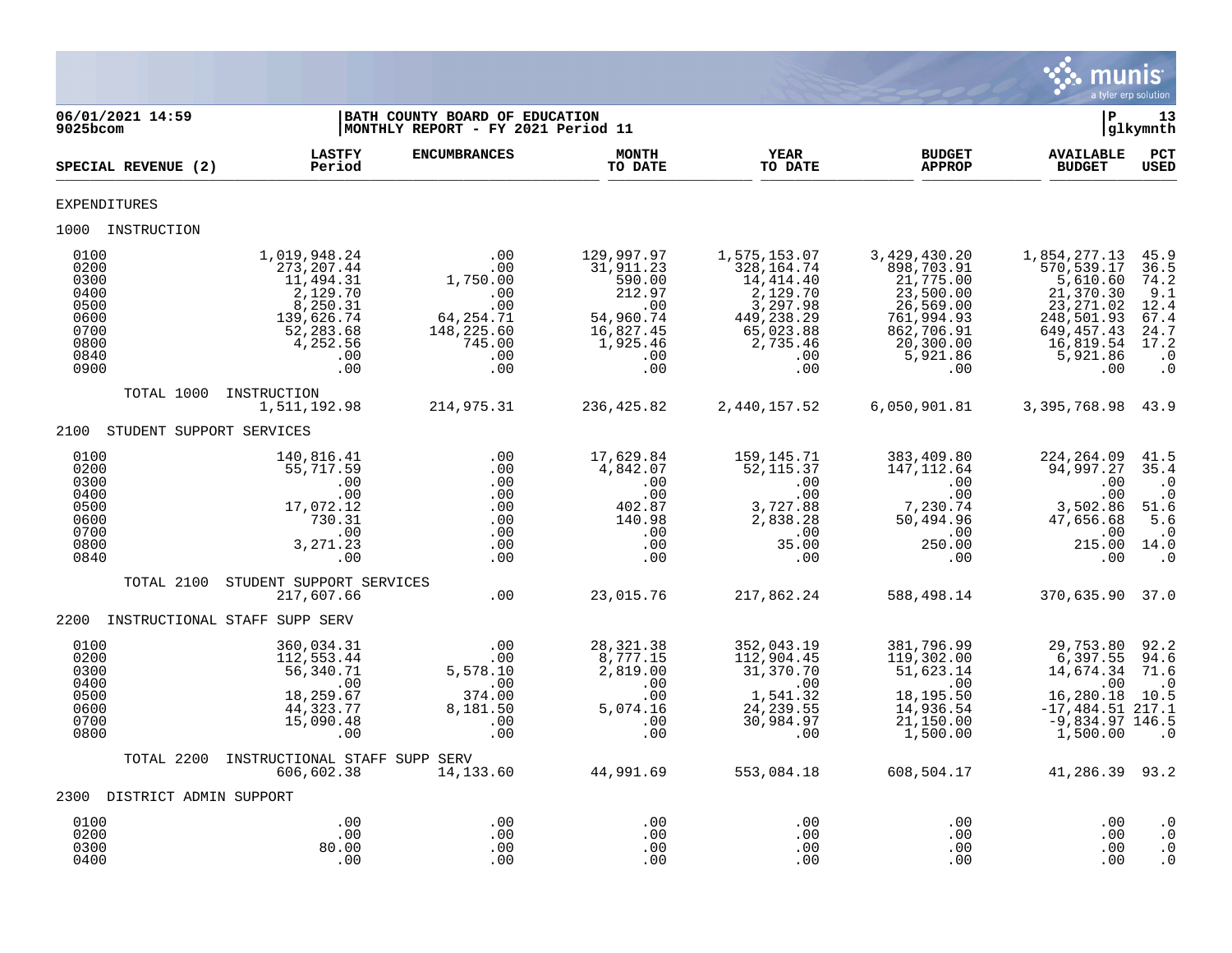

**06/01/2021 14:59 |BATH COUNTY BOARD OF EDUCATION |P 14 9025bcom |MONTHLY REPORT - FY 2021 Period 11 |glkymnth LASTFY ENCUMBRANCES MONTH YEAR BUDGET AVAILABLE PCT SPECIAL REVENUE (2) Period TO DATE TO DATE APPROP BUDGET USED** \_\_\_\_\_\_\_\_\_\_\_\_\_\_\_\_\_\_\_\_\_\_\_\_\_\_\_\_\_\_\_\_\_\_\_\_\_\_\_\_\_\_\_\_\_\_\_\_\_\_\_\_\_\_\_\_\_\_\_\_\_\_\_\_ \_\_\_\_\_\_\_\_\_\_\_\_\_\_\_\_\_ \_\_\_\_\_\_\_\_\_\_\_\_\_\_\_\_\_\_ \_\_\_\_\_\_\_\_\_\_\_\_\_\_ \_\_\_\_\_\_\_\_\_\_\_\_\_\_\_ 0500 .00 .00 .00 .00 .00 .00 .0 0600 2,379.55 .00 .00 38.00 .00 -38.00 .0 0700 .00 .00 .00 .00 .00 .00 .0 0800 .00 .00 .00 .00 .00 .00 .0 TOTAL 2300 DISTRICT ADMIN SUPPORT 2,459.55 .00 .00 38.00 .00 -38.00 .0 2400 SCHOOL ADMIN SUPPORT 0100 .00 .00 .00 .00 .00 .00 .0 0200 .00 .00 .00 .00 .00 .00 .0 0300 .00 .00 .00 .00 .00 .00 .0 0600 .00 .00 .00 .00 .00 .00 .0 0700 .00 .00 .00 .00 .00 .00 .0 0800 .00 .00 .00 .00 .00 .00 .0 TOTAL 2400 SCHOOL ADMIN SUPPORT .00 .00 .00 .00 .00 .00 .0 2500 BUSINESS SUPPORT SERVICES 0100 .00 .00 .00 .00 .00 .00 .0 0200 .00 .00 .00 .00 .00 .00 .0 0300 .00 .00 .00 .00 .00 .00 .0 0400 .00 .00 .00 .00 .00 .00 .0 0500 .00 .00 .00 .00 .00 .00 .0 0600 .00 .00 .00 .00 .00 .00 .0 0700 .00 .00 .00 .00 .00 .00 .0 TOTAL 2500 BUSINESS SUPPORT SERVICES .00 .00 .00 .00 .00 .00 .0 2600 PLANT OPERATIONS AND MAINTENANCE 0100 10,216.80 .00 937.60 10,266.72 11,251.29 984.57 91.3  $0.200$   $3,192.11$   $0.0$   $291.92$   $3,195.84$   $4,628.06$   $1,432.22$   $69.1$  0300 6,362.18 .00 13,845.00 64,687.04 .00 -64,687.04 .0 0400 2,341.80 .00 285.19 13,855.78 16,000.00 2,144.22 86.6 0500 1,288.54 .00 132.24 1,309.15 2,500.00 1,190.85 52.4 0600 11,298.54 2,005.00 1,354.37 98,184.57 65,000.00 -35,189.57 154.1 0700 .00 90,570.76 2,847.62 41,392.10 58,418.00 -73,544.86 225.9 TOTAL 2600 PLANT OPERATIONS AND MAINTENANCE 34,699.97 92,575.76 19,693.94 232,891.20 157,797.35 -167,669.61 206.3 2700 STUDENT TRANSPORTATION 0100 19,867.17 .00 3,316.08 19,607.60 9,600.00 -10,007.60 204.3

 0200 5,190.72 .00 1,044.05 6,317.31 3,006.00 -3,311.31 210.2 0300 .00 .00 .00 .00 .00 .00 .0 0600 737.65 .00 .00 .00 .00 .00 .0 0700 .00 .00 .00 .00 .00 .00 .0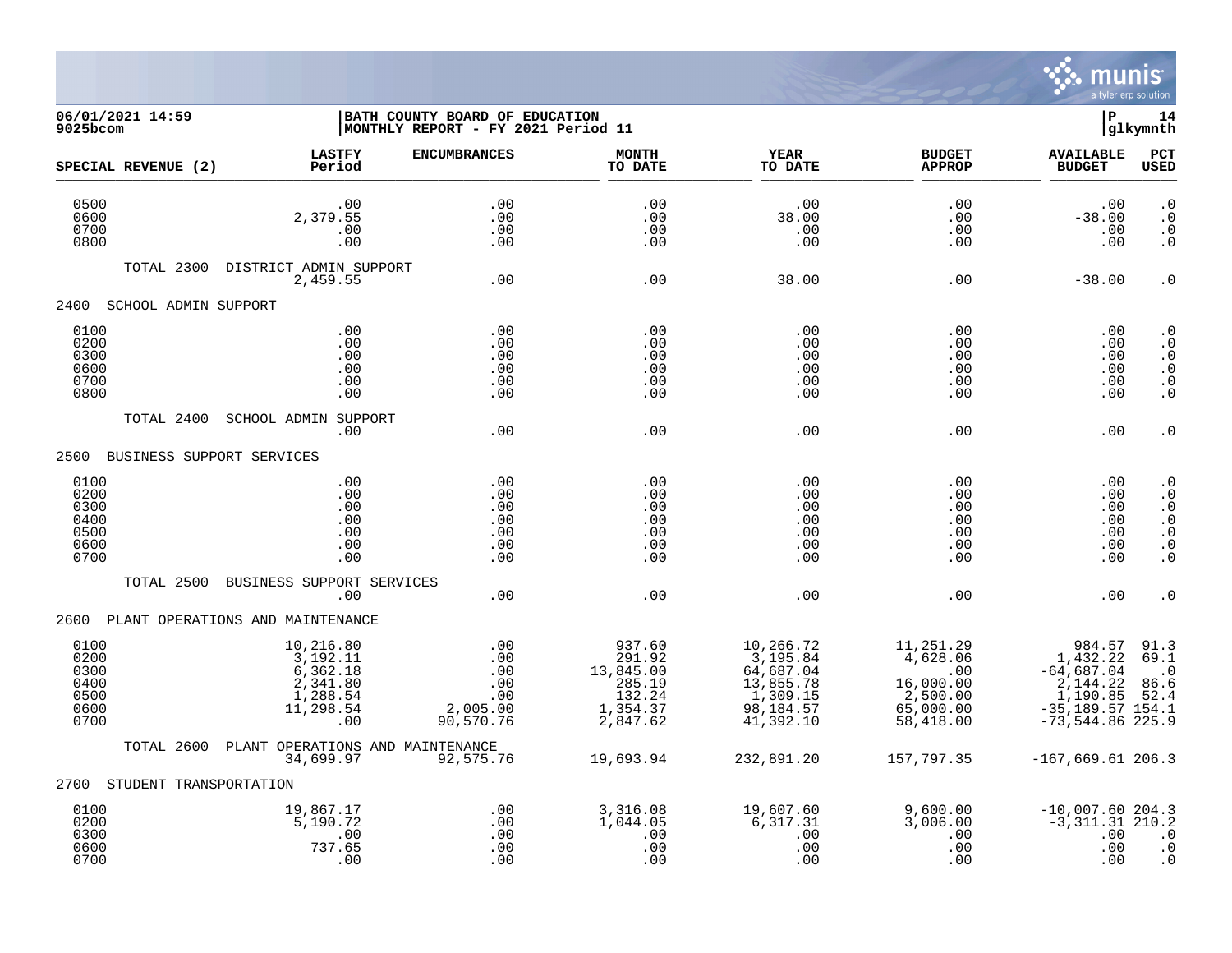

| 06/01/2021 14:59<br>9025bcom                                         |                                                                                                   | BATH COUNTY BOARD OF EDUCATION<br>MONTHLY REPORT - FY 2021 Period 11 |                                                                                                         |                                                                                              |                                                                                              | ΙP                                                                                                       | 15<br> glkymnth                                                    |
|----------------------------------------------------------------------|---------------------------------------------------------------------------------------------------|----------------------------------------------------------------------|---------------------------------------------------------------------------------------------------------|----------------------------------------------------------------------------------------------|----------------------------------------------------------------------------------------------|----------------------------------------------------------------------------------------------------------|--------------------------------------------------------------------|
| SPECIAL REVENUE (2)                                                  | <b>LASTFY</b><br>Period                                                                           | <b>ENCUMBRANCES</b>                                                  | <b>MONTH</b><br>TO DATE                                                                                 | YEAR<br>TO DATE                                                                              | <b>BUDGET</b><br><b>APPROP</b>                                                               | <b>AVAILABLE</b><br><b>BUDGET</b>                                                                        | PCT<br><b>USED</b>                                                 |
| 0800                                                                 | .00                                                                                               | .00                                                                  | .00                                                                                                     | .00                                                                                          | .00                                                                                          | .00                                                                                                      | $\cdot$ 0                                                          |
| TOTAL 2700                                                           | STUDENT TRANSPORTATION<br>25,795.54                                                               | .00                                                                  | 4,360.13                                                                                                | 25,924.91                                                                                    | 12,606.00                                                                                    | $-13,318.91$ 205.7                                                                                       |                                                                    |
| FOOD SERVICE OPERATION<br>3100                                       |                                                                                                   |                                                                      |                                                                                                         |                                                                                              |                                                                                              |                                                                                                          |                                                                    |
| 0500<br>0600<br>0700<br>0800                                         | .00<br>1,775.98<br>5,719.13<br>.00                                                                | .00<br>408.86<br>11,655.00<br>.00                                    | $\cdot$ 00<br>408.86<br>.00<br>.00                                                                      | .00<br>2,975.83<br>$-10.00$<br>.00                                                           | .00<br>.00<br>25,900.00<br>.00                                                               | .00<br>$-3,384.69$<br>14,255.00<br>.00                                                                   | $\cdot$ 0<br>$\cdot$ 0<br>45.0<br>$\cdot$ 0                        |
|                                                                      | TOTAL 3100 FOOD SERVICE OPERATION<br>7,495.11                                                     | 12,063.86                                                            | 408.86                                                                                                  | 2,965.83                                                                                     | 25,900.00                                                                                    | 10,870.31 58.0                                                                                           |                                                                    |
| 3200 DAY CARE OPERATIONS                                             |                                                                                                   |                                                                      |                                                                                                         |                                                                                              |                                                                                              |                                                                                                          |                                                                    |
| 0100<br>0500<br>0600                                                 | .00<br>.00<br>.00                                                                                 | .00<br>.00<br>.00                                                    | .00<br>.00<br>.00                                                                                       | .00<br>.00<br>.00                                                                            | .00<br>.00<br>.00                                                                            | .00<br>.00<br>.00                                                                                        | $\cdot$ 0<br>$\cdot$ 0<br>. 0                                      |
| TOTAL 3200                                                           | DAY CARE OPERATIONS<br>.00                                                                        | .00                                                                  | .00                                                                                                     | .00                                                                                          | .00                                                                                          | .00                                                                                                      | $\cdot$ 0                                                          |
| 3300<br>COMMUNITY SERVICES                                           |                                                                                                   |                                                                      |                                                                                                         |                                                                                              |                                                                                              |                                                                                                          |                                                                    |
| 0100<br>0200<br>0300<br>0400<br>0500<br>0600<br>0700<br>0800<br>0900 | 206,530.64<br>19,424.97<br>480.00<br>558.80<br>2,395.39<br>32,889.45<br>1,694.82<br>760.15<br>.00 | .00<br>.00<br>.00<br>.00<br>.00<br>24, 251. 25<br>.00<br>.00<br>.00  | 17,389.88<br>1,283.26<br>.00<br>55.88<br>$\overline{\phantom{0}}$ .00<br>10,467.73<br>.00<br>.00<br>.00 | 203,095.99<br>17,840.42<br>198.00<br>558.80<br>99.00<br>50,644.18<br>414.12<br>120.00<br>.00 | 229,813.58<br>19,225.69<br>498.00<br>450.00<br>2,058.50<br>16,210.75<br>.00<br>120.00<br>.00 | 26,717.59<br>1,385.27<br>300.00<br>$-108.80$ 124.2<br>1,959.50<br>$-58,684.68$ 462.0<br>$-414.12$<br>.00 | 88.4<br>92.8<br>39.8<br>4.8<br>$\cdot$ 0<br>.00 100.0<br>$\cdot$ 0 |
| TOTAL 3300                                                           | COMMUNITY SERVICES<br>264,734.22                                                                  | 24, 251. 25                                                          | 29,196.75                                                                                               | 272,970.51                                                                                   | 268,376.52                                                                                   | $-28,845.24$ 110.8                                                                                       |                                                                    |
| 5100<br>DEBT SERVICE                                                 |                                                                                                   |                                                                      |                                                                                                         |                                                                                              |                                                                                              |                                                                                                          |                                                                    |
| 0800                                                                 | .00                                                                                               | .00                                                                  | .00                                                                                                     | .00                                                                                          | .00                                                                                          | .00                                                                                                      | . 0                                                                |
| TOTAL 5100                                                           | DEBT SERVICE<br>.00                                                                               | .00                                                                  | .00                                                                                                     | .00                                                                                          | .00                                                                                          | .00                                                                                                      | $\cdot$ 0                                                          |
| FUND TRANSFERS<br>5200                                               |                                                                                                   |                                                                      |                                                                                                         |                                                                                              |                                                                                              |                                                                                                          |                                                                    |
| 0900                                                                 | .00                                                                                               | .00                                                                  | .00                                                                                                     | .00                                                                                          | 3,436.00                                                                                     | 3,436.00                                                                                                 | . 0                                                                |
| TOTAL 5200                                                           | FUND TRANSFERS<br>.00                                                                             | .00                                                                  | .00                                                                                                     | .00                                                                                          | 3,436.00                                                                                     | 3,436.00                                                                                                 | $\cdot$ 0                                                          |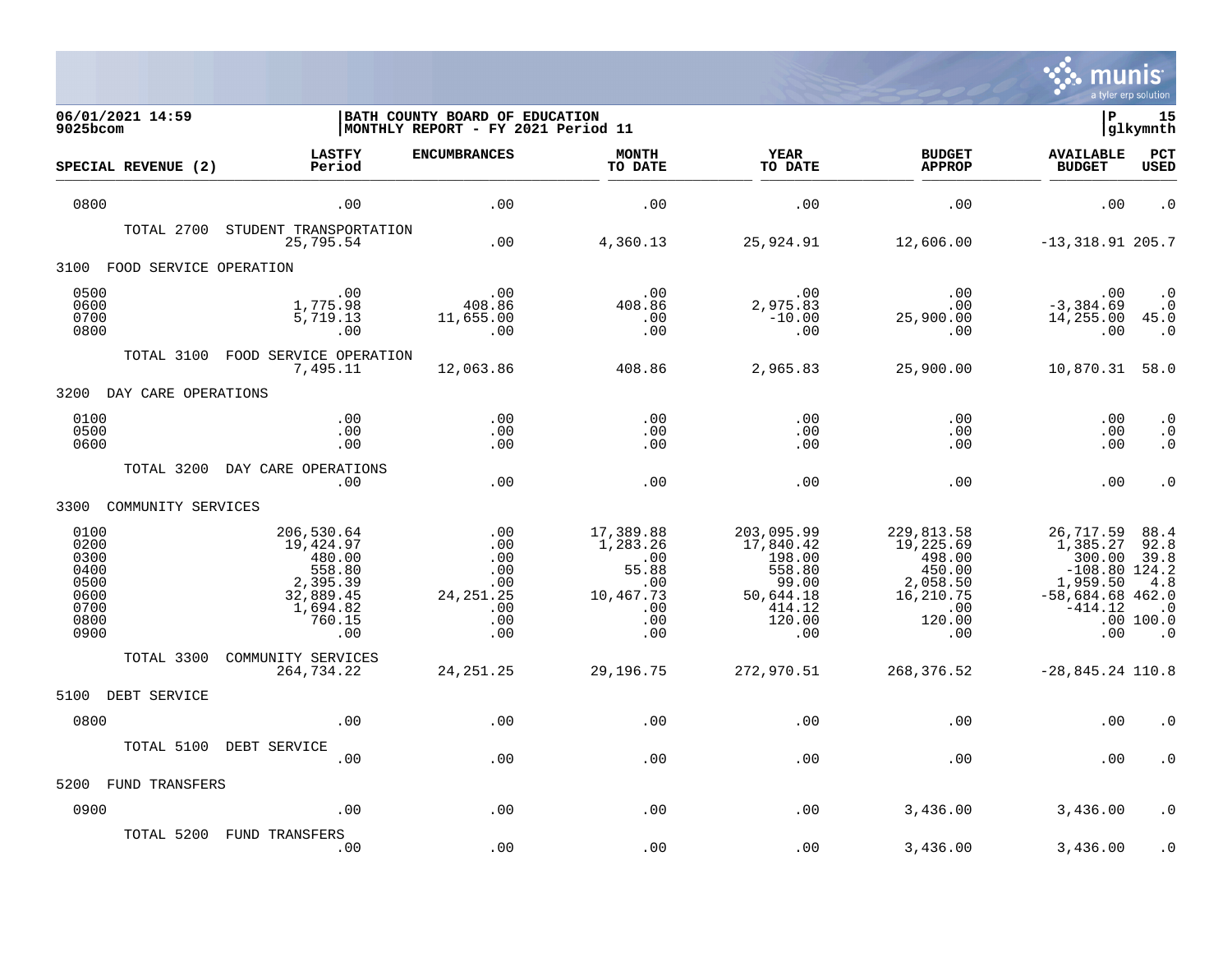|                               |                         |                                                                      |                         |                 |                                | munis<br>a tyler erp solution     |                |
|-------------------------------|-------------------------|----------------------------------------------------------------------|-------------------------|-----------------|--------------------------------|-----------------------------------|----------------|
| 06/01/2021 14:59<br>9025bcom  |                         | BATH COUNTY BOARD OF EDUCATION<br>MONTHLY REPORT - FY 2021 Period 11 |                         |                 |                                |                                   | 16<br>glkymnth |
| SPECIAL REVENUE (2)           | <b>LASTFY</b><br>Period | <b>ENCUMBRANCES</b>                                                  | <b>MONTH</b><br>TO DATE | YEAR<br>TO DATE | <b>BUDGET</b><br><b>APPROP</b> | <b>AVAILABLE</b><br><b>BUDGET</b> | PCT<br>USED    |
| TOTAL EXPENDITURES            | 2,670,587.41            | 357,999.78                                                           | 358,092.95              | 3,745,894.39    | 7,716,019.99                   | 3,612,125.82 53.2                 |                |
| TOTAL FOR SPECIAL REVENUE (2) | 201,458.00              | $-357,999.78$                                                        | 57,200.61               | 186,069.14      | .00                            | 171,930.64                        | $\cdot$ 0      |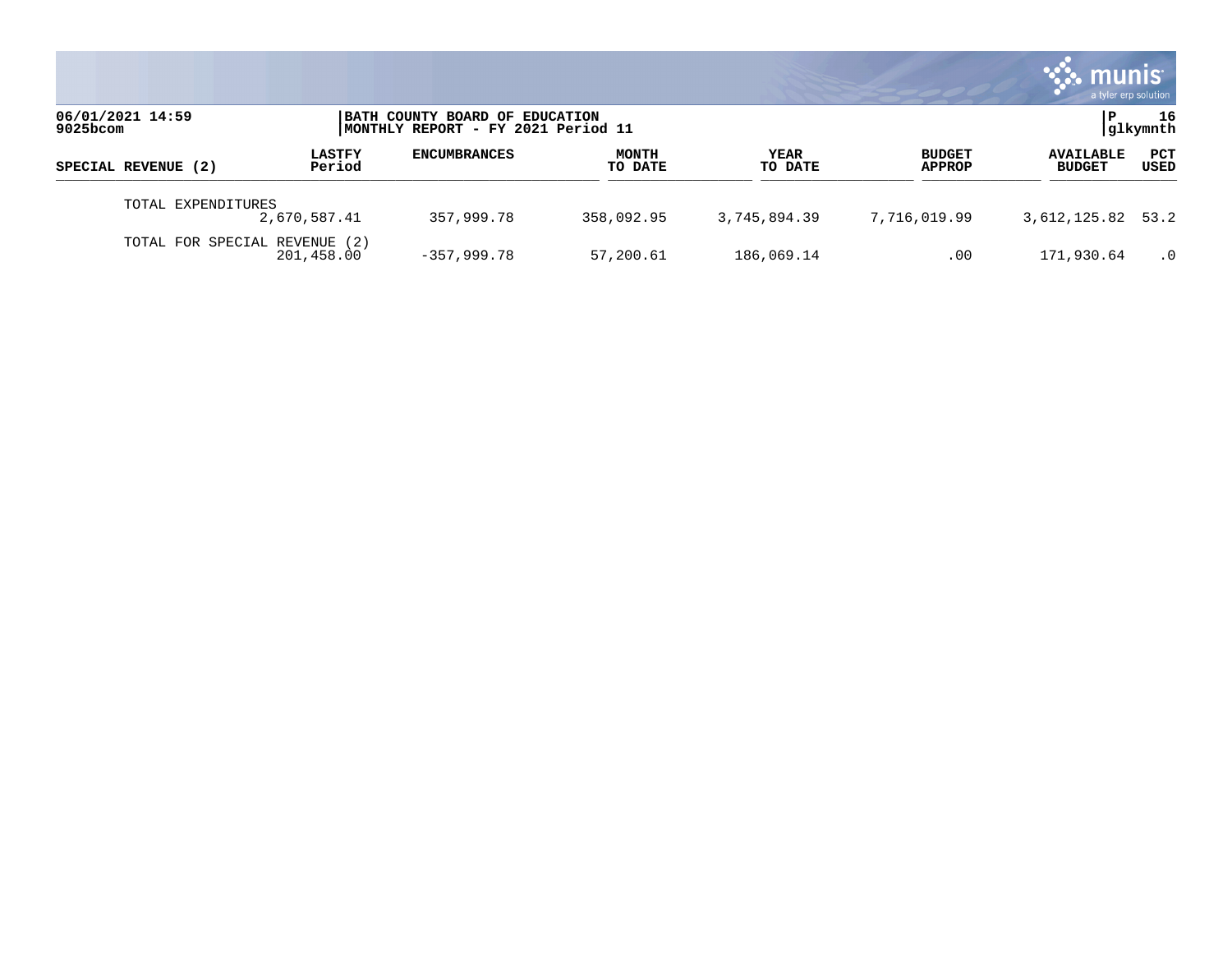|                                                |                                                     |                                                                              |                         |                        |                                | <u>ः munis</u><br>a tyler erp solution |                               |
|------------------------------------------------|-----------------------------------------------------|------------------------------------------------------------------------------|-------------------------|------------------------|--------------------------------|----------------------------------------|-------------------------------|
| 06/01/2021 14:59<br>9025bcom                   |                                                     | <b>BATH COUNTY BOARD OF EDUCATION</b><br> MONTHLY REPORT - FY 2021 Period 11 |                         |                        |                                | l P                                    | 17<br> glkymnth               |
| DISTRICT ACTIVITY FD (ANNUAL) Period           | <b>LASTFY</b>                                       | <b>ENCUMBRANCES</b>                                                          | <b>MONTH</b><br>TO DATE | YEAR<br>TO DATE        | <b>BUDGET</b><br><b>APPROP</b> | <b>AVAILABLE</b><br><b>BUDGET</b>      | PCT<br><b>USED</b>            |
| <b>REVENUES</b>                                |                                                     |                                                                              |                         |                        |                                |                                        |                               |
| 0999 BEGINNING BALANCE                         |                                                     |                                                                              |                         |                        |                                |                                        |                               |
| TOTAL 0999 BEGINNING BALANCE                   | 94,621.51                                           | .00                                                                          | .00                     | 96,410.11              | 96,410.11                      |                                        | .00100.0                      |
| RECEIPTS                                       |                                                     |                                                                              |                         |                        |                                |                                        |                               |
| REVENUE FROM LOCAL SOURCES                     |                                                     |                                                                              |                         |                        |                                |                                        |                               |
| STUDENT ACTIVITIES                             |                                                     |                                                                              |                         |                        |                                |                                        |                               |
| 1740 FEES<br>1750 DONATIONS<br>1790 OTHER STUD | 1,495.00<br>.00<br>31,268.07                        | .00<br>.00<br>.00                                                            | .00<br>.00<br>.00       | .00<br>.00<br>1,751.63 | 5,721.14<br>.00<br>32, 292. 74 | 5,721.14<br>.00<br>30,541.11           | $\cdot$ 0<br>$\cdot$ 0<br>5.4 |
| TOTAL STUDENT ACTIVITIES                       | 32,763.07                                           | .00                                                                          | .00                     | 1,751.63               | 38,013.88                      | 36, 262. 25                            | 4.6                           |
| OTHER REVENUE FROM LOCAL SOURCES               |                                                     |                                                                              |                         |                        |                                |                                        |                               |
| 1920 CONTRIBUTE<br>1990 MISC REV               | 22,190.00<br>12,695.40                              | .00<br>.00                                                                   | 400.00<br>.00           | 10,850.00<br>.00       | 20,075.00<br>15,010.00         | 9,225.00<br>15,010.00                  | 54.1<br>$\cdot$ 0             |
|                                                | TOTAL OTHER REVENUE FROM LOCAL SOURCES<br>34,885.40 | .00                                                                          | 400.00                  | 10,850.00              | 35,085.00                      | 24,235.00                              | 30.9                          |
|                                                | TOTAL REVENUE FROM LOCAL SOURCES<br>67,648.47       | .00                                                                          | 400.00                  | 12,601.63              | 73,098.88                      | 60, 497. 25 17. 2                      |                               |
| REVENUE FROM FEDERAL SOURCES                   |                                                     |                                                                              |                         |                        |                                |                                        |                               |
| FEDERAL REIMBURSEMENT                          |                                                     |                                                                              |                         |                        |                                |                                        |                               |
| 4810 MED REIMB                                 | .00                                                 | .00                                                                          | .00                     | .00                    | .00                            | .00                                    | $\cdot$ 0                     |
| TOTAL FEDERAL REIMBURSEMENT                    | .00                                                 | .00                                                                          | .00                     | .00                    | .00                            | .00                                    | $\cdot$ 0                     |
|                                                | TOTAL REVENUE FROM FEDERAL SOURCES<br>.00           | .00                                                                          | .00                     | .00                    | .00                            | .00                                    | $\cdot$ 0                     |
| OTHER RECEIPTS                                 |                                                     |                                                                              |                         |                        |                                |                                        |                               |
| INTERFUND TRANSFERS                            |                                                     |                                                                              |                         |                        |                                |                                        |                               |
| 5210 FND XFER                                  | .00                                                 | .00                                                                          | 504.89                  | 7,081.60               | .00                            | $-7,081.60$                            | . 0                           |
| TOTAL INTERFUND TRANSFERS                      | .00                                                 | .00                                                                          | 504.89                  | 7,081.60               | .00                            | $-7,081.60$                            | $\cdot$ 0                     |

and the contract of the contract of the contract of the contract of the contract of the contract of the contract of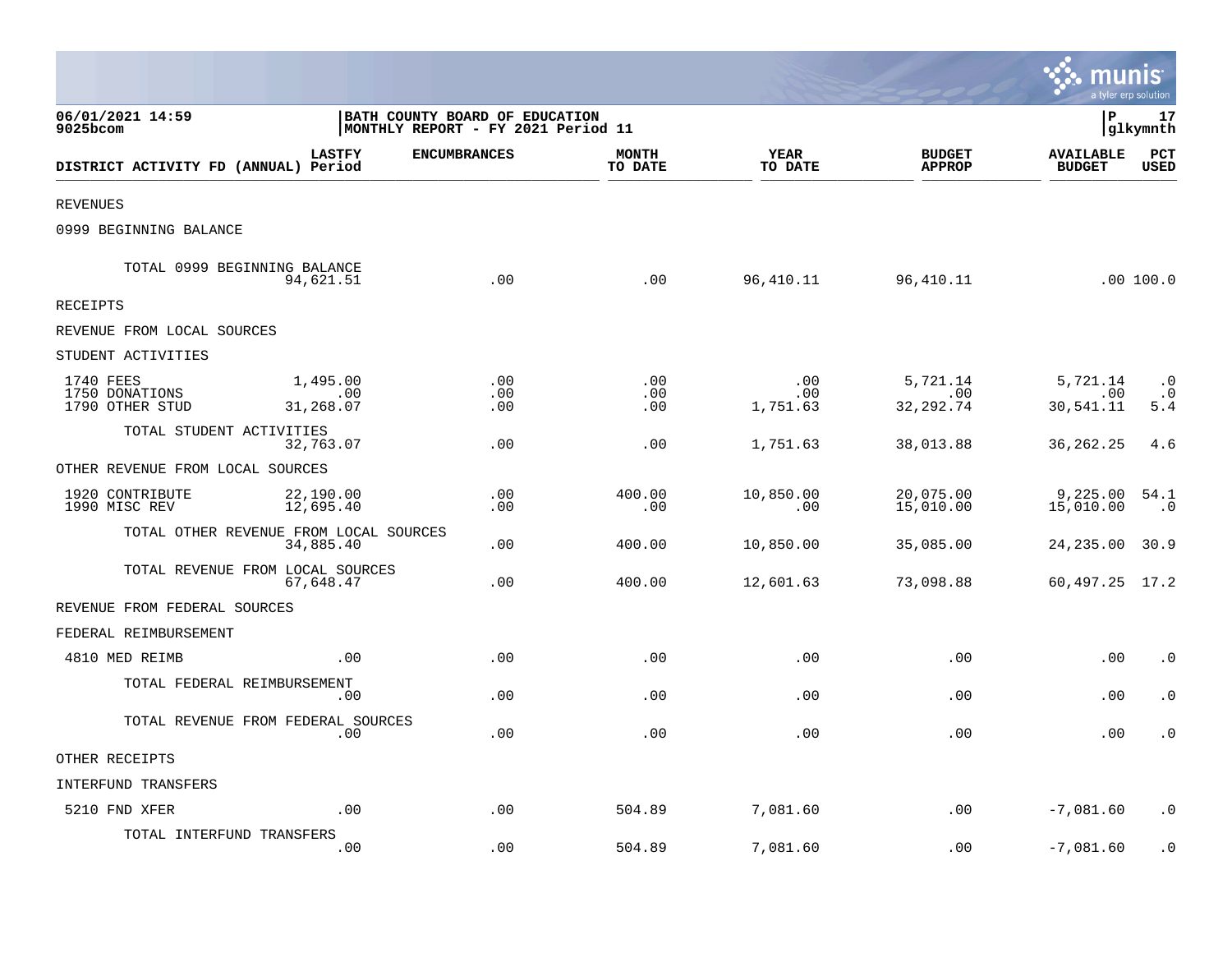

| 06/01/2021 14:59<br>9025bcom         |               | BATH COUNTY BOARD OF EDUCATION<br>MONTHLY REPORT - FY 2021 Period 11 |                         |                        |                                |                                                         |  |
|--------------------------------------|---------------|----------------------------------------------------------------------|-------------------------|------------------------|--------------------------------|---------------------------------------------------------|--|
| DISTRICT ACTIVITY FD (ANNUAL) Period | <b>LASTFY</b> | <b>ENCUMBRANCES</b>                                                  | <b>MONTH</b><br>TO DATE | <b>YEAR</b><br>TO DATE | <b>BUDGET</b><br><b>APPROP</b> | <b>PCT</b><br><b>AVAILABLE</b><br><b>BUDGET</b><br>USED |  |
| TOTAL OTHER RECEIPTS                 | .00           | .00                                                                  | 504.89                  | 7,081.60               | .00                            | $-7,081.60$<br>$\cdot$ 0                                |  |
| TOTAL RECEIPTS                       | 67,648.47     | .00                                                                  | 904.89                  | 19,683.23              | 73,098.88                      | 53, 415.65 26.9                                         |  |
| TOTAL REVENUE                        | 162,269.98    | .00                                                                  | 904.89                  | 116,093.34             | 169,508.99                     | 53,415.65<br>68.5                                       |  |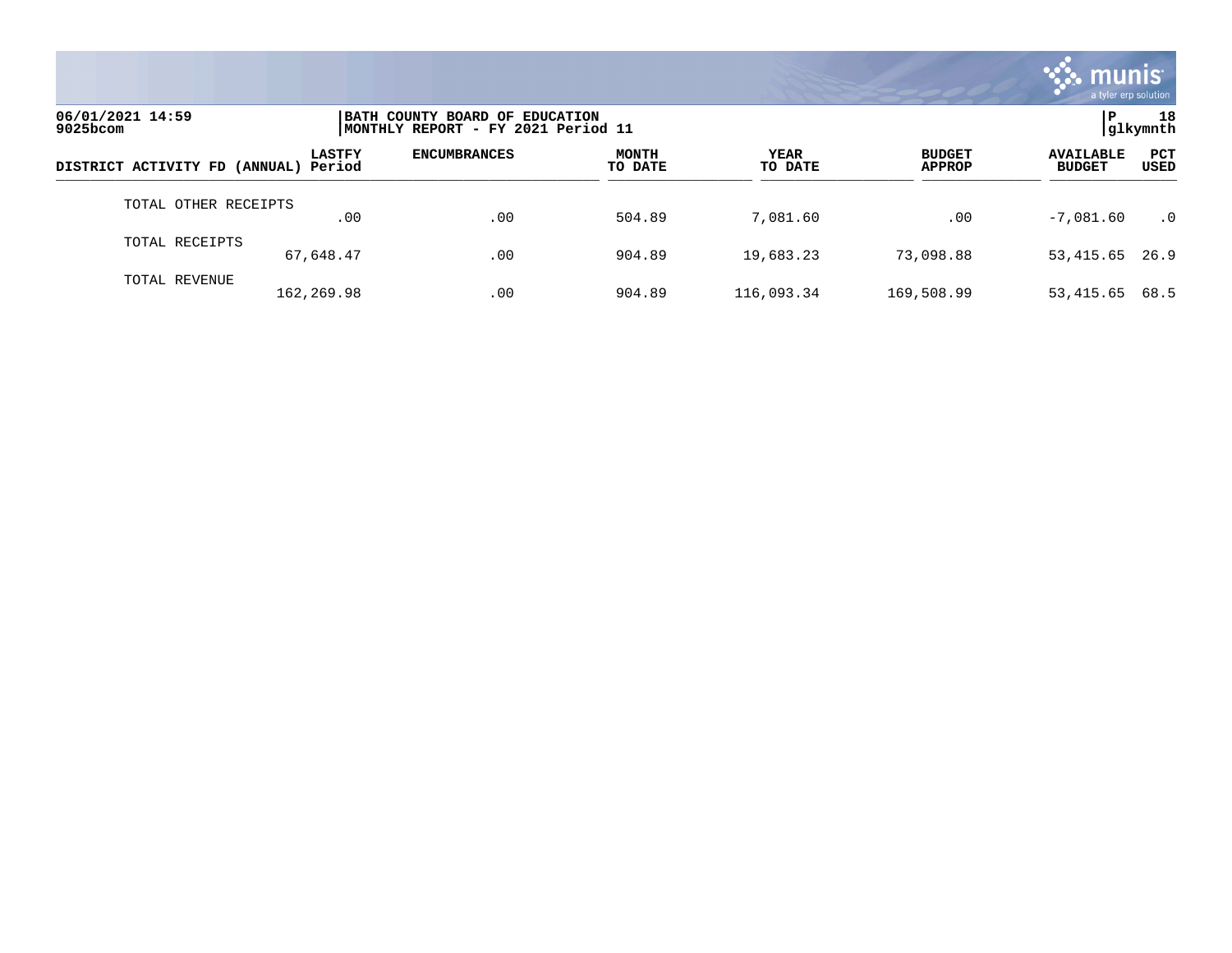

| 06/01/2021 14:59<br>9025bcom                                 |                                                                                           | BATH COUNTY BOARD OF EDUCATION<br>MONTHLY REPORT - FY 2021 Period 11 |                                                                |                                                                         |                                                                                          | l P                                                                                              | 19<br>glkymnth                                                |
|--------------------------------------------------------------|-------------------------------------------------------------------------------------------|----------------------------------------------------------------------|----------------------------------------------------------------|-------------------------------------------------------------------------|------------------------------------------------------------------------------------------|--------------------------------------------------------------------------------------------------|---------------------------------------------------------------|
|                                                              | <b>LASTFY</b><br>DISTRICT ACTIVITY FD (ANNUAL) Period                                     | <b>ENCUMBRANCES</b>                                                  | <b>MONTH</b><br>TO DATE                                        | YEAR<br>TO DATE                                                         | <b>BUDGET</b><br><b>APPROP</b>                                                           | <b>AVAILABLE</b><br><b>BUDGET</b>                                                                | PCT<br><b>USED</b>                                            |
| EXPENDITURES                                                 |                                                                                           |                                                                      |                                                                |                                                                         |                                                                                          |                                                                                                  |                                                               |
| 1000 INSTRUCTION                                             |                                                                                           |                                                                      |                                                                |                                                                         |                                                                                          |                                                                                                  |                                                               |
| 0100<br>0200<br>0300<br>0400<br>0500<br>0600<br>0700<br>0800 | 2,518.91<br>606.01<br>2,655.00<br>480.00<br>8,563.30<br>58,633.77<br>3,800.93<br>1,864.28 | .00<br>.00<br>.00<br>.00<br>.00<br>1,661.95<br>.00<br>250.00         | .00<br>.00<br>$.00 \,$<br>.00<br>.00<br>8,404.22<br>.00<br>.00 | .00<br>.00<br>1,831.55<br>600.00<br>241.02<br>25, 319. 22<br>.00<br>.00 | 4,643.51<br>868.00<br>980.00<br>992.07<br>4,991.81<br>126,616.66<br>7,611.14<br>8,069.53 | 4,643.51<br>868.00<br>$-851.55$ 186.9<br>392.07<br>4,750.79<br>99,635.49<br>7,611.14<br>7,819.53 | $\cdot$ 0<br>. 0<br>$60.5$<br>4.8<br>21.3<br>$\cdot$ 0<br>3.1 |
| TOTAL 1000                                                   | INSTRUCTION<br>79,122.20                                                                  | 1,911.95                                                             | 8,404.22                                                       | 27,991.79                                                               | 154,772.72                                                                               | 124,868.98 19.3                                                                                  |                                                               |
| 2100                                                         | STUDENT SUPPORT SERVICES                                                                  |                                                                      |                                                                |                                                                         |                                                                                          |                                                                                                  |                                                               |
| 0600                                                         | 701.10                                                                                    | .00                                                                  | .00                                                            | 33.95                                                                   | 1,790.85                                                                                 | 1,756.90                                                                                         | 1.9                                                           |
| TOTAL 2100                                                   | STUDENT SUPPORT SERVICES<br>701.10                                                        | .00                                                                  | .00                                                            | 33.95                                                                   | 1,790.85                                                                                 | 1,756.90                                                                                         | 1.9                                                           |
| 2200                                                         | INSTRUCTIONAL STAFF SUPP SERV                                                             |                                                                      |                                                                |                                                                         |                                                                                          |                                                                                                  |                                                               |
| 0600<br>0700                                                 | 5,388.72<br>.00                                                                           | .00<br>.00                                                           | 687.85<br>.00                                                  | 720.78<br>.00                                                           | 11,086.07<br>.00                                                                         | 10,365.29<br>.00                                                                                 | 6.5<br>$\cdot$ 0                                              |
| TOTAL 2200                                                   | INSTRUCTIONAL STAFF SUPP SERV<br>5,388.72                                                 | .00                                                                  | 687.85                                                         | 720.78                                                                  | 11,086.07                                                                                | 10,365.29                                                                                        | 6.5                                                           |
| 2600                                                         | PLANT OPERATIONS AND MAINTENANCE                                                          |                                                                      |                                                                |                                                                         |                                                                                          |                                                                                                  |                                                               |
| 0600                                                         | .00                                                                                       | .00                                                                  | .00                                                            | 102.28                                                                  | .00                                                                                      | $-102.28$                                                                                        | $\cdot$ 0                                                     |
| TOTAL 2600                                                   | PLANT OPERATIONS AND MAINTENANCE<br>.00                                                   | .00                                                                  | .00                                                            | 102.28                                                                  | .00                                                                                      | $-102.28$                                                                                        | $\cdot$ 0                                                     |
| 2700                                                         | STUDENT TRANSPORTATION                                                                    |                                                                      |                                                                |                                                                         |                                                                                          |                                                                                                  |                                                               |
| 0100<br>0200<br>0800                                         | .00<br>.00<br>1,279.56                                                                    | .00<br>.00<br>.00                                                    | .00<br>$.00 \,$<br>.00                                         | .00<br>.00<br>.00                                                       | .00<br>$.00 \ \rm$<br>1,859.35                                                           | .00<br>.00<br>1,859.35                                                                           | $\cdot$ 0<br>$\begin{matrix} 0 \\ 0 \\ 0 \end{matrix}$        |
| TOTAL 2700                                                   | STUDENT TRANSPORTATION<br>1,279.56                                                        | .00                                                                  | .00                                                            | .00                                                                     | 1,859.35                                                                                 | 1,859.35                                                                                         | $\cdot$ 0                                                     |
| TOTAL EXPENDITURES                                           | 86,491.58                                                                                 | 1,911.95                                                             | 9,092.07                                                       | 28,848.80                                                               | 169,508.99                                                                               | 138,748.24 18.2                                                                                  |                                                               |
|                                                              | TOTAL FOR DISTRICT ACTIVITY FD (ANNUAL) (21)<br>75,778.40                                 | $-1,911.95$                                                          | $-8,187.18$                                                    | 87,244.54                                                               | .00                                                                                      | $-85, 332.59$                                                                                    | $\cdot$ 0                                                     |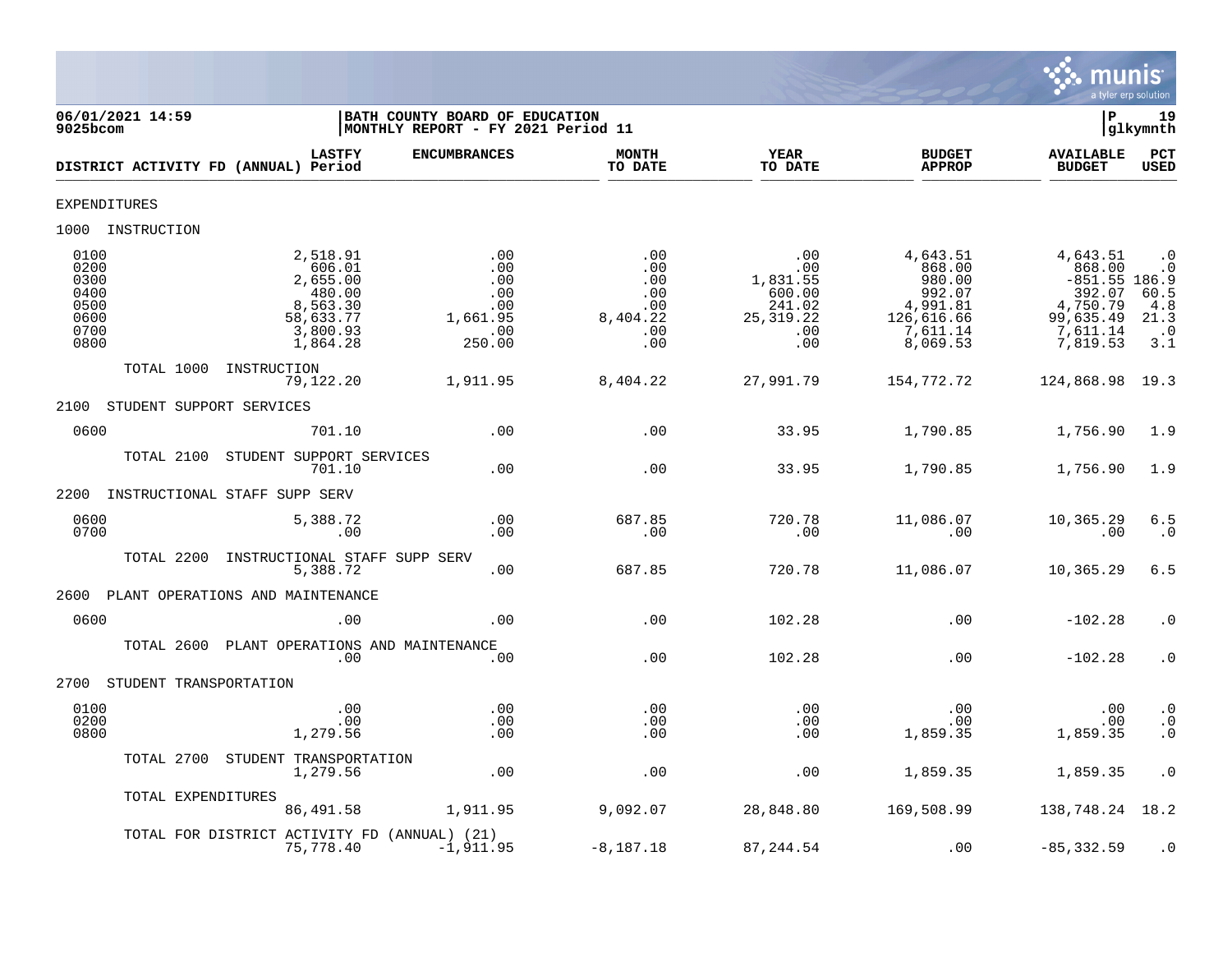|                                                              |                                                                      |                          |                          |                          |                                | munis<br>a tyler erp solution     |                                                  |
|--------------------------------------------------------------|----------------------------------------------------------------------|--------------------------|--------------------------|--------------------------|--------------------------------|-----------------------------------|--------------------------------------------------|
| 06/01/2021 14:59<br>9025bcom                                 | BATH COUNTY BOARD OF EDUCATION<br>MONTHLY REPORT - FY 2021 Period 11 |                          |                          |                          |                                | P                                 | 20<br>glkymnth                                   |
| SPEC REV - STUDENT ACTIVITY (2Period                         | <b>LASTFY</b>                                                        | <b>ENCUMBRANCES</b>      | <b>MONTH</b><br>TO DATE  | YEAR<br>TO DATE          | <b>BUDGET</b><br><b>APPROP</b> | <b>AVAILABLE</b><br><b>BUDGET</b> | PCT<br>USED                                      |
| <b>REVENUES</b>                                              |                                                                      |                          |                          |                          |                                |                                   |                                                  |
| RECEIPTS                                                     |                                                                      |                          |                          |                          |                                |                                   |                                                  |
| REVENUE FROM LOCAL SOURCES                                   |                                                                      |                          |                          |                          |                                |                                   |                                                  |
| STUDENT ACTIVITIES                                           |                                                                      |                          |                          |                          |                                |                                   |                                                  |
| 1710 ADMISSIONS<br>1730 DUES<br>1740 FEES<br>1790 OTHER STUD | .00<br>.00<br>.00<br>.00                                             | .00<br>.00<br>.00<br>.00 | .00<br>.00<br>.00<br>.00 | .00<br>.00<br>.00<br>.00 | .00<br>.00<br>.00<br>.00       | .00<br>.00<br>.00<br>.00          | $\cdot$ 0<br>$\cdot$ 0<br>$\cdot$ 0<br>$\cdot$ 0 |
| TOTAL STUDENT ACTIVITIES                                     | .00                                                                  | .00                      | .00                      | .00                      | .00                            | .00                               | $\cdot$ 0                                        |
| OTHER REVENUE FROM LOCAL SOURCES                             |                                                                      |                          |                          |                          |                                |                                   |                                                  |
| 1920 CONTRIBUTE                                              | .00                                                                  | .00                      | .00                      | .00                      | .00                            | .00                               | $\cdot$ 0                                        |
| TOTAL OTHER REVENUE FROM LOCAL SOURCES                       | .00                                                                  | .00                      | .00                      | .00                      | .00                            | .00                               | $\cdot$ 0                                        |
| TOTAL REVENUE FROM LOCAL                                     | SOURCES<br>.00                                                       | .00                      | .00                      | .00                      | .00                            | .00                               | $\cdot$ 0                                        |
| TOTAL RECEIPTS                                               | .00                                                                  | .00                      | .00                      | .00                      | .00                            | .00                               | $\cdot$ 0                                        |
| TOTAL REVENUE                                                | .00                                                                  | .00                      | .00                      | .00                      | .00                            | .00                               | $\cdot$ 0                                        |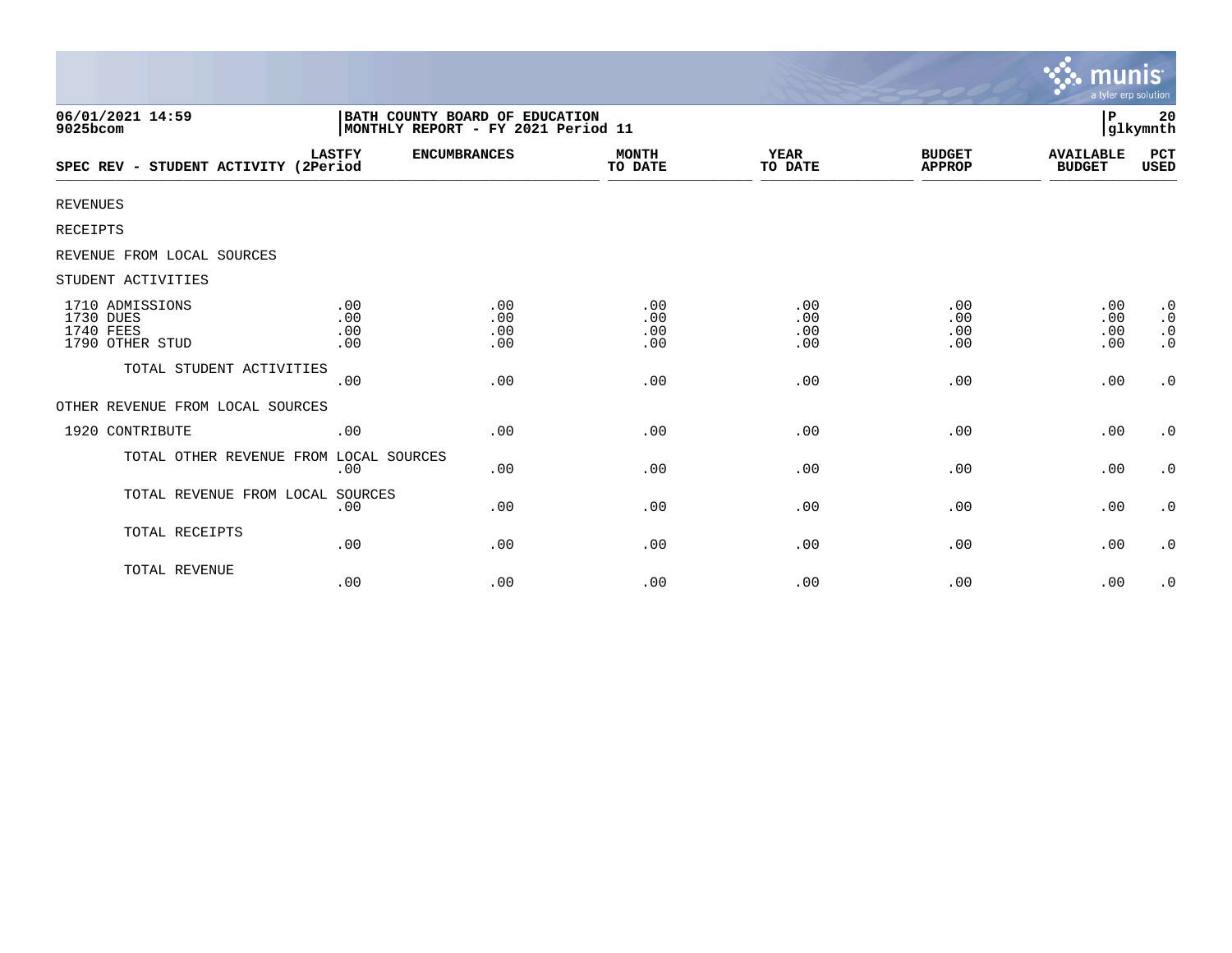

| 06/01/2021 14:59<br>9025bcom                         |                                               | BATH COUNTY BOARD OF EDUCATION<br>MONTHLY REPORT - FY 2021 Period 11 |                                               |                                               |                                               | $\, {\bf P}$                                  | 21<br>glkymnth                                                                                                                                    |
|------------------------------------------------------|-----------------------------------------------|----------------------------------------------------------------------|-----------------------------------------------|-----------------------------------------------|-----------------------------------------------|-----------------------------------------------|---------------------------------------------------------------------------------------------------------------------------------------------------|
| SPEC REV - STUDENT ACTIVITY (2Period                 | <b>LASTFY</b>                                 | <b>ENCUMBRANCES</b>                                                  | <b>MONTH</b><br>TO DATE                       | <b>YEAR</b><br>TO DATE                        | <b>BUDGET</b><br><b>APPROP</b>                | <b>AVAILABLE</b><br><b>BUDGET</b>             | PCT<br><b>USED</b>                                                                                                                                |
| <b>EXPENDITURES</b>                                  |                                               |                                                                      |                                               |                                               |                                               |                                               |                                                                                                                                                   |
| 1000<br>INSTRUCTION                                  |                                               |                                                                      |                                               |                                               |                                               |                                               |                                                                                                                                                   |
| 0100<br>0300<br>0400<br>0500<br>0600<br>0700<br>0800 | .00<br>.00<br>.00<br>.00<br>.00<br>.00<br>.00 | .00<br>.00<br>.00<br>.00<br>.00<br>.00<br>.00                        | .00<br>.00<br>.00<br>.00<br>.00<br>.00<br>.00 | .00<br>.00<br>.00<br>.00<br>.00<br>.00<br>.00 | .00<br>.00<br>.00<br>.00<br>.00<br>.00<br>.00 | .00<br>.00<br>.00<br>.00<br>.00<br>.00<br>.00 | $\cdot$ 0<br>$\boldsymbol{\cdot}$ 0<br>$\cdot$ 0<br>$\begin{smallmatrix} . & 0 \\ . & 0 \end{smallmatrix}$<br>$\boldsymbol{\cdot}$ 0<br>$\cdot$ 0 |
| TOTAL 1000<br>INSTRUCTION                            | .00                                           | .00                                                                  | .00                                           | .00                                           | .00                                           | .00                                           | $\cdot$ 0                                                                                                                                         |
| STUDENT SUPPORT SERVICES<br>2100                     |                                               |                                                                      |                                               |                                               |                                               |                                               |                                                                                                                                                   |
| 0100<br>0300<br>0400<br>0500<br>0600<br>0700<br>0800 | .00<br>.00<br>.00<br>.00<br>.00<br>.00<br>.00 | .00<br>.00<br>.00<br>.00<br>.00<br>.00<br>.00                        | .00<br>.00<br>.00<br>.00<br>.00<br>.00<br>.00 | .00<br>.00<br>.00<br>.00<br>.00<br>.00<br>.00 | .00<br>.00<br>.00<br>.00<br>.00<br>.00<br>.00 | .00<br>.00<br>.00<br>.00<br>.00<br>.00<br>.00 | $\cdot$ 0<br>$\overline{0}$<br>$\cdot$ 0<br>$\frac{0}{0}$<br>$\ddot{\theta}$<br>$\overline{0}$ .                                                  |
| TOTAL 2100                                           | STUDENT SUPPORT SERVICES<br>.00               | .00                                                                  | .00                                           | .00                                           | .00                                           | .00                                           | $\cdot$ 0                                                                                                                                         |
| 2200<br>INSTRUCTIONAL STAFF SUPP SERV                |                                               |                                                                      |                                               |                                               |                                               |                                               |                                                                                                                                                   |
| 0100<br>0300<br>0400<br>0500<br>0600<br>0700<br>0800 | .00<br>.00<br>.00<br>.00<br>.00<br>.00<br>.00 | .00<br>.00<br>.00<br>.00<br>.00<br>.00<br>.00                        | .00<br>.00<br>.00<br>.00<br>.00<br>.00<br>.00 | .00<br>.00<br>.00<br>.00<br>.00<br>.00<br>.00 | .00<br>.00<br>.00<br>.00<br>.00<br>.00<br>.00 | .00<br>.00<br>.00<br>.00<br>.00<br>.00<br>.00 | $\cdot$ 0<br>$\ddot{0}$<br>$\cdot$ 0<br>$\ddot{0}$<br>$\boldsymbol{\cdot}$ 0<br>$\boldsymbol{\cdot}$ 0<br>$\ddot{0}$                              |
| TOTAL 2200                                           | INSTRUCTIONAL STAFF SUPP SERV<br>.00          | .00                                                                  | .00                                           | .00                                           | .00                                           | .00                                           | $\cdot$ 0                                                                                                                                         |
| 2600<br>PLANT OPERATIONS AND MAINTENANCE             |                                               |                                                                      |                                               |                                               |                                               |                                               |                                                                                                                                                   |
| 0100<br>0300<br>0400<br>0500<br>0600<br>0700<br>0800 | .00<br>.00<br>.00<br>.00<br>.00<br>.00<br>.00 | .00<br>.00<br>.00<br>.00<br>.00<br>.00<br>.00                        | .00<br>.00<br>.00<br>.00<br>.00<br>.00<br>.00 | .00<br>.00<br>.00<br>.00<br>.00<br>.00<br>.00 | .00<br>.00<br>.00<br>.00<br>.00<br>.00<br>.00 | .00<br>.00<br>.00<br>.00<br>.00<br>.00<br>.00 | $\cdot$ 0<br>$\boldsymbol{\cdot}$ 0<br>$\boldsymbol{\cdot}$ 0<br>$\ddot{0}$<br>$\boldsymbol{\cdot}$ 0<br>$\boldsymbol{\cdot}$ 0<br>$\cdot$ 0      |
| TOTAL 2600                                           | PLANT OPERATIONS AND MAINTENANCE<br>.00       | .00                                                                  | .00                                           | .00                                           | .00                                           | .00                                           | $\cdot$ 0                                                                                                                                         |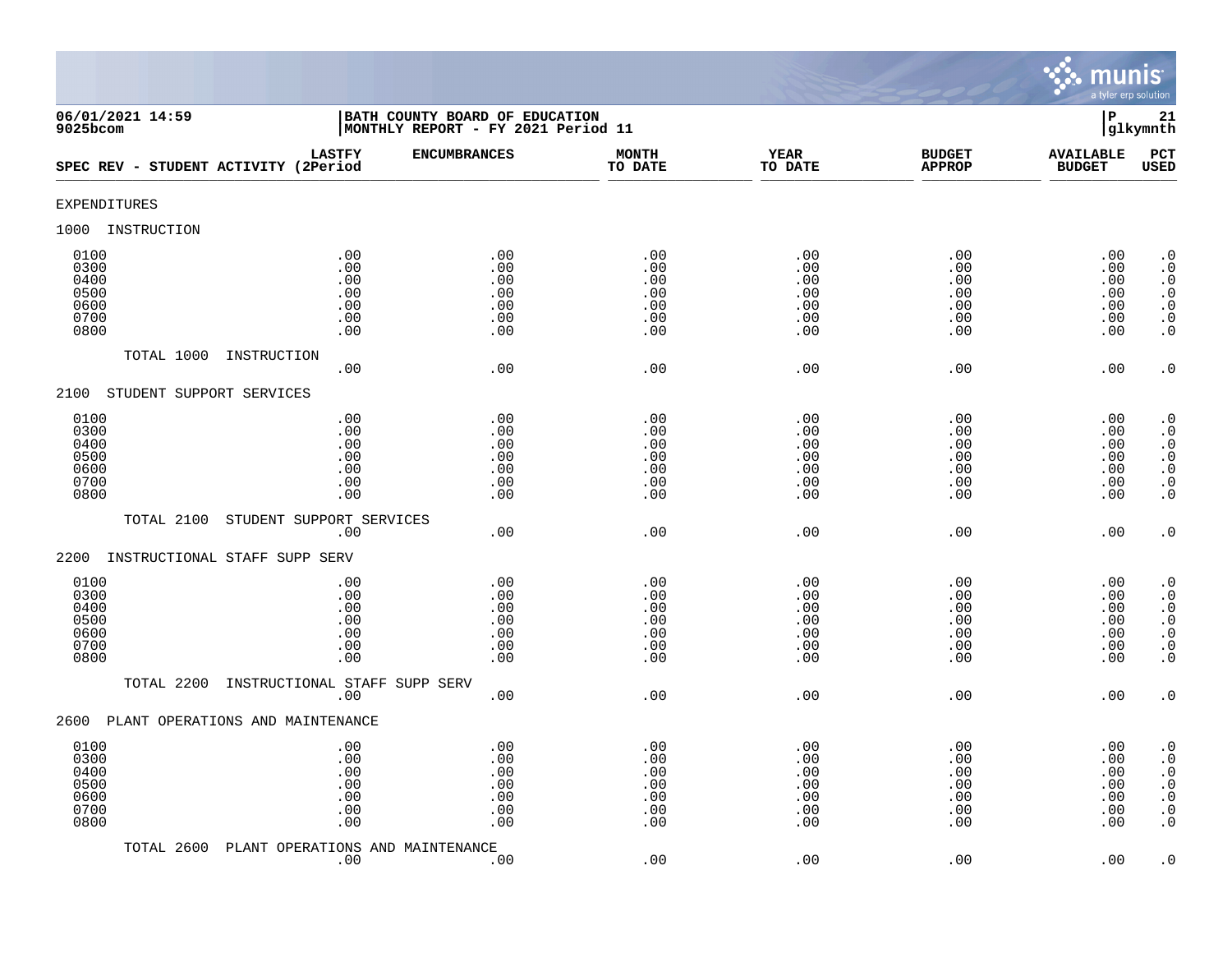

|                                                      | 06/01/2021 14:59<br>BATH COUNTY BOARD OF EDUCATION<br>9025bcom |                                               |                                               | MONTHLY REPORT - FY 2021 Period 11            |                                               |                                               |                                               |                                                                                         |  |
|------------------------------------------------------|----------------------------------------------------------------|-----------------------------------------------|-----------------------------------------------|-----------------------------------------------|-----------------------------------------------|-----------------------------------------------|-----------------------------------------------|-----------------------------------------------------------------------------------------|--|
| SPEC REV                                             | STUDENT ACTIVITY<br>$\overline{\phantom{0}}$                   | <b>LASTFY</b><br>(2Period                     | <b>ENCUMBRANCES</b>                           | <b>MONTH</b><br>TO DATE                       | <b>YEAR</b><br>TO DATE                        | <b>BUDGET</b><br><b>APPROP</b>                | <b>AVAILABLE</b><br><b>BUDGET</b>             | PCT<br><b>USED</b>                                                                      |  |
| 2700                                                 | STUDENT TRANSPORTATION                                         |                                               |                                               |                                               |                                               |                                               |                                               |                                                                                         |  |
| 0100<br>0300<br>0400<br>0500<br>0600<br>0700<br>0800 |                                                                | .00<br>.00<br>.00<br>.00<br>.00<br>.00<br>.00 | .00<br>.00<br>.00<br>.00<br>.00<br>.00<br>.00 | .00<br>.00<br>.00<br>.00<br>.00<br>.00<br>.00 | .00<br>.00<br>.00<br>.00<br>.00<br>.00<br>.00 | .00<br>.00<br>.00<br>.00<br>.00<br>.00<br>.00 | .00<br>.00<br>.00<br>.00<br>.00<br>.00<br>.00 | $\cdot$ 0<br>$\cdot$ 0<br>$\cdot$ 0<br>$\cdot$ 0<br>$\cdot$ 0<br>$\cdot$ 0<br>$\cdot$ 0 |  |
|                                                      | TOTAL 2700                                                     | STUDENT TRANSPORTATION<br>.00                 | .00                                           | .00                                           | .00                                           | .00                                           | .00                                           | $\cdot$ 0                                                                               |  |
|                                                      | TOTAL EXPENDITURES                                             | .00                                           | .00                                           | .00                                           | .00                                           | .00                                           | .00                                           | $\cdot$ 0                                                                               |  |
|                                                      | TOTAL FOR<br>SPEC REV -                                        | STUDENT ACTIVITY (25)<br>.00                  | .00                                           | .00                                           | .00                                           | .00                                           | .00                                           | $\cdot$ 0                                                                               |  |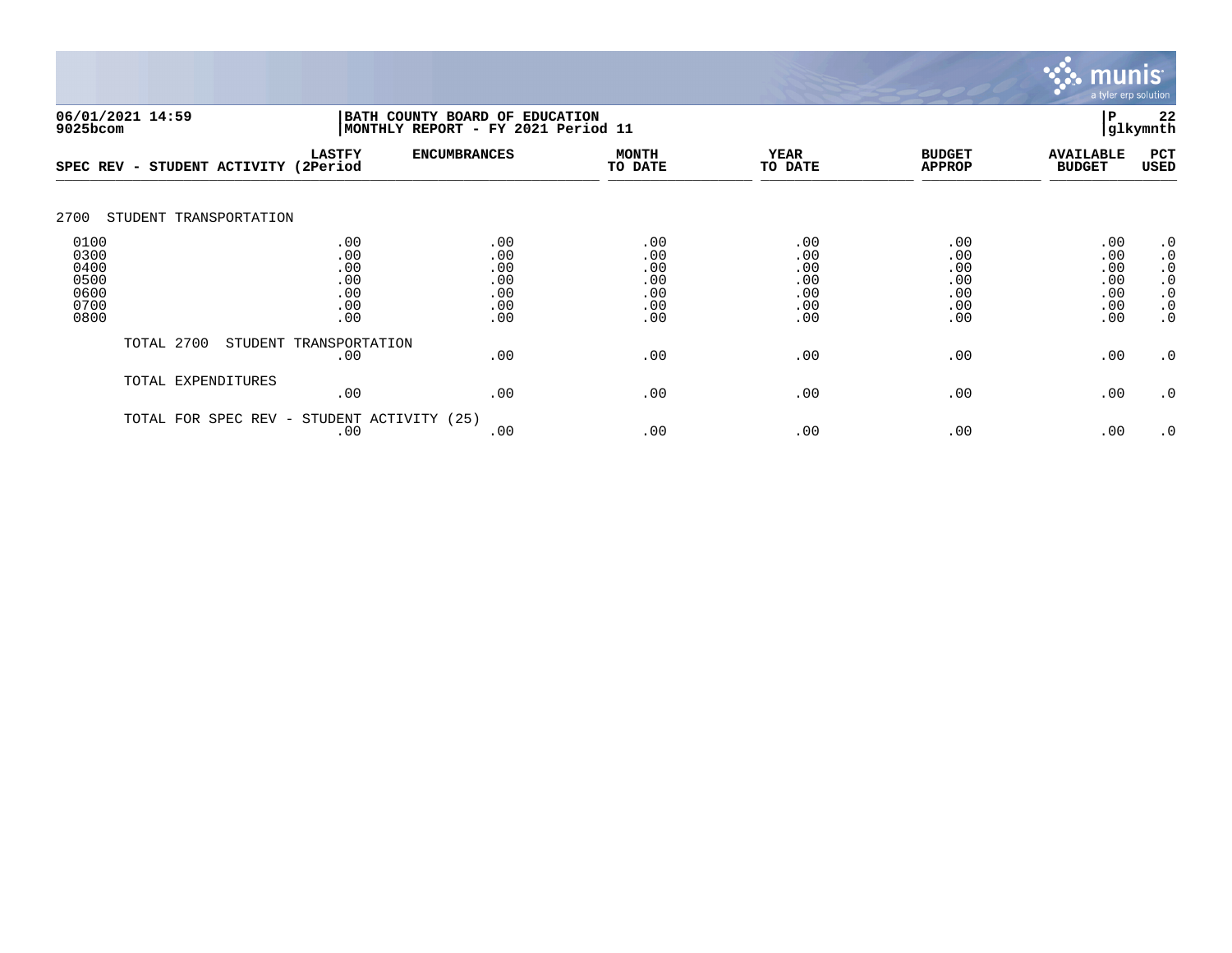|                                  |                         |                                                                      |                         |                        |                                |                                   | a tyler erp solution |
|----------------------------------|-------------------------|----------------------------------------------------------------------|-------------------------|------------------------|--------------------------------|-----------------------------------|----------------------|
| 06/01/2021 14:59<br>9025bcom     |                         | BATH COUNTY BOARD OF EDUCATION<br>MONTHLY REPORT - FY 2021 Period 11 |                         |                        |                                | ∣P                                | 23<br>glkymnth       |
| CAPITAL OUTLAY FUND (310)        | <b>LASTFY</b><br>Period | <b>ENCUMBRANCES</b>                                                  | <b>MONTH</b><br>TO DATE | <b>YEAR</b><br>TO DATE | <b>BUDGET</b><br><b>APPROP</b> | <b>AVAILABLE</b><br><b>BUDGET</b> | PCT<br>USED          |
| <b>REVENUES</b>                  |                         |                                                                      |                         |                        |                                |                                   |                      |
| 0999 BEGINNING BALANCE           |                         |                                                                      |                         |                        |                                |                                   |                      |
| TOTAL 0999 BEGINNING BALANCE     | .00                     | .00                                                                  | .00                     | .00                    | .00                            | .00                               | $\cdot$ 0            |
| <b>RECEIPTS</b>                  |                         |                                                                      |                         |                        |                                |                                   |                      |
| REVENUE FROM STATE SOURCES       |                         |                                                                      |                         |                        |                                |                                   |                      |
| RESTRICTED                       |                         |                                                                      |                         |                        |                                |                                   |                      |
| 3200 RES STATE                   | 172,209.00              | .00                                                                  | 86,104.00               | 172,209.00             | 172,209.00                     |                                   | .00100.0             |
| TOTAL RESTRICTED                 | 172,209.00              | .00                                                                  | 86,104.00               | 172,209.00             | 172,209.00                     |                                   | .00100.0             |
| TOTAL REVENUE FROM STATE SOURCES | 172,209.00              | .00                                                                  | 86,104.00               | 172,209.00             | 172,209.00                     |                                   | .00100.0             |
| OTHER RECEIPTS                   |                         |                                                                      |                         |                        |                                |                                   |                      |
| INTERFUND TRANSFERS              |                         |                                                                      |                         |                        |                                |                                   |                      |
| 5210 FND XFER                    | .00                     | .00                                                                  | .00                     | .00                    | .00                            | .00                               | $\cdot$ 0            |
| TOTAL INTERFUND TRANSFERS        | .00                     | .00                                                                  | .00                     | .00                    | .00                            | .00                               | $\cdot$ 0            |
| TOTAL OTHER RECEIPTS             | .00                     | .00                                                                  | .00                     | .00                    | .00                            | .00                               | $\cdot$ 0            |
| TOTAL RECEIPTS                   | 172,209.00              | .00                                                                  | 86,104.00               | 172,209.00             | 172,209.00                     |                                   | .00100.0             |
| TOTAL REVENUE                    | 172,209.00              | .00                                                                  | 86,104.00               | 172,209.00             | 172,209.00                     |                                   | .00 100.0            |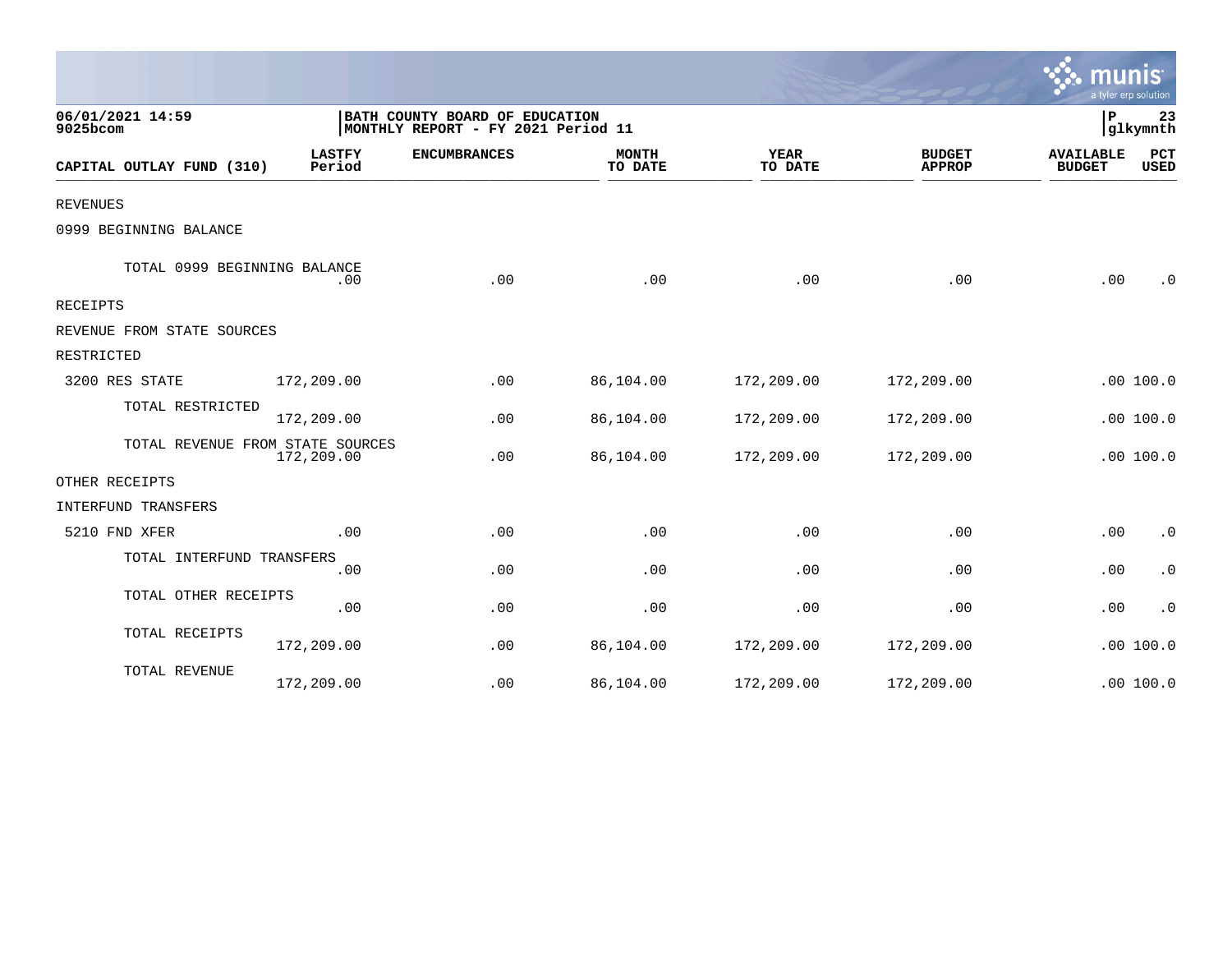

| 06/01/2021 14:59<br>9025bcom             |                                         | BATH COUNTY BOARD OF EDUCATION<br>MONTHLY REPORT - FY 2021 Period 11 |                         |                        |                                | $\mathbf P$                       | 24<br>glkymnth         |
|------------------------------------------|-----------------------------------------|----------------------------------------------------------------------|-------------------------|------------------------|--------------------------------|-----------------------------------|------------------------|
| CAPITAL OUTLAY FUND (310)                | <b>LASTFY</b><br>Period                 | <b>ENCUMBRANCES</b>                                                  | <b>MONTH</b><br>TO DATE | <b>YEAR</b><br>TO DATE | <b>BUDGET</b><br><b>APPROP</b> | <b>AVAILABLE</b><br><b>BUDGET</b> | PCT<br><b>USED</b>     |
| <b>EXPENDITURES</b>                      |                                         |                                                                      |                         |                        |                                |                                   |                        |
| 2600<br>PLANT OPERATIONS AND MAINTENANCE |                                         |                                                                      |                         |                        |                                |                                   |                        |
| 0400<br>0500                             | .00<br>.00                              | .00<br>.00                                                           | .00<br>.00              | .00<br>.00             | .00<br>.00                     | .00<br>.00                        | $\cdot$ 0<br>$\cdot$ 0 |
| TOTAL 2600                               | PLANT OPERATIONS AND MAINTENANCE<br>.00 | .00                                                                  | .00                     | .00                    | .00                            | .00                               | $\cdot$ 0              |
| DEBT SERVICE<br>5100                     |                                         |                                                                      |                         |                        |                                |                                   |                        |
| 0800<br>0840                             | .00<br>.00                              | .00<br>.00                                                           | .00<br>.00              | .00<br>.00             | .00<br>172,209.00              | .00<br>172,209.00                 | $\cdot$ 0<br>$\cdot$ 0 |
| TOTAL 5100                               | DEBT SERVICE<br>.00                     | .00                                                                  | .00                     | .00                    | 172,209.00                     | 172,209.00                        | $\cdot$ 0              |
| FUND TRANSFERS<br>5200                   |                                         |                                                                      |                         |                        |                                |                                   |                        |
| 0900                                     | 172,209.00                              | .00                                                                  | .00                     | 111,592.00             | .00                            | $-111,592.00$                     | $\cdot$ 0              |
| TOTAL 5200<br>FUND                       | TRANSFERS<br>172,209.00                 | .00                                                                  | .00                     | 111,592.00             | .00                            | $-111,592.00$                     | $\cdot$ 0              |
| TOTAL EXPENDITURES                       | 172,209.00                              | .00                                                                  | .00                     | 111,592.00             | 172,209.00                     | 60,617.00                         | 64.8                   |
| TOTAL FOR CAPITAL OUTLAY FUND            | .00                                     | (310)<br>.00                                                         | 86,104.00               | 60,617.00              | .00                            | $-60,617.00$                      | $\cdot$ 0              |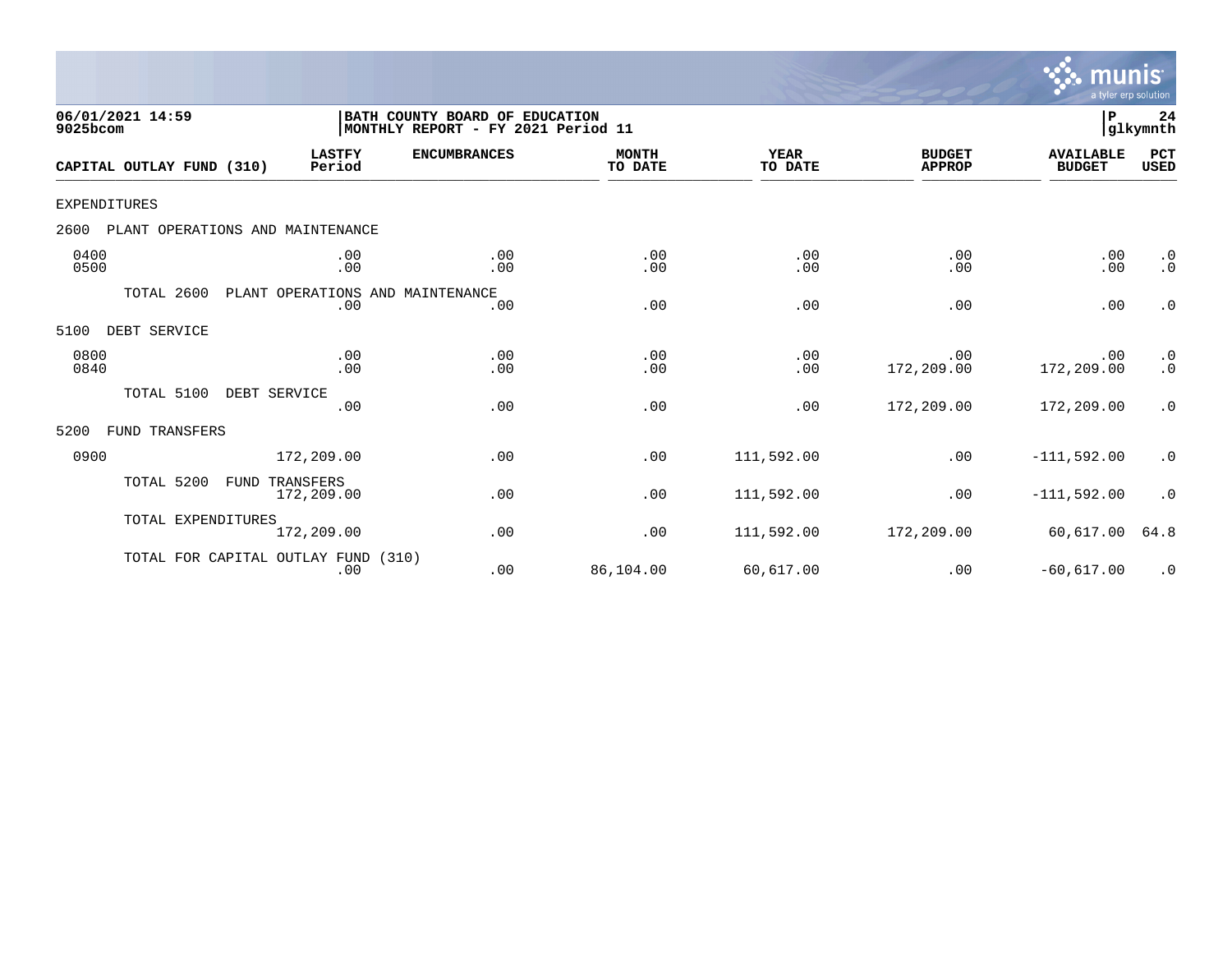|                                                                                                   |                                               |                                                                      |                                             |                                               |                                               | munis                                                 | a tyler erp solution                                          |
|---------------------------------------------------------------------------------------------------|-----------------------------------------------|----------------------------------------------------------------------|---------------------------------------------|-----------------------------------------------|-----------------------------------------------|-------------------------------------------------------|---------------------------------------------------------------|
| 06/01/2021 14:59<br>9025bcom                                                                      |                                               | BATH COUNTY BOARD OF EDUCATION<br>MONTHLY REPORT - FY 2021 Period 11 |                                             |                                               |                                               | l P                                                   | 25<br> glkymnth                                               |
| BUILDING FUND (5 CENT LEVY) (3Period                                                              | <b>LASTFY</b>                                 | <b>ENCUMBRANCES</b>                                                  | <b>MONTH</b><br>TO DATE                     | <b>YEAR</b><br>TO DATE                        | <b>BUDGET</b><br><b>APPROP</b>                | <b>AVAILABLE</b><br><b>BUDGET</b>                     | PCT<br><b>USED</b>                                            |
| <b>REVENUES</b>                                                                                   |                                               |                                                                      |                                             |                                               |                                               |                                                       |                                                               |
| 0999 BEGINNING BALANCE                                                                            |                                               |                                                                      |                                             |                                               |                                               |                                                       |                                                               |
| TOTAL 0999 BEGINNING BALANCE                                                                      | .00                                           | .00                                                                  | .00                                         | .00                                           | .00                                           | .00                                                   | $\cdot$ 0                                                     |
| RECEIPTS                                                                                          |                                               |                                                                      |                                             |                                               |                                               |                                                       |                                                               |
| REVENUE FROM LOCAL SOURCES                                                                        |                                               |                                                                      |                                             |                                               |                                               |                                                       |                                                               |
| AD VALOREM TAXES                                                                                  |                                               |                                                                      |                                             |                                               |                                               |                                                       |                                                               |
| 1111 GRP TAX<br>1113 PSCRP TAX<br>1115 DLQ TAX<br>1116 DISTL TAX<br>1117 MV TAX<br>1118 UNMND TAX | 554,564.00<br>.00<br>.00<br>.00<br>.00<br>.00 | .00<br>.00<br>.00<br>.00<br>.00<br>.00                               | $.00 \,$<br>.00<br>.00<br>.00<br>.00<br>.00 | 621,784.00<br>.00<br>.00<br>.00<br>.00<br>.00 | 565,000.00<br>.00<br>.00<br>.00<br>.00<br>.00 | $-56,784.00$ 110.1<br>.00<br>.00<br>.00<br>.00<br>.00 | $\cdot$ 0<br>$\cdot$ 0<br>$\cdot$ 0<br>$\cdot$ 0<br>$\cdot$ 0 |
| TOTAL AD VALOREM TAXES                                                                            | 554,564.00                                    | .00                                                                  | .00                                         | 621,784.00                                    | 565,000.00                                    | $-56,784.00$ 110.1                                    |                                                               |
| PENALTIES & INTEREST ON TAXES                                                                     |                                               |                                                                      |                                             |                                               |                                               |                                                       |                                                               |
| 1140 PEN & INT                                                                                    | .00                                           | .00                                                                  | .00                                         | .00                                           | .00                                           | .00                                                   | $\cdot$ 0                                                     |
| TOTAL PENALTIES & INTEREST ON TAXES                                                               | .00                                           | .00                                                                  | .00                                         | .00                                           | .00                                           | .00                                                   | $\cdot$ 0                                                     |
| OTHER TAXES                                                                                       |                                               |                                                                      |                                             |                                               |                                               |                                                       |                                                               |
| 1191 OMIT TAX<br>1192 EXCISE TAX                                                                  | .00<br>.00                                    | .00<br>.00                                                           | .00<br>.00                                  | .00<br>.00                                    | .00<br>.00                                    | .00<br>.00                                            | $\cdot$ 0<br>$\cdot$ 0                                        |
| TOTAL OTHER TAXES                                                                                 | .00                                           | .00                                                                  | .00                                         | .00                                           | .00                                           | .00                                                   | $\cdot$ 0                                                     |
| EARNINGS ON INVESTMENTS                                                                           |                                               |                                                                      |                                             |                                               |                                               |                                                       |                                                               |
| 1510 INT ON INV                                                                                   | .00                                           | .00                                                                  | .00                                         | .00                                           | .00                                           | .00                                                   | $\cdot$ 0                                                     |
| TOTAL EARNINGS ON INVESTMENTS                                                                     | .00                                           | .00                                                                  | .00                                         | .00                                           | .00                                           | .00                                                   | $\cdot$ 0                                                     |
| TOTAL REVENUE FROM LOCAL SOURCES                                                                  | 554,564.00                                    | .00                                                                  | .00                                         | 621,784.00                                    | 565,000.00                                    | $-56,784.00$ 110.1                                    |                                                               |
| REVENUE FROM STATE SOURCES                                                                        |                                               |                                                                      |                                             |                                               |                                               |                                                       |                                                               |

 $\mathcal{L}$ 

RESTRICTED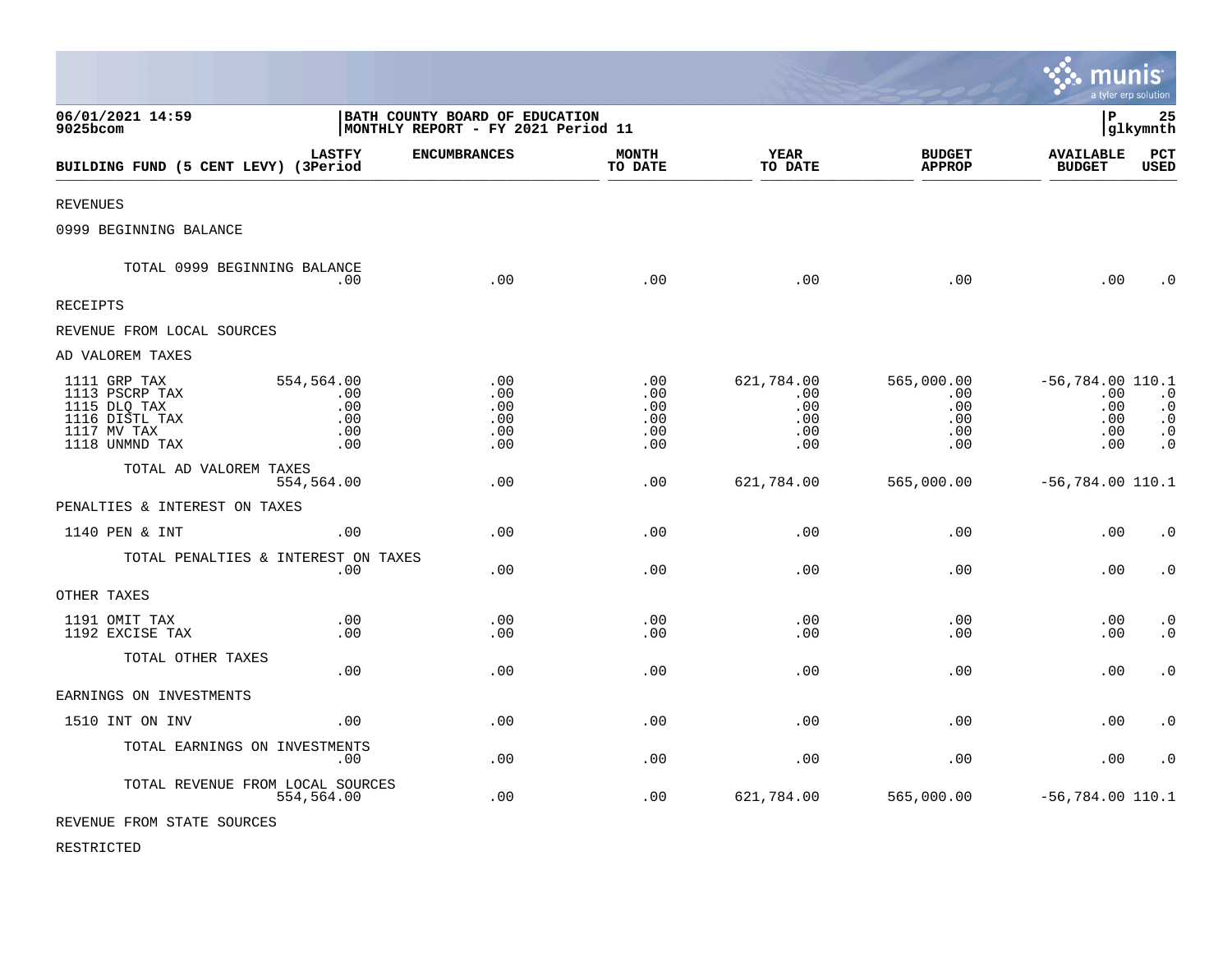

| 06/01/2021 14:59<br>9025bcom                                                                                  |                                                | BATH COUNTY BOARD OF EDUCATION<br> MONTHLY REPORT - FY 2021 Period 11 |                                        |                                        |                                        | P                                      | 26<br>glkymnth                                                             |
|---------------------------------------------------------------------------------------------------------------|------------------------------------------------|-----------------------------------------------------------------------|----------------------------------------|----------------------------------------|----------------------------------------|----------------------------------------|----------------------------------------------------------------------------|
| BUILDING FUND (5 CENT LEVY) (3Period                                                                          | <b>LASTFY</b>                                  | <b>ENCUMBRANCES</b>                                                   | <b>MONTH</b><br>TO DATE                | <b>YEAR</b><br>TO DATE                 | <b>BUDGET</b><br><b>APPROP</b>         | <b>AVAILABLE</b><br><b>BUDGET</b>      | PCT<br>USED                                                                |
| 3200 RES STATE                                                                                                | 453,080.00                                     | .00                                                                   | .00                                    | 506,216.00                             | 1,012,432.00                           | 506,216.00                             | 50.0                                                                       |
| TOTAL RESTRICTED                                                                                              | 453,080.00                                     | .00                                                                   | .00                                    | 506,216.00                             | 1,012,432.00                           | 506,216.00                             | 50.0                                                                       |
|                                                                                                               | TOTAL REVENUE FROM STATE SOURCES<br>453,080.00 | .00                                                                   | .00                                    | 506,216.00                             | 1,012,432.00                           | 506,216.00                             | 50.0                                                                       |
| OTHER RECEIPTS                                                                                                |                                                |                                                                       |                                        |                                        |                                        |                                        |                                                                            |
| INTERFUND TRANSFERS                                                                                           |                                                |                                                                       |                                        |                                        |                                        |                                        |                                                                            |
| 5210 FND XFER                                                                                                 | .00                                            | .00                                                                   | .00                                    | .00                                    | .00                                    | .00                                    | $\cdot$ 0                                                                  |
| TOTAL INTERFUND TRANSFERS                                                                                     | .00                                            | .00                                                                   | .00                                    | .00                                    | .00                                    | .00                                    | $\cdot$ 0                                                                  |
| SALE OR COMP FOR LOSS OF ASSETS                                                                               |                                                |                                                                       |                                        |                                        |                                        |                                        |                                                                            |
| 5311 SALE LAND<br>5312 LOSS LAND<br>5331 SALE BLDG<br>5332 LOSS BLDG<br>5341<br>SALE EQUIP<br>5342 LOSS EQUIP | .00<br>.00<br>.00<br>.00<br>.00<br>.00         | .00<br>.00<br>.00<br>.00<br>.00<br>.00                                | .00<br>.00<br>.00<br>.00<br>.00<br>.00 | .00<br>.00<br>.00<br>.00<br>.00<br>.00 | .00<br>.00<br>.00<br>.00<br>.00<br>.00 | .00<br>.00<br>.00<br>.00<br>.00<br>.00 | $\cdot$ 0<br>$\cdot$ 0<br>$\cdot$ 0<br>$\cdot$ 0<br>$\cdot$ 0<br>$\cdot$ 0 |
|                                                                                                               | TOTAL SALE OR COMP FOR LOSS OF ASSETS<br>.00   | .00                                                                   | .00                                    | .00                                    | .00                                    | .00                                    | $\cdot$ 0                                                                  |
| TOTAL OTHER RECEIPTS                                                                                          | .00                                            | .00                                                                   | .00                                    | .00                                    | .00                                    | .00                                    | $\cdot$ 0                                                                  |
| TOTAL RECEIPTS                                                                                                | 1,007,644.00                                   | .00                                                                   | .00                                    | 1,128,000.00                           | 1,577,432.00                           | 449,432.00                             | 71.5                                                                       |
| TOTAL REVENUE                                                                                                 | 1,007,644.00                                   | .00                                                                   | .00                                    | 1,128,000.00                           | 1,577,432.00                           | 449, 432.00 71.5                       |                                                                            |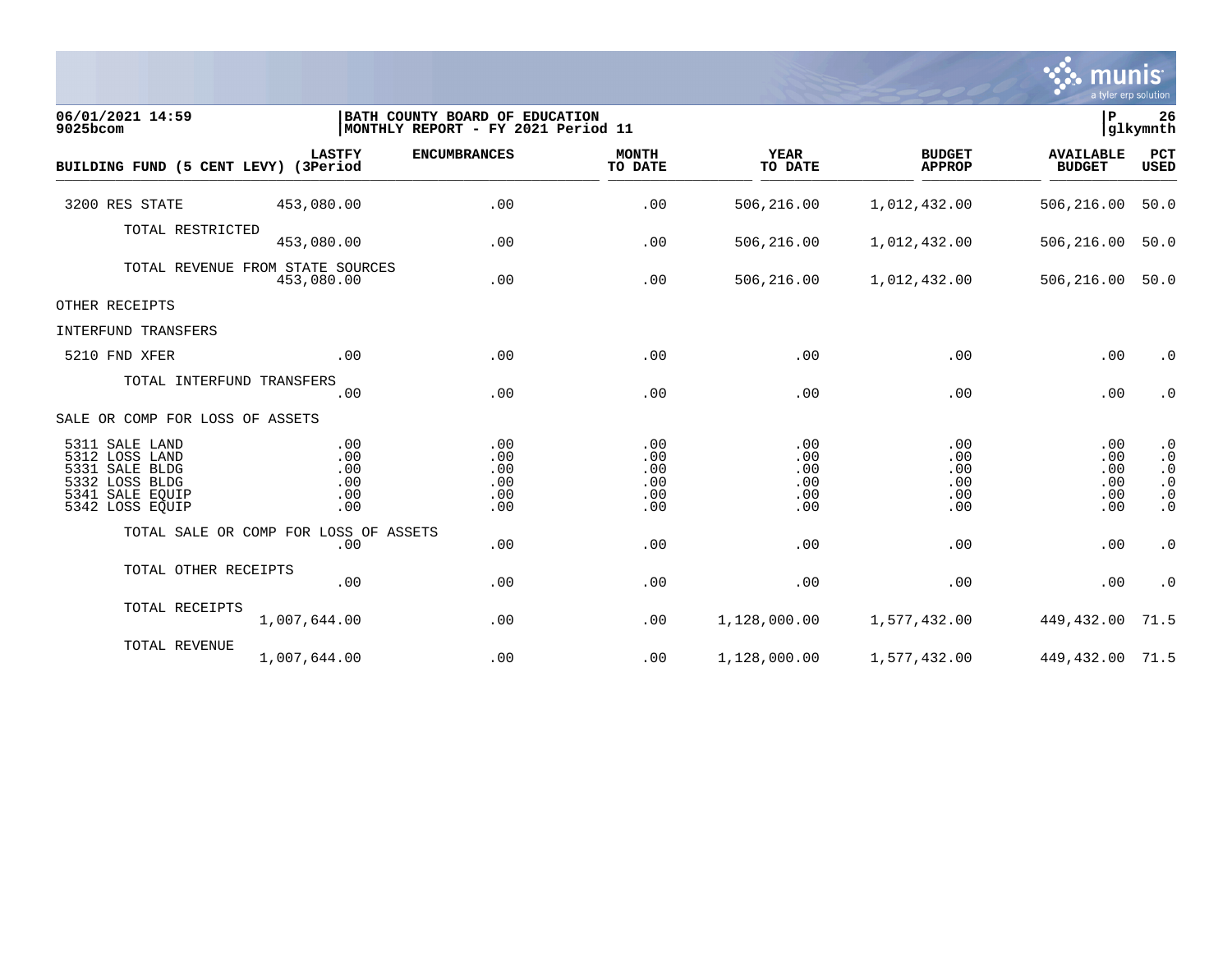

| 06/01/2021 14:59<br>9025bcom         |                                                               | BATH COUNTY BOARD OF EDUCATION<br>MONTHLY REPORT - FY 2021 Period 11 |                  |                        |                                | P                                 | 27<br>glkymnth         |
|--------------------------------------|---------------------------------------------------------------|----------------------------------------------------------------------|------------------|------------------------|--------------------------------|-----------------------------------|------------------------|
| BUILDING FUND (5 CENT LEVY) (3Period | <b>LASTFY</b>                                                 | <b>ENCUMBRANCES</b>                                                  | MONTH<br>TO DATE | <b>YEAR</b><br>TO DATE | <b>BUDGET</b><br><b>APPROP</b> | <b>AVAILABLE</b><br><b>BUDGET</b> | PCT<br><b>USED</b>     |
| <b>EXPENDITURES</b>                  |                                                               |                                                                      |                  |                        |                                |                                   |                        |
| BUILDING IMPROVEMENTS<br>4700        |                                                               |                                                                      |                  |                        |                                |                                   |                        |
| 0400<br>0840                         | .00<br>.00                                                    | .00<br>.00                                                           | .00<br>.00       | .00<br>.00             | .00<br>231,524.63              | .00<br>231,524.63                 | $\cdot$ 0<br>$\cdot$ 0 |
| TOTAL 4700                           | BUILDING IMPROVEMENTS<br>.00                                  | .00                                                                  | .00              | .00                    | 231,524.63                     | 231,524.63                        | $\cdot$ 0              |
| DEBT SERVICE<br>5100                 |                                                               |                                                                      |                  |                        |                                |                                   |                        |
| 0300<br>0800                         | .00<br>.00                                                    | .00<br>.00                                                           | .00<br>.00       | .00<br>.00             | .00<br>.00                     | .00<br>.00                        | $\cdot$ 0<br>$\cdot$ 0 |
| TOTAL 5100                           | DEBT SERVICE<br>.00                                           | .00                                                                  | .00              | .00                    | .00                            | .00                               | $\cdot$ 0              |
| 5200<br>FUND TRANSFERS               |                                                               |                                                                      |                  |                        |                                |                                   |                        |
| 0900                                 | 1,414,230.90                                                  | .00                                                                  | .00              | 1,457,572.45           | 1,345,907.37                   | $-111,665.08$ 108.3               |                        |
| TOTAL 5200                           | <b>FUND TRANSFERS</b><br>1,414,230.90                         | .00                                                                  | .00              | 1,457,572.45           | 1,345,907.37                   | $-111,665.08$ 108.3               |                        |
| TOTAL EXPENDITURES                   | 1,414,230.90                                                  | .00                                                                  | .00              | 1,457,572.45           | 1,577,432.00                   | 119,859.55                        | 92.4                   |
|                                      | TOTAL FOR BUILDING FUND (5 CENT LEVY) (320)<br>$-406, 586.90$ | .00                                                                  | .00              | $-329,572.45$          | .00                            | 329,572.45                        | $\cdot$ 0              |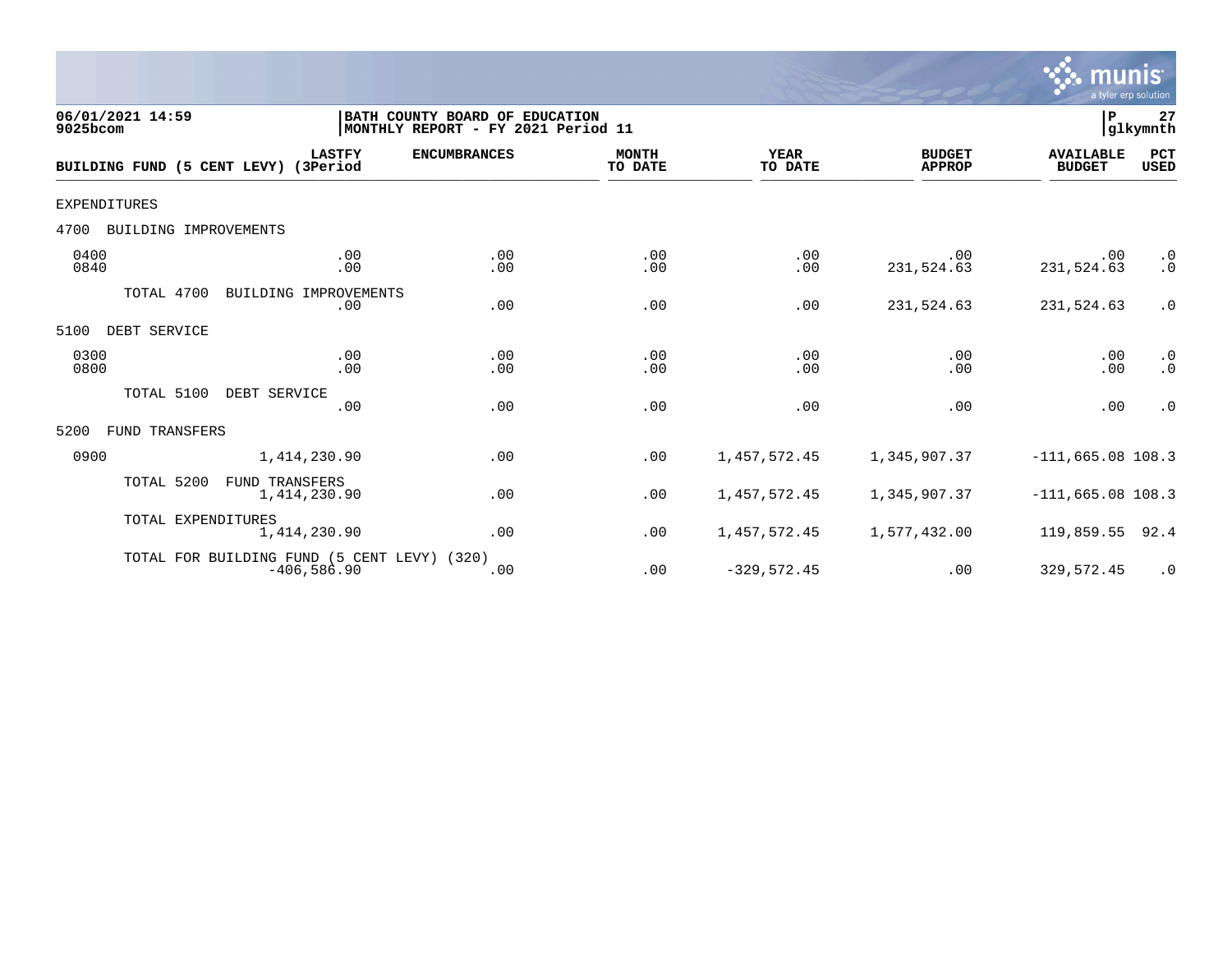|                                  |                         |                                                                      |                         |                        |                                | a tyler erp solution              |                        |
|----------------------------------|-------------------------|----------------------------------------------------------------------|-------------------------|------------------------|--------------------------------|-----------------------------------|------------------------|
| 06/01/2021 14:59<br>9025bcom     |                         | BATH COUNTY BOARD OF EDUCATION<br>MONTHLY REPORT - FY 2021 Period 11 |                         |                        |                                | P                                 | 28<br>glkymnth         |
| CONSTRUCTION FUND (360)          | <b>LASTFY</b><br>Period | <b>ENCUMBRANCES</b>                                                  | <b>MONTH</b><br>TO DATE | <b>YEAR</b><br>TO DATE | <b>BUDGET</b><br><b>APPROP</b> | <b>AVAILABLE</b><br><b>BUDGET</b> | PCT<br><b>USED</b>     |
| <b>REVENUES</b>                  |                         |                                                                      |                         |                        |                                |                                   |                        |
| RECEIPTS                         |                         |                                                                      |                         |                        |                                |                                   |                        |
| REVENUE FROM LOCAL SOURCES       |                         |                                                                      |                         |                        |                                |                                   |                        |
| EARNINGS ON INVESTMENTS          |                         |                                                                      |                         |                        |                                |                                   |                        |
| 1510 INT ON INV                  | .00                     | .00                                                                  | .00                     | .00                    | .00                            | .00                               | $\cdot$ 0              |
| TOTAL EARNINGS ON INVESTMENTS    | .00                     | .00                                                                  | .00                     | .00                    | .00                            | .00                               | $\cdot$ 0              |
| TOTAL REVENUE FROM LOCAL SOURCES | .00                     | .00                                                                  | .00                     | .00                    | .00                            | .00                               | $\cdot$ 0              |
| OTHER RECEIPTS                   |                         |                                                                      |                         |                        |                                |                                   |                        |
| <b>BOND ISSUANCE</b>             |                         |                                                                      |                         |                        |                                |                                   |                        |
| 5110 BOND PRIN                   | .00                     | .00                                                                  | .00                     | .00                    | .00                            | .00                               | $\cdot$ 0              |
| TOTAL BOND ISSUANCE              | .00                     | .00                                                                  | .00                     | .00                    | .00                            | .00                               | $\cdot$ 0              |
| INTERFUND TRANSFERS              |                         |                                                                      |                         |                        |                                |                                   |                        |
| 5210 FND XFER                    | 26,010.00               | .00                                                                  | .00                     | .00                    | .00                            | .00                               | $\boldsymbol{\cdot}$ 0 |
| TOTAL INTERFUND TRANSFERS        | 26,010.00               | .00                                                                  | .00                     | .00                    | .00                            | .00                               | $\boldsymbol{\cdot}$ 0 |
| TOTAL OTHER RECEIPTS             | 26,010.00               | .00                                                                  | .00                     | .00                    | .00                            | .00                               | $\boldsymbol{\cdot}$ 0 |
| TOTAL RECEIPTS                   | 26,010.00               | .00                                                                  | .00                     | .00                    | .00                            | .00                               | $\cdot$ 0              |
| TOTAL REVENUE                    | 26,010.00               | .00                                                                  | .00                     | .00                    | .00                            | .00                               | $\cdot$ 0              |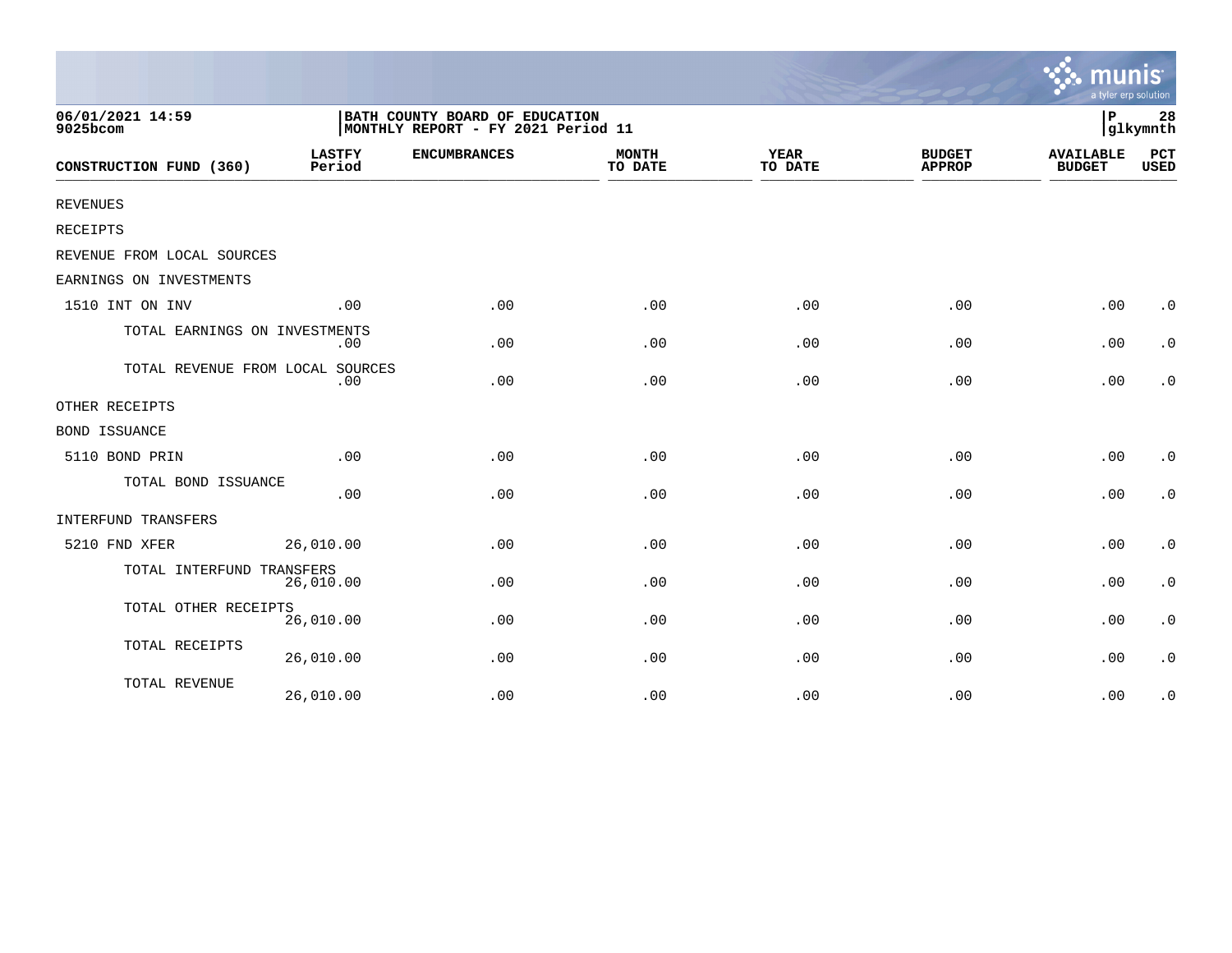|                                                              |                         |                                                                                |                                                                      |                                                           |                                                                           |                                                                | a tyler erp solution                                                              |                                                                                                      |
|--------------------------------------------------------------|-------------------------|--------------------------------------------------------------------------------|----------------------------------------------------------------------|-----------------------------------------------------------|---------------------------------------------------------------------------|----------------------------------------------------------------|-----------------------------------------------------------------------------------|------------------------------------------------------------------------------------------------------|
| 06/01/2021 14:59<br>9025bcom                                 |                         |                                                                                | BATH COUNTY BOARD OF EDUCATION<br>MONTHLY REPORT - FY 2021 Period 11 |                                                           |                                                                           |                                                                | l P                                                                               | 29<br> glkymnth                                                                                      |
|                                                              | CONSTRUCTION FUND (360) | <b>LASTFY</b><br>Period                                                        | <b>ENCUMBRANCES</b>                                                  | <b>MONTH</b><br>TO DATE                                   | <b>YEAR</b><br>TO DATE                                                    | <b>BUDGET</b><br><b>APPROP</b>                                 | <b>AVAILABLE</b><br><b>BUDGET</b>                                                 | PCT<br><b>USED</b>                                                                                   |
| EXPENDITURES                                                 |                         |                                                                                |                                                                      |                                                           |                                                                           |                                                                |                                                                                   |                                                                                                      |
|                                                              |                         | 0000 RESTRICT TO REV & BAL SHT ONLY                                            |                                                                      |                                                           |                                                                           |                                                                |                                                                                   |                                                                                                      |
| 0900                                                         |                         | .00                                                                            | .00                                                                  | .00                                                       | .00                                                                       | .00                                                            | .00                                                                               | $\cdot$ 0                                                                                            |
|                                                              |                         | TOTAL 0000 RESTRICT TO REV & BAL SHT ONLY<br>.00                               | .00                                                                  | .00                                                       | .00                                                                       | .00                                                            | .00                                                                               | . 0                                                                                                  |
| 4300                                                         | ARCHITECTURAL/ENGIN     |                                                                                |                                                                      |                                                           |                                                                           |                                                                |                                                                                   |                                                                                                      |
| 0300                                                         |                         | .00                                                                            | .00                                                                  | .00                                                       | .00                                                                       | .00                                                            | .00                                                                               | . 0                                                                                                  |
|                                                              |                         | TOTAL 4300 ARCHITECTURAL/ENGIN<br>.00                                          | .00                                                                  | .00                                                       | .00                                                                       | .00                                                            | .00                                                                               | . 0                                                                                                  |
|                                                              |                         | 4500 BUILDING ACQUISTIONS & CONSTRUCTION                                       |                                                                      |                                                           |                                                                           |                                                                |                                                                                   |                                                                                                      |
| 0300<br>0400<br>0600<br>0700<br>0800<br>0840                 |                         | 9,529.10<br>.00<br>.00<br>.00<br>.00<br>.00                                    | .00<br>.00<br>.00<br>.00<br>.00<br>.00                               | .00<br>.00<br>.00<br>.00<br>.00<br>.00                    | .00<br>.00<br>.00<br>.00<br>.00<br>.00                                    | .00<br>.00<br>.00<br>.00<br>.00<br>.00                         | .00<br>.00<br>.00<br>.00<br>.00<br>.00                                            | $\cdot$ 0<br>$\cdot$ 0<br>$\cdot$ 0<br>$\cdot$ 0<br>$\cdot$ 0<br>$\cdot$ 0                           |
|                                                              | TOTAL 4500              | BUILDING ACQUISTIONS & CONSTRUCTION<br>9,529.10                                | .00                                                                  | .00                                                       | .00                                                                       | .00                                                            | .00                                                                               | $\cdot$ 0                                                                                            |
| 4700                                                         | BUILDING IMPROVEMENTS   |                                                                                |                                                                      |                                                           |                                                                           |                                                                |                                                                                   |                                                                                                      |
| 0300<br>0400<br>0500<br>0600<br>0700<br>0800<br>0840<br>0900 |                         | 450,070.03<br>2,394,539.20<br>.00<br>.00<br>$-71, 488.22$<br>.00<br>.00<br>.00 | .00<br>.00<br>.00<br>19,040.47<br>2,525.00<br>.00<br>.00<br>.00      | .00<br>.00<br>.00<br>2,198.00<br>.00<br>.00<br>.00<br>.00 | .00<br>33,915.91<br>.00<br>2,198.00<br>8,749.93<br>$.00 \,$<br>.00<br>.00 | .00<br>.00<br>.00<br>$.00 \,$<br>.00<br>.00<br>$.00 \,$<br>.00 | .00<br>$-33,915.91$<br>.00<br>$-21, 238.47$<br>$-11, 274.93$<br>.00<br>.00<br>.00 | $\cdot$ 0<br>$\cdot$ 0<br>$\cdot$ 0<br>$\cdot$ 0<br>$\cdot$ 0<br>$\cdot$ 0<br>$\cdot$ 0<br>$\cdot$ 0 |
|                                                              | TOTAL 4700              | BUILDING IMPROVEMENTS                                                          |                                                                      |                                                           |                                                                           |                                                                |                                                                                   |                                                                                                      |
|                                                              |                         | 2,773,121.01                                                                   | 21,565.47                                                            | 2,198.00                                                  | 44,863.84                                                                 | .00                                                            | $-66, 429.31$                                                                     | $\cdot$ 0                                                                                            |
|                                                              | 5200 FUND TRANSFERS     |                                                                                |                                                                      |                                                           |                                                                           |                                                                |                                                                                   |                                                                                                      |
| 0900                                                         |                         | .00                                                                            | $.00$                                                                | .00                                                       | $.00$                                                                     | .00                                                            | .00                                                                               | . $\boldsymbol{0}$                                                                                   |
|                                                              |                         | TOTAL 5200 FUND TRANSFERS<br>.00                                               | $.00$                                                                | .00                                                       | .00                                                                       | .00                                                            | .00                                                                               | $\cdot$ 0                                                                                            |
|                                                              | TOTAL EXPENDITURES      | 2,782,650.11<br>TOTAL FOR CONSTRUCTION FUND (360)                              | 21,565.47                                                            | 2,198.00                                                  | 44,863.84                                                                 | .00                                                            | $-66, 429.31$                                                                     | $\cdot$ 0                                                                                            |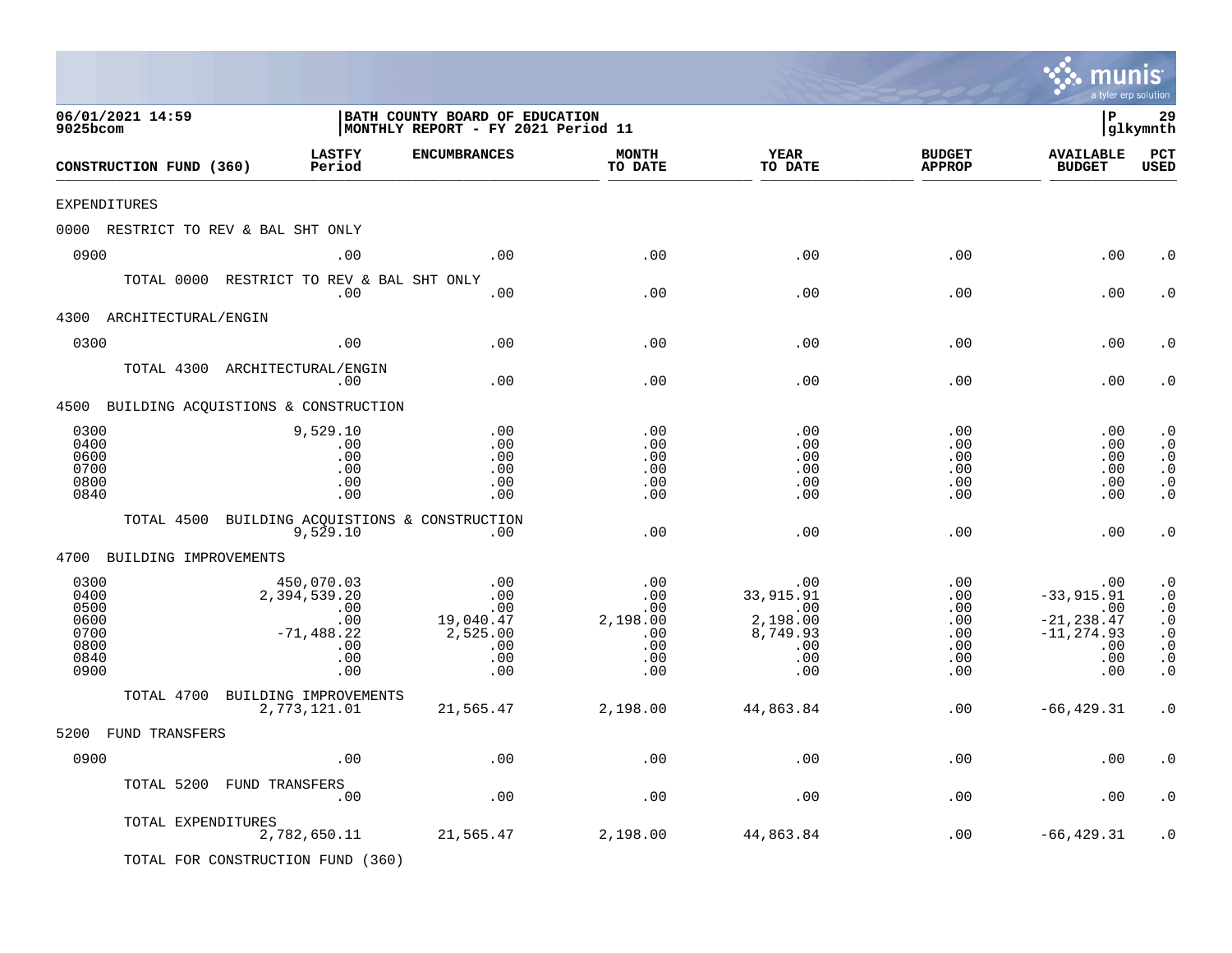|                              |                         |                                                                      |                         |                 |                         | munis<br>a tyler erp solution     |                 |
|------------------------------|-------------------------|----------------------------------------------------------------------|-------------------------|-----------------|-------------------------|-----------------------------------|-----------------|
| 06/01/2021 14:59<br>9025bcom |                         | BATH COUNTY BOARD OF EDUCATION<br>MONTHLY REPORT - FY 2021 Period 11 |                         |                 |                         |                                   | 30<br> glkymnth |
| CONSTRUCTION FUND<br>(360)   | <b>LASTFY</b><br>Period | <b>ENCUMBRANCES</b>                                                  | <b>MONTH</b><br>TO DATE | YEAR<br>TO DATE | <b>BUDGET</b><br>APPROP | <b>AVAILABLE</b><br><b>BUDGET</b> | PCT<br>USED     |
|                              | $-2,756,640.11$         | $-21, 565.47$                                                        | $-2,198.00$             | $-44,863.84$    | .00                     | 66,429.31                         | $\cdot$ 0       |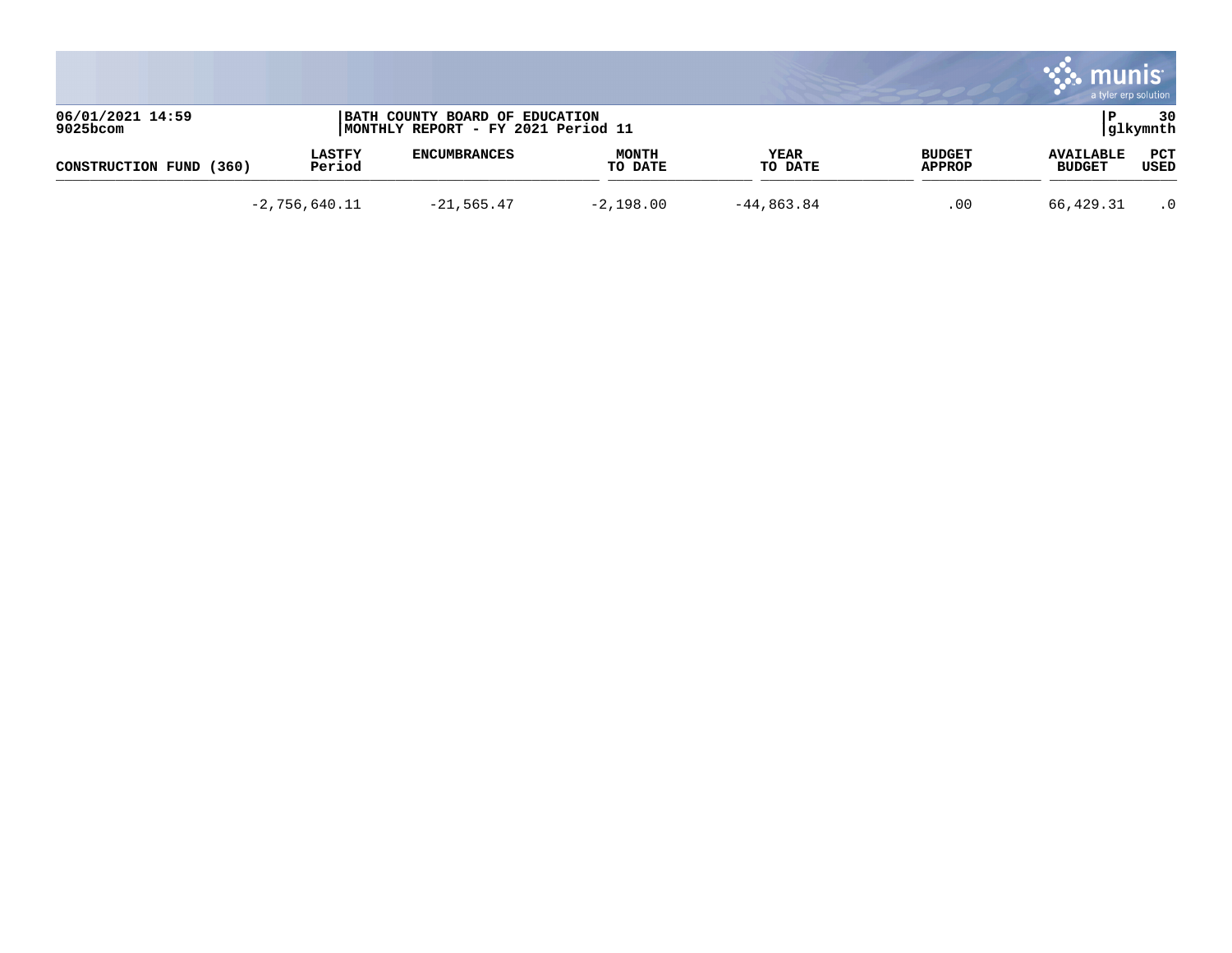|                               |                                         |                                                                       |                         |                        |                                |                                   | a tyler erp solution |
|-------------------------------|-----------------------------------------|-----------------------------------------------------------------------|-------------------------|------------------------|--------------------------------|-----------------------------------|----------------------|
| 06/01/2021 14:59<br>9025bcom  |                                         | BATH COUNTY BOARD OF EDUCATION<br> MONTHLY REPORT - FY 2021 Period 11 |                         |                        |                                | P                                 | 31<br>glkymnth       |
| DEBT SERVICE FUND (400)       | <b>LASTFY</b><br>Period                 | <b>ENCUMBRANCES</b>                                                   | <b>MONTH</b><br>TO DATE | <b>YEAR</b><br>TO DATE | <b>BUDGET</b><br><b>APPROP</b> | <b>AVAILABLE</b><br><b>BUDGET</b> | PCT<br><b>USED</b>   |
| <b>REVENUES</b>               |                                         |                                                                       |                         |                        |                                |                                   |                      |
| RECEIPTS                      |                                         |                                                                       |                         |                        |                                |                                   |                      |
| REVENUE FROM LOCAL SOURCES    |                                         |                                                                       |                         |                        |                                |                                   |                      |
| EARNINGS ON INVESTMENTS       |                                         |                                                                       |                         |                        |                                |                                   |                      |
| 1510 INT ON INV               | .00                                     | .00                                                                   | .00                     | .00                    | .00                            | .00                               | $\cdot$ 0            |
| TOTAL EARNINGS ON INVESTMENTS | $.00 \,$                                | .00                                                                   | .00                     | .00                    | .00                            | .00                               | $\cdot$ 0            |
|                               | TOTAL REVENUE FROM LOCAL SOURCES<br>.00 | .00                                                                   | .00                     | .00                    | .00                            | .00                               | $\cdot$ 0            |
| REVENUE FROM STATE SOURCES    |                                         |                                                                       |                         |                        |                                |                                   |                      |
| REVENUE ON BEHALF PAYMENTS    |                                         |                                                                       |                         |                        |                                |                                   |                      |
| 3900 ON-BEHALF                | .00                                     | .00                                                                   | .00                     | .00                    | .00                            | .00                               | $\cdot$ 0            |
|                               | TOTAL REVENUE ON BEHALF PAYMENTS<br>.00 | .00                                                                   | .00                     | .00                    | .00                            | .00                               | $\cdot$ 0            |
|                               | TOTAL REVENUE FROM STATE SOURCES<br>.00 | .00                                                                   | .00                     | .00                    | .00                            | .00                               | $\cdot$ 0            |
| OTHER RECEIPTS                |                                         |                                                                       |                         |                        |                                |                                   |                      |
| <b>BOND ISSUANCE</b>          |                                         |                                                                       |                         |                        |                                |                                   |                      |
| 5110 BOND PRIN                | .00                                     | .00                                                                   | .00                     | .00                    | .00                            | .00                               | $\cdot$ 0            |
| TOTAL BOND ISSUANCE           | .00                                     | .00                                                                   | .00                     | .00                    | .00                            | .00                               | $\cdot$ 0            |
| INTERFUND TRANSFERS           |                                         |                                                                       |                         |                        |                                |                                   |                      |
| 5210 FND XFER                 | 1,347,783.90                            | .00                                                                   | .00                     | 1,345,907.45           | 1,345,907.37                   |                                   | $-.08$ 100.0         |
| TOTAL INTERFUND TRANSFERS     | 1,347,783.90                            | .00                                                                   | .00                     | 1,345,907.45           | 1,345,907.37                   |                                   | $-.08$ 100.0         |
| TOTAL OTHER RECEIPTS          | 1,347,783.90                            | .00                                                                   | .00                     | 1,345,907.45           | 1,345,907.37                   |                                   | $-.08$ 100.0         |
| TOTAL RECEIPTS                | 1,347,783.90                            | .00                                                                   | .00                     | 1,345,907.45           | 1,345,907.37                   |                                   | $-.08 100.0$         |
| TOTAL REVENUE                 | 1,347,783.90                            | .00                                                                   | .00                     | 1,345,907.45           | 1,345,907.37                   |                                   | $-.08 100.0$         |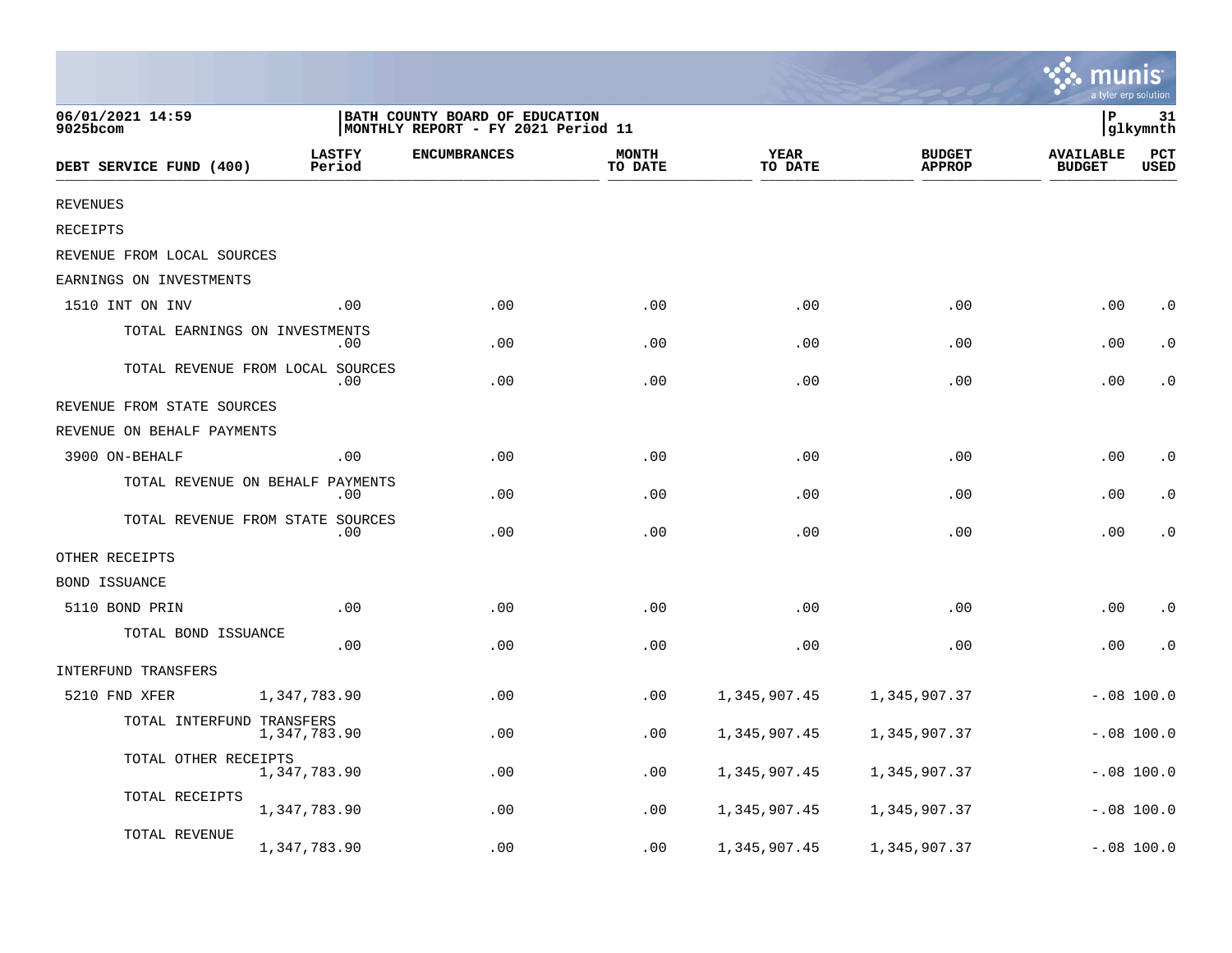

| 06/01/2021 14:59<br>9025bcom |                    |                                          | BATH COUNTY BOARD OF EDUCATION<br>MONTHLY REPORT - FY 2021 Period 11 |                         |                        |                                | P                                 | 32<br>glkymnth            |
|------------------------------|--------------------|------------------------------------------|----------------------------------------------------------------------|-------------------------|------------------------|--------------------------------|-----------------------------------|---------------------------|
| DEBT SERVICE FUND (400)      |                    | <b>LASTFY</b><br>Period                  | <b>ENCUMBRANCES</b>                                                  | <b>MONTH</b><br>TO DATE | <b>YEAR</b><br>TO DATE | <b>BUDGET</b><br><b>APPROP</b> | <b>AVAILABLE</b><br><b>BUDGET</b> | PCT<br><b>USED</b>        |
| EXPENDITURES                 |                    |                                          |                                                                      |                         |                        |                                |                                   |                           |
| 5100<br>DEBT SERVICE         |                    |                                          |                                                                      |                         |                        |                                |                                   |                           |
| 0800<br>0900                 |                    | 1,347,783.90<br>.00                      | .00<br>.00                                                           | .00<br>.00              | 1,345,907.45<br>.00    | 1,345,907.37<br>.00            | .00                               | $-.08 100.0$<br>$\cdot$ 0 |
| TOTAL 5100                   | DEBT SERVICE       | 1,347,783.90                             | .00                                                                  | .00                     | 1,345,907.45           | 1,345,907.37                   |                                   | $-.08 100.0$              |
| 5200<br>FUND                 | TRANSFERS          |                                          |                                                                      |                         |                        |                                |                                   |                           |
| 0900                         |                    | .00                                      | .00                                                                  | .00                     | .00                    | .00                            | .00                               | $\cdot$ 0                 |
| TOTAL 5200                   |                    | FUND TRANSFERS<br>.00                    | .00                                                                  | .00                     | .00                    | .00                            | .00                               | .0                        |
|                              | TOTAL EXPENDITURES | 1,347,783.90                             | .00                                                                  | .00                     | 1,345,907.45           | 1,345,907.37                   |                                   | $-.08$ 100.0              |
|                              |                    | TOTAL FOR DEBT SERVICE FUND (400)<br>.00 | .00                                                                  | .00                     | .00                    | .00                            | .00                               | $\cdot$ 0                 |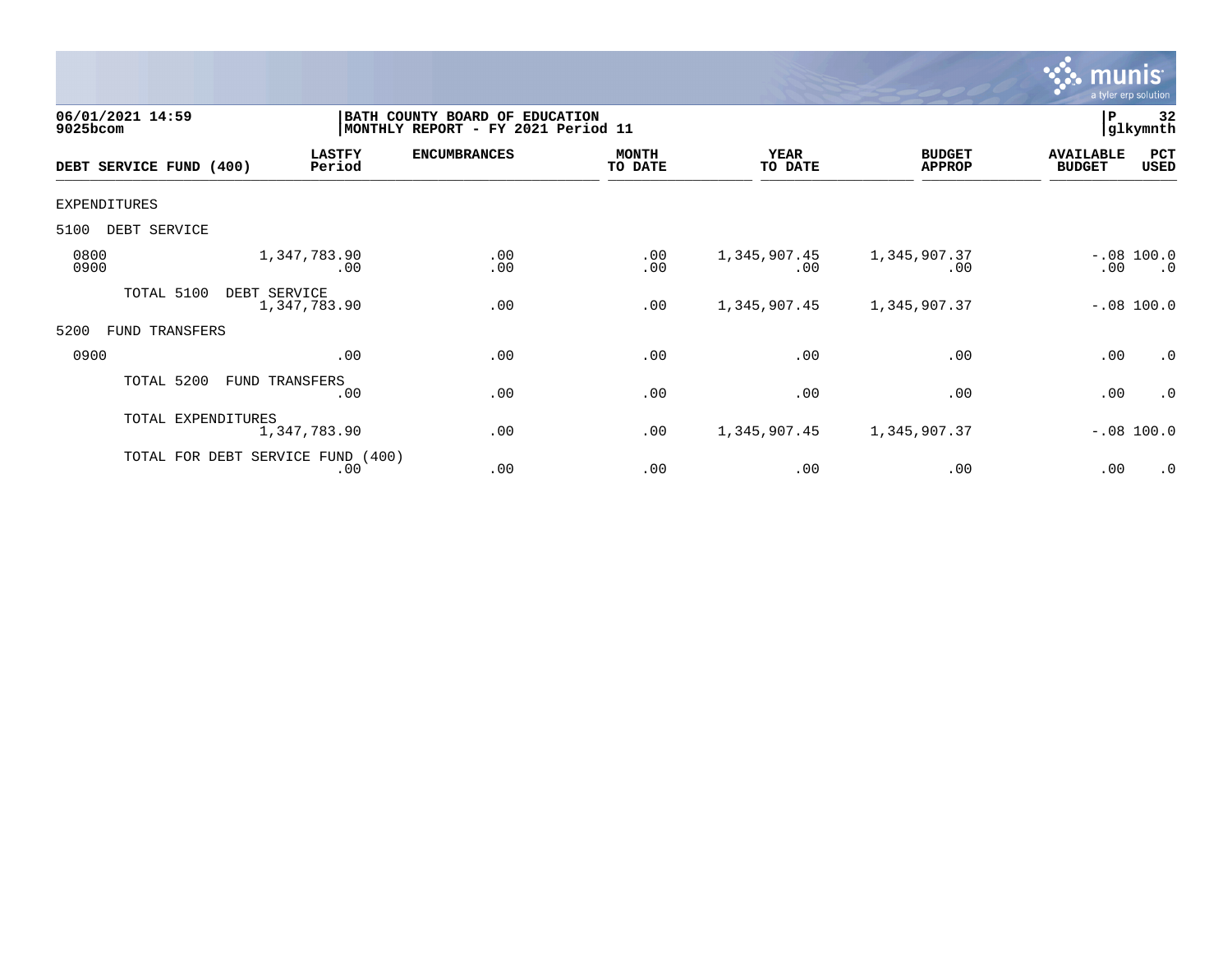|                                                                                                                                                                                                                                               |                                                                                               |                                                                                         |                                                                                            |                                                                                              |                                                                                                        | munis                                                                                                  | a tyler erp solution                                                                                                                                                            |
|-----------------------------------------------------------------------------------------------------------------------------------------------------------------------------------------------------------------------------------------------|-----------------------------------------------------------------------------------------------|-----------------------------------------------------------------------------------------|--------------------------------------------------------------------------------------------|----------------------------------------------------------------------------------------------|--------------------------------------------------------------------------------------------------------|--------------------------------------------------------------------------------------------------------|---------------------------------------------------------------------------------------------------------------------------------------------------------------------------------|
| 06/01/2021 14:59<br>9025bcom                                                                                                                                                                                                                  |                                                                                               | BATH COUNTY BOARD OF EDUCATION<br> MONTHLY REPORT - FY 2021 Period 11                   |                                                                                            |                                                                                              |                                                                                                        | lР                                                                                                     | 33<br> glkymnth                                                                                                                                                                 |
| FOOD SERVICE FUND (51)                                                                                                                                                                                                                        | <b>LASTFY</b><br>Period                                                                       | <b>ENCUMBRANCES</b>                                                                     | <b>MONTH</b><br>TO DATE                                                                    | YEAR<br>TO DATE                                                                              | <b>BUDGET</b><br><b>APPROP</b>                                                                         | <b>AVAILABLE</b><br><b>BUDGET</b>                                                                      | PCT<br><b>USED</b>                                                                                                                                                              |
| <b>REVENUES</b>                                                                                                                                                                                                                               |                                                                                               |                                                                                         |                                                                                            |                                                                                              |                                                                                                        |                                                                                                        |                                                                                                                                                                                 |
| 0999 BEGINNING BALANCE                                                                                                                                                                                                                        |                                                                                               |                                                                                         |                                                                                            |                                                                                              |                                                                                                        |                                                                                                        |                                                                                                                                                                                 |
| TOTAL 0999 BEGINNING BALANCE                                                                                                                                                                                                                  | 1,544,935.42                                                                                  | .00                                                                                     | .00                                                                                        |                                                                                              | 2,096,569.51 2,199,245.42                                                                              | 102,675.91 95.3                                                                                        |                                                                                                                                                                                 |
| <b>RECEIPTS</b>                                                                                                                                                                                                                               |                                                                                               |                                                                                         |                                                                                            |                                                                                              |                                                                                                        |                                                                                                        |                                                                                                                                                                                 |
| REVENUE FROM LOCAL SOURCES                                                                                                                                                                                                                    |                                                                                               |                                                                                         |                                                                                            |                                                                                              |                                                                                                        |                                                                                                        |                                                                                                                                                                                 |
| EARNINGS ON INVESTMENTS                                                                                                                                                                                                                       |                                                                                               |                                                                                         |                                                                                            |                                                                                              |                                                                                                        |                                                                                                        |                                                                                                                                                                                 |
| 1510 INT ON INV                                                                                                                                                                                                                               | 15,809.77                                                                                     | .00                                                                                     | 815.52                                                                                     | 8,835.90                                                                                     | 3,000.00                                                                                               | $-5,835.90$ 294.5                                                                                      |                                                                                                                                                                                 |
| TOTAL EARNINGS ON INVESTMENTS                                                                                                                                                                                                                 | 15,809.77                                                                                     | .00                                                                                     | 815.52                                                                                     | 8,835.90                                                                                     | 3,000.00                                                                                               | $-5,835.90$ 294.5                                                                                      |                                                                                                                                                                                 |
| FOOD SERVICE                                                                                                                                                                                                                                  |                                                                                               |                                                                                         |                                                                                            |                                                                                              |                                                                                                        |                                                                                                        |                                                                                                                                                                                 |
| 1611 REIMB LNCH<br>1612 REIMB BRKF<br>1613 REIMB MILK<br>1621 NO-RMB LNH<br>1622 NO-RMB BKF<br>1623 NO-RMB MLK<br>1624 NO-RMB ALA<br>1627 NO-RM VEND<br>1628 NO-RM VEND<br>1629 NO-RM OTHR<br>1630 SPEC FUNC<br>1631 CATERING<br>1637 VENDING | 56,506.19<br>.00<br>.00<br>.00<br>.00<br>.00<br>.00<br>.00<br>.00<br>.00<br>.00<br>.00<br>.00 | .00<br>.00<br>.00<br>.00<br>.00<br>.00<br>.00<br>.00<br>.00<br>.00<br>.00<br>.00<br>.00 | 389.35<br>.00<br>.00<br>.00<br>.00<br>.00<br>.00<br>.00<br>.00<br>.00<br>.00<br>.00<br>.00 | 3,844.55<br>.00<br>.00<br>.00<br>.00<br>.00<br>.00<br>.00<br>.00<br>.00<br>.00<br>.00<br>.00 | 67,000.00<br>600.00<br>.00<br>.00<br>.00<br>.00<br>.00<br>.00<br>.00<br>.00<br>400.00<br>500.00<br>.00 | 63,155.45<br>600.00<br>.00<br>.00<br>.00<br>.00<br>.00<br>.00<br>.00<br>.00<br>400.00<br>500.00<br>.00 | 5.7<br>$\cdot$ 0<br>$\cdot$ 0<br>$\cdot$ 0<br>$\cdot$ 0<br>$\cdot$ 0<br>$\cdot$ 0<br>$\cdot$ 0<br>$\boldsymbol{\cdot}$ 0<br>. $\boldsymbol{0}$<br>$\cdot$ 0<br>$\cdot$ 0<br>. 0 |
| TOTAL FOOD SERVICE                                                                                                                                                                                                                            | 56,506.19                                                                                     | .00                                                                                     | 389.35                                                                                     | 3,844.55                                                                                     | 68,500.00                                                                                              | 64,655.45                                                                                              | 5.6                                                                                                                                                                             |
| OTHER REVENUE FROM LOCAL SOURCES                                                                                                                                                                                                              |                                                                                               |                                                                                         |                                                                                            |                                                                                              |                                                                                                        |                                                                                                        |                                                                                                                                                                                 |
| 1920 CONTRIBUTE<br>1980 PRYR REFND<br>1990 MISC REV<br>1993 OTH REBATE<br>1994 RET INSUFF                                                                                                                                                     | .00<br>.00<br>.00<br>.00<br>.00                                                               | .00<br>.00<br>.00<br>.00<br>.00                                                         | .00<br>.00<br>.00<br>.00<br>.00                                                            | .00<br>.00<br>.00<br>.00<br>.00                                                              | $.00 \,$<br>$.00 \,$<br>2,000.00<br>.00<br>.00                                                         | .00<br>.00<br>2,000.00<br>.00<br>.00                                                                   | $\cdot$ 0<br>$\boldsymbol{\cdot}$ 0<br>$\cdot$ 0<br>$\cdot$ 0<br>$\cdot$ 0                                                                                                      |
|                                                                                                                                                                                                                                               | TOTAL OTHER REVENUE FROM LOCAL SOURCES<br>.00                                                 | .00                                                                                     | .00                                                                                        | .00                                                                                          | 2,000.00                                                                                               | 2,000.00                                                                                               | $\cdot$ 0                                                                                                                                                                       |
| TOTAL REVENUE FROM LOCAL SOURCES                                                                                                                                                                                                              | 72,315.96                                                                                     | .00                                                                                     | 1,204.87                                                                                   | 12,680.45                                                                                    | 73,500.00                                                                                              | 60,819.55 17.3                                                                                         |                                                                                                                                                                                 |

**Contract Contract** 

REVENUE FROM STATE SOURCES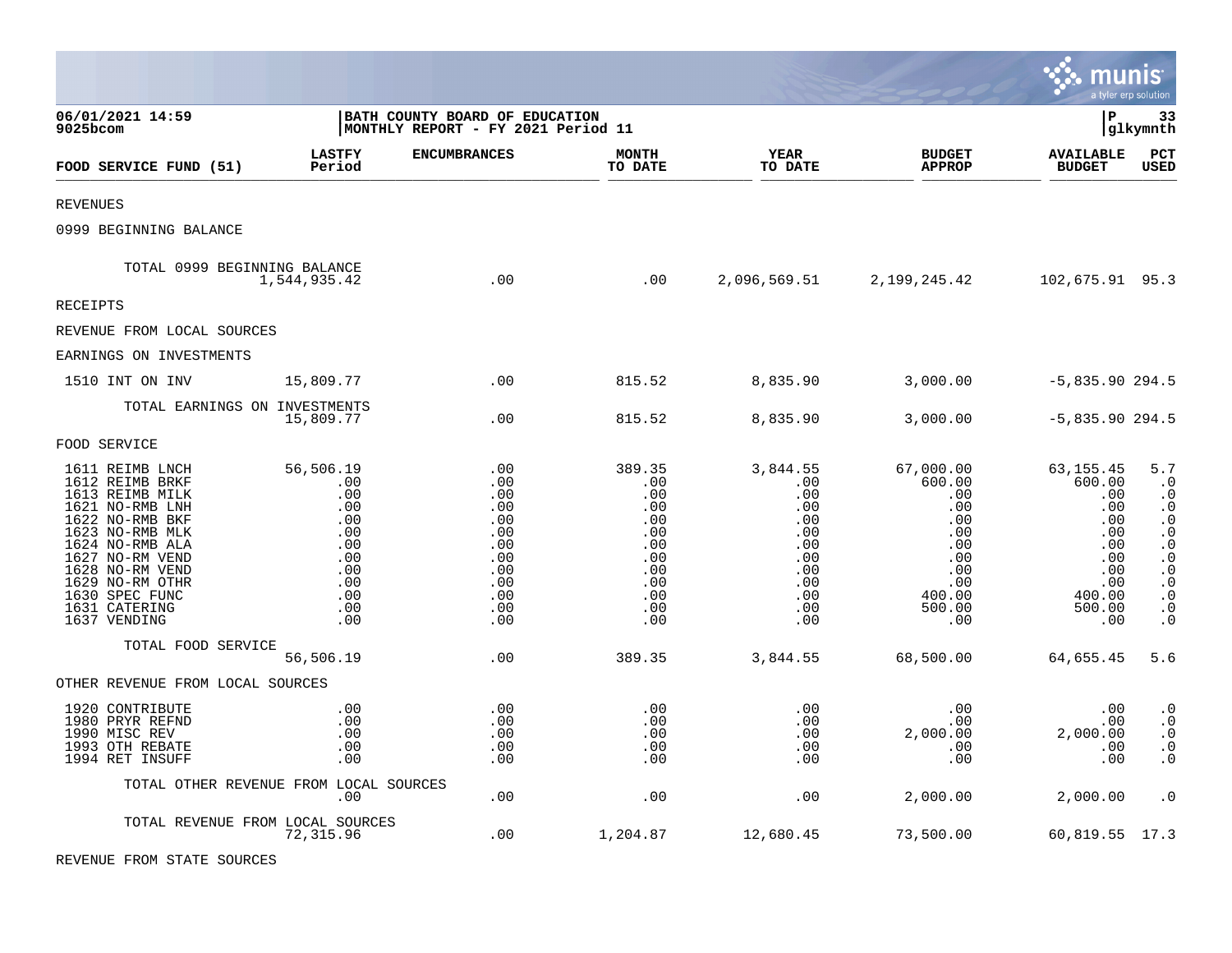

| 06/01/2021 14:59<br>$9025$ bcom                |                         | BATH COUNTY BOARD OF EDUCATION<br>MONTHLY REPORT - FY 2021 Period 11 |                         |                        |                                | lР                                | 34<br> glkymnth        |
|------------------------------------------------|-------------------------|----------------------------------------------------------------------|-------------------------|------------------------|--------------------------------|-----------------------------------|------------------------|
| FOOD SERVICE FUND (51)                         | <b>LASTFY</b><br>Period | <b>ENCUMBRANCES</b>                                                  | <b>MONTH</b><br>TO DATE | <b>YEAR</b><br>TO DATE | <b>BUDGET</b><br><b>APPROP</b> | <b>AVAILABLE</b><br><b>BUDGET</b> | PCT<br>USED            |
|                                                |                         |                                                                      |                         |                        |                                |                                   |                        |
| RESTRICTED                                     |                         |                                                                      |                         |                        |                                |                                   |                        |
| 3200 RES STATE                                 | 17,799.58               | .00                                                                  | .00                     | 12,331.71              | 33,000.00                      | 20,668.29 37.4                    |                        |
| TOTAL RESTRICTED                               | 17,799.58               | .00                                                                  | .00                     | 12,331.71              | 33,000.00                      | 20,668.29 37.4                    |                        |
| REVENUE ON BEHALF PAYMENTS                     |                         |                                                                      |                         |                        |                                |                                   |                        |
| 3900 ON-BEHALF                                 | .00                     | .00                                                                  | .00                     | .00                    | .00                            | .00                               | $\cdot$ 0              |
| TOTAL REVENUE ON BEHALF PAYMENTS               | $.00 \,$                | .00                                                                  | .00                     | .00                    | .00                            | .00                               | . 0                    |
| TOTAL REVENUE FROM STATE SOURCES               | 17,799.58               | .00                                                                  | .00                     | 12,331.71              | 33,000.00                      | 20,668.29                         | 37.4                   |
| REVENUE FROM FEDERAL SOURCES                   |                         |                                                                      |                         |                        |                                |                                   |                        |
| RESTRICTED THROUGH THE STATE                   |                         |                                                                      |                         |                        |                                |                                   |                        |
| 4500 RES FED/ST                                | 1,859,445.06            | .00                                                                  | 109,463.54              | 934,942.32             | 1,194,000.00                   | 259,057.68 78.3                   |                        |
| TOTAL RESTRICTED THROUGH THE STATE             | 1,859,445.06            | .00                                                                  | 109,463.54              | 934,942.32             | 1,194,000.00                   | 259,057.68 78.3                   |                        |
| CHILD NUTRITION PROGRAM DONATED COMMODIT       |                         |                                                                      |                         |                        |                                |                                   |                        |
| 4950 CHD NT DC                                 | .00                     | .00                                                                  | .00                     | .00                    | .00                            | .00                               | $\cdot$ 0              |
| TOTAL CHILD NUTRITION PROGRAM DONATED COMMODIT | $.00 \,$                | .00                                                                  | .00                     | .00                    | .00                            | .00                               | . 0                    |
| TOTAL REVENUE FROM FEDERAL SOURCES             | 1,859,445.06            | .00                                                                  | 109,463.54              | 934,942.32             | 1,194,000.00                   | 259,057.68                        | 78.3                   |
| OTHER RECEIPTS                                 |                         |                                                                      |                         |                        |                                |                                   |                        |
| INTERFUND TRANSFERS                            |                         |                                                                      |                         |                        |                                |                                   |                        |
| 5210 FND XFER                                  | .00                     | .00                                                                  | .00                     | .00                    | .00                            | .00                               | $\cdot$ 0              |
| TOTAL INTERFUND TRANSFERS                      | .00                     | .00                                                                  | .00                     | .00                    | .00                            | .00                               | $\cdot$ 0              |
| SALE OR COMP FOR LOSS OF ASSETS                |                         |                                                                      |                         |                        |                                |                                   |                        |
| 5341 SALE EQUIP<br>5342 LOSS EQUIP             | .00<br>.00              | .00<br>.00                                                           | .00<br>.00              | .00<br>.00             | .00<br>.00                     | .00<br>.00                        | $\cdot$ 0<br>$\cdot$ 0 |
| TOTAL SALE OR COMP FOR LOSS OF ASSETS          | $.00 \,$                | .00                                                                  | .00                     | .00                    | .00                            | .00                               | $\cdot$ 0              |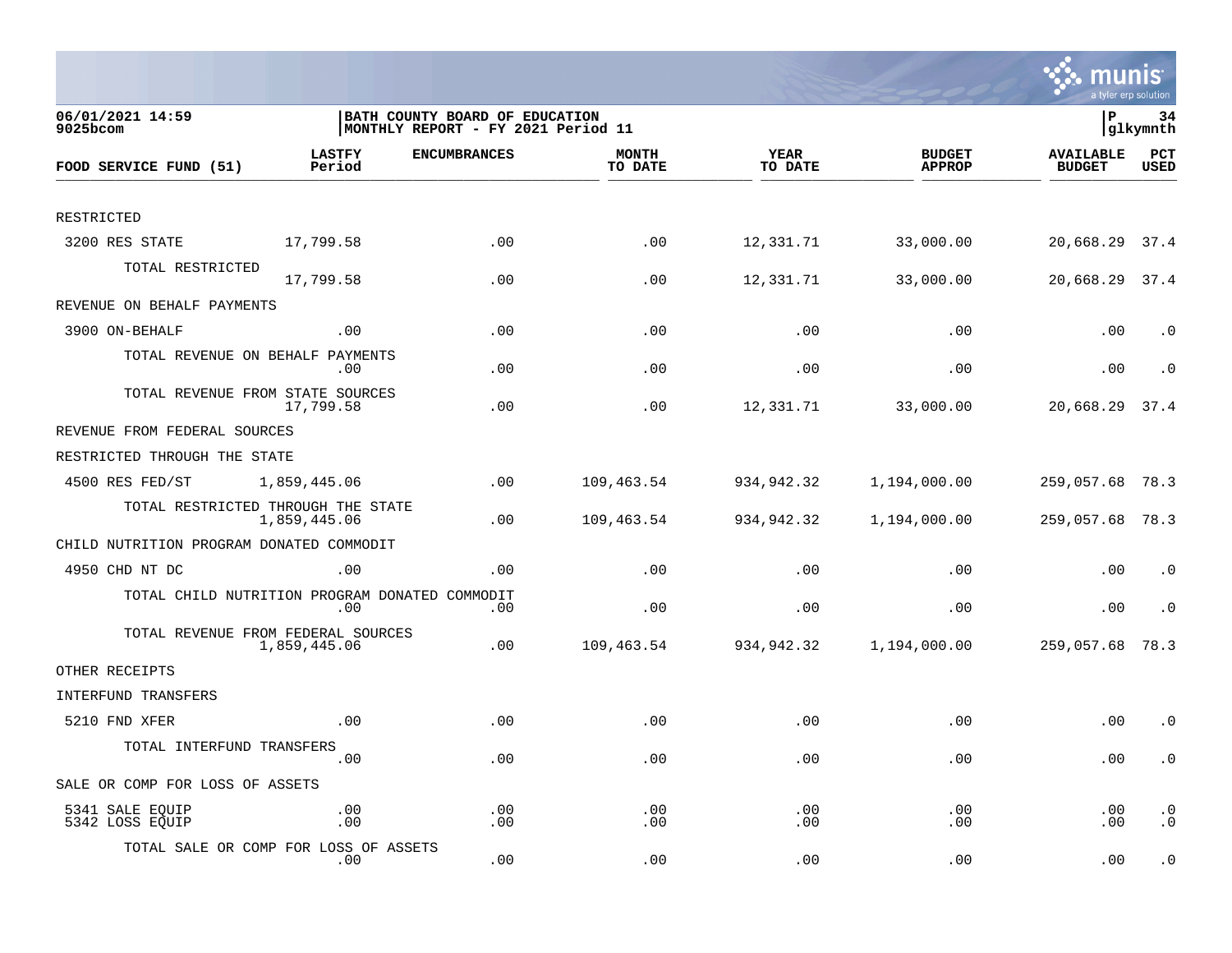|                              |                         |                                                                       |                         |                 |                                | <b>munis</b><br>a tyler erp solution |                    |
|------------------------------|-------------------------|-----------------------------------------------------------------------|-------------------------|-----------------|--------------------------------|--------------------------------------|--------------------|
| 06/01/2021 14:59<br>9025bcom |                         | BATH COUNTY BOARD OF EDUCATION<br> MONTHLY REPORT - FY 2021 Period 11 |                         |                 |                                | l P                                  | 35<br> glkymnth    |
| FOOD SERVICE FUND (51)       | <b>LASTFY</b><br>Period | <b>ENCUMBRANCES</b>                                                   | <b>MONTH</b><br>TO DATE | YEAR<br>TO DATE | <b>BUDGET</b><br><b>APPROP</b> | <b>AVAILABLE</b><br><b>BUDGET</b>    | PCT<br><b>USED</b> |
| TOTAL OTHER RECEIPTS         | .00                     | .00                                                                   | .00                     | .00             | .00                            | .00                                  | $\cdot$ 0          |
| TOTAL RECEIPTS               | 1,949,560.60            | .00                                                                   | 110,668.41              | 959,954.48      | 1,300,500.00                   | 340,545.52 73.8                      |                    |
| TOTAL REVENUE                | 3,494,496.02            | .00                                                                   | 110,668.41              | 3,056,523.99    | 3,499,745.42                   | 443, 221.43                          | 87.3               |

**Tara**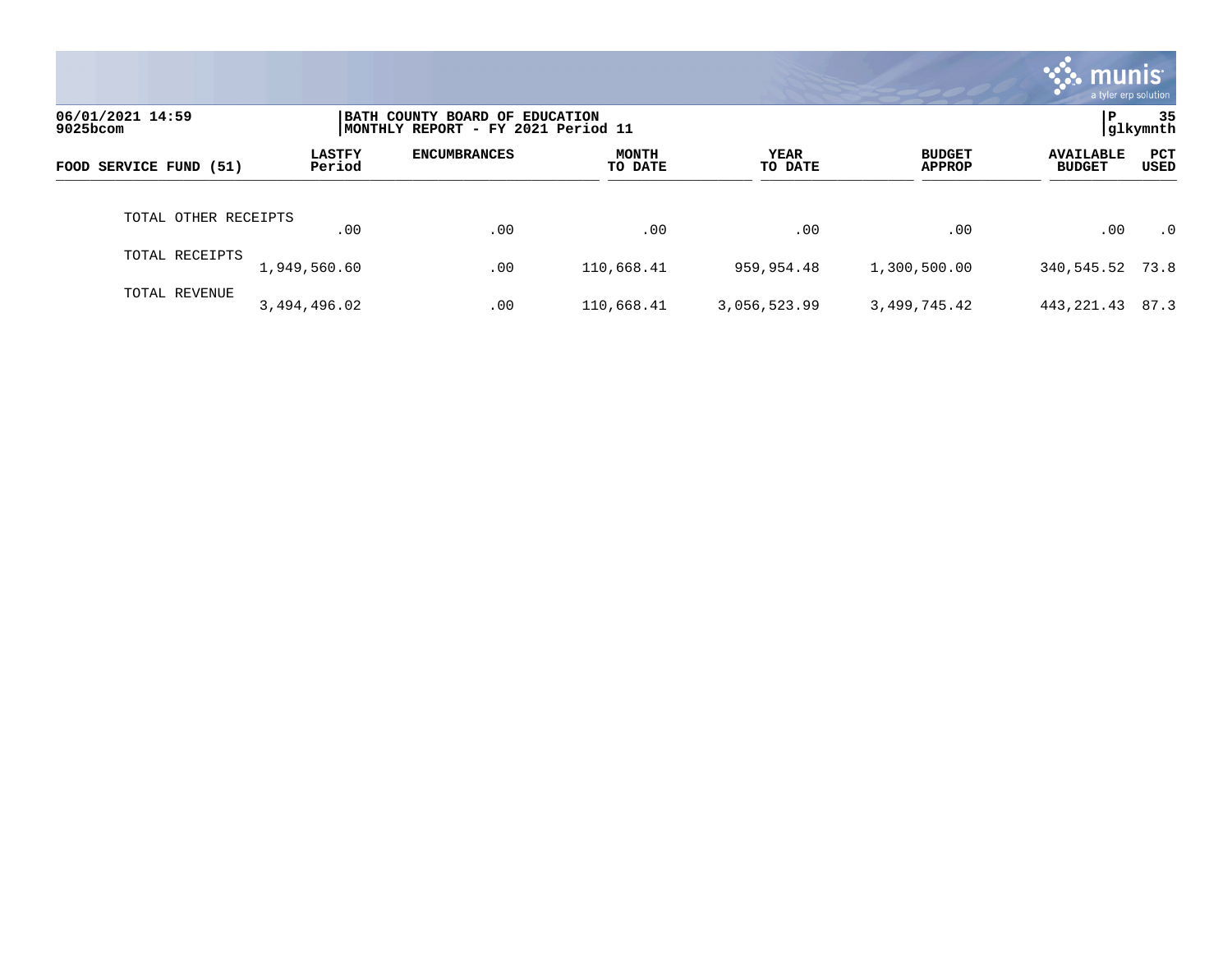|                                                                      |                                                                                                     |                                                                               |                                                                                                                       |                                                                                                                   |                                                                                                                          | mu                                                                                                                       | a tyler erp solution                                                                          |
|----------------------------------------------------------------------|-----------------------------------------------------------------------------------------------------|-------------------------------------------------------------------------------|-----------------------------------------------------------------------------------------------------------------------|-------------------------------------------------------------------------------------------------------------------|--------------------------------------------------------------------------------------------------------------------------|--------------------------------------------------------------------------------------------------------------------------|-----------------------------------------------------------------------------------------------|
| 06/01/2021 14:59<br>9025bcom                                         |                                                                                                     | BATH COUNTY BOARD OF EDUCATION<br>MONTHLY REPORT - FY 2021 Period 11          |                                                                                                                       |                                                                                                                   |                                                                                                                          | l P                                                                                                                      | 36<br> glkymnth                                                                               |
| FOOD SERVICE FUND (51)                                               | <b>LASTFY</b><br>Period                                                                             | <b>ENCUMBRANCES</b>                                                           | <b>MONTH</b><br>TO DATE                                                                                               | <b>YEAR</b><br>TO DATE                                                                                            | <b>BUDGET</b><br><b>APPROP</b>                                                                                           | <b>AVAILABLE</b><br><b>BUDGET</b>                                                                                        | PCT<br><b>USED</b>                                                                            |
| <b>EXPENDITURES</b>                                                  |                                                                                                     |                                                                               |                                                                                                                       |                                                                                                                   |                                                                                                                          |                                                                                                                          |                                                                                               |
|                                                                      | 0000 RESTRICT TO REV & BAL SHT ONLY                                                                 |                                                                               |                                                                                                                       |                                                                                                                   |                                                                                                                          |                                                                                                                          |                                                                                               |
| 0300                                                                 | .00                                                                                                 | .00                                                                           | .00                                                                                                                   | .00                                                                                                               | .00                                                                                                                      | .00                                                                                                                      | $\cdot$ 0                                                                                     |
|                                                                      | TOTAL 0000 RESTRICT TO REV & BAL SHT ONLY<br>.00                                                    | .00                                                                           | .00                                                                                                                   | .00                                                                                                               | .00                                                                                                                      | .00                                                                                                                      | $\cdot$ 0                                                                                     |
| 2700 STUDENT TRANSPORTATION                                          |                                                                                                     |                                                                               |                                                                                                                       |                                                                                                                   |                                                                                                                          |                                                                                                                          |                                                                                               |
| 0100<br>0200                                                         | .00<br>.00                                                                                          | .00<br>.00                                                                    | .00<br>.00                                                                                                            | .00<br>.00                                                                                                        | 151.00<br>47.00                                                                                                          | 151.00<br>47.00                                                                                                          | $\cdot$ 0<br>$\cdot$ 0                                                                        |
|                                                                      | TOTAL 2700 STUDENT TRANSPORTATION<br>.00                                                            | .00                                                                           | .00                                                                                                                   | .00                                                                                                               | 198.00                                                                                                                   | 198.00                                                                                                                   | $\cdot$ 0                                                                                     |
| 3100 FOOD SERVICE OPERATION                                          |                                                                                                     |                                                                               |                                                                                                                       |                                                                                                                   |                                                                                                                          |                                                                                                                          |                                                                                               |
| 0100<br>0200<br>0280<br>0300<br>0400<br>0500<br>0600<br>0700<br>0800 | 377,514.41<br>117,343.62<br>.00<br>2,439.50<br>2,315.65<br>276.26<br>698, 359.55<br>1,939.92<br>.00 | .00<br>.00<br>.00<br>4,700.00<br>.00<br>.00<br>114,915.00<br>28,860.00<br>.00 | 33,159.42<br>10,347.99<br>.00<br>.00<br>176.04<br>$\overline{\phantom{0}}$ .00<br>42,292.67<br>$\overline{00}$<br>.00 | 344,023.92<br>106,894.10<br>$\overline{00}$<br>800.00<br>1,347.39<br>241.50<br>452,584.53<br>111,737.26<br>290.50 | 506,358.00<br>194,000.00<br>$\overline{00}$<br>19,050.00<br>231,799.00<br>5,723.00<br>2,240,503.00<br>262, 114.42<br>.00 | 162,334.08<br>87,105.90<br>$\sim 00$<br>13,550.00<br>230, 451.61<br>5,481.50<br>1,673,003.47<br>121, 517.16<br>$-290.50$ | 67.9<br>55.1<br>$\cdot$ 0<br>28.9<br>.6<br>4.2<br>25.3<br>53.6<br>$\overline{\phantom{0}}$ .0 |
|                                                                      | TOTAL 3100 FOOD SERVICE OPERATION<br>1,200,188.91                                                   | 148,475.00                                                                    | 85,976.12                                                                                                             | 1,017,919.20                                                                                                      | 3,459,547.42                                                                                                             | 2, 293, 153. 22 33. 7                                                                                                    |                                                                                               |
| 5200 FUND TRANSFERS                                                  |                                                                                                     |                                                                               |                                                                                                                       |                                                                                                                   |                                                                                                                          |                                                                                                                          |                                                                                               |
| 0900                                                                 | 76,120.53                                                                                           | .00                                                                           | .00                                                                                                                   | 52,589.99                                                                                                         | 40,000.00                                                                                                                | $-12,589.99$ 131.5                                                                                                       |                                                                                               |
| TOTAL 5200                                                           | FUND TRANSFERS<br>76,120.53                                                                         | $\overline{00}$                                                               | .00                                                                                                                   |                                                                                                                   | 52,589.99 40,000.00                                                                                                      | $-12,589.99$ 131.5                                                                                                       |                                                                                               |
|                                                                      | TOTAL EXPENDITURES                                                                                  | 1,276,309.44 148,475.00                                                       | 85,976.12                                                                                                             | 1,070,509.19                                                                                                      | 3,499,745.42                                                                                                             | 2,280,761.23 34.8                                                                                                        |                                                                                               |
|                                                                      | TOTAL FOR FOOD SERVICE FUND (51)<br>2,218,186.58                                                    | $-148, 475.00$                                                                | 24,692.29                                                                                                             | 1,986,014.80                                                                                                      | .00                                                                                                                      | $-1,837,539.80$                                                                                                          | $\cdot$ 0                                                                                     |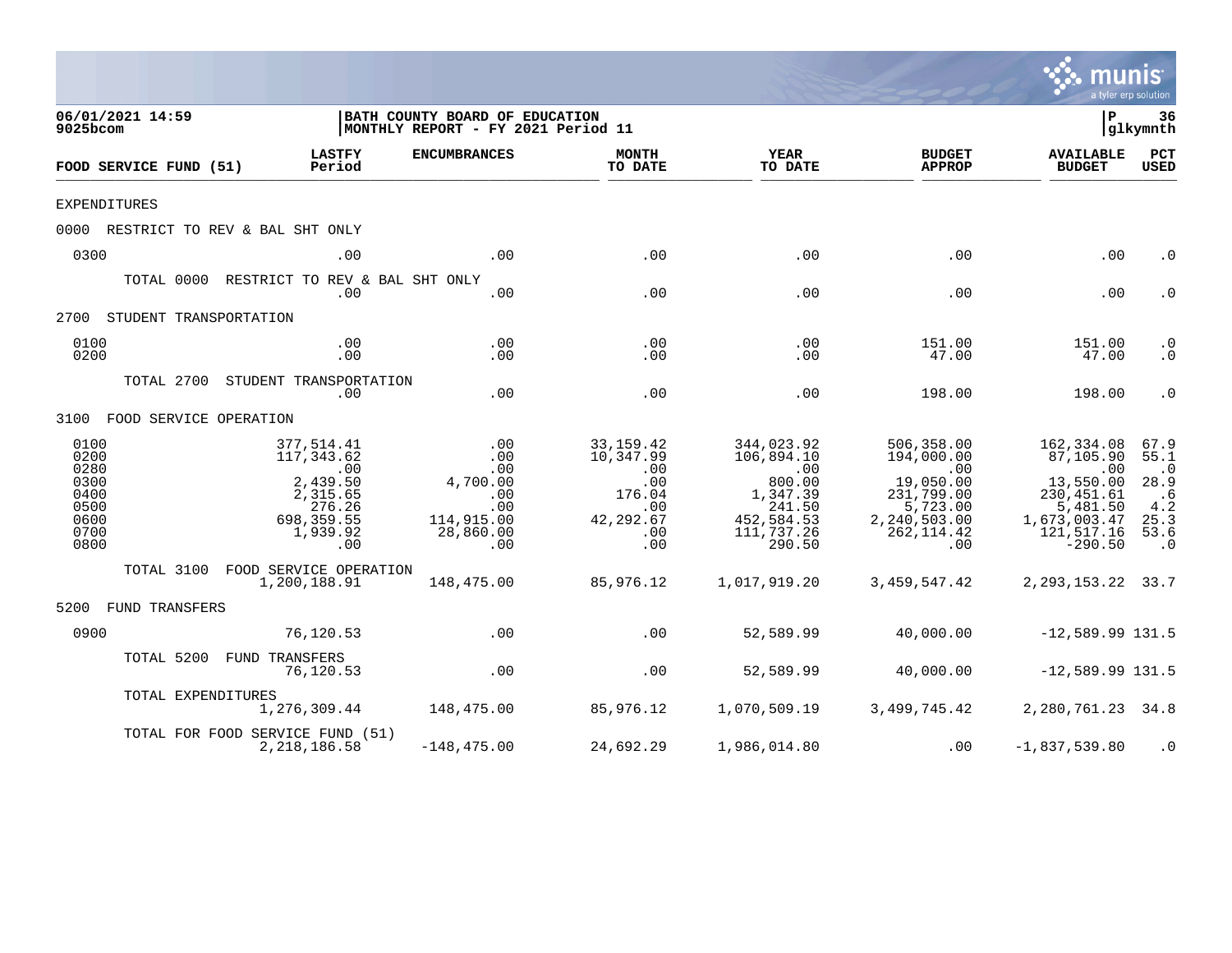|                                  |                                               |                                                                      |                         |                        |                                | munis                             | a tyler erp solution   |
|----------------------------------|-----------------------------------------------|----------------------------------------------------------------------|-------------------------|------------------------|--------------------------------|-----------------------------------|------------------------|
| 06/01/2021 14:59<br>$9025$ bcom  |                                               | BATH COUNTY BOARD OF EDUCATION<br>MONTHLY REPORT - FY 2021 Period 11 |                         |                        |                                | l P                               | 37<br> glkymnth        |
| CHILD CARE (52)                  | <b>LASTFY</b><br>Period                       | <b>ENCUMBRANCES</b>                                                  | <b>MONTH</b><br>TO DATE | <b>YEAR</b><br>TO DATE | <b>BUDGET</b><br><b>APPROP</b> | <b>AVAILABLE</b><br><b>BUDGET</b> | PCT<br><b>USED</b>     |
| <b>REVENUES</b>                  |                                               |                                                                      |                         |                        |                                |                                   |                        |
| 0999 BEGINNING BALANCE           |                                               |                                                                      |                         |                        |                                |                                   |                        |
|                                  | TOTAL 0999 BEGINNING BALANCE<br>6,251.90      | .00                                                                  | .00                     | 20,633.54              | 6,251.90                       | $-14,381.64$ 330.0                |                        |
| <b>RECEIPTS</b>                  |                                               |                                                                      |                         |                        |                                |                                   |                        |
| REVENUE FROM LOCAL SOURCES       |                                               |                                                                      |                         |                        |                                |                                   |                        |
| TUITION                          |                                               |                                                                      |                         |                        |                                |                                   |                        |
| 1310 TUIT IND                    | 62,934.50                                     | .00                                                                  | 2,731.00                | 18,056.00              | 99,051.43                      | 80,995.43 18.2                    |                        |
| TOTAL TUITION                    | 62,934.50                                     | .00                                                                  | 2,731.00                | 18,056.00              | 99,051.43                      | 80,995.43 18.2                    |                        |
| OTHER REVENUE FROM LOCAL SOURCES |                                               |                                                                      |                         |                        |                                |                                   |                        |
| 1920 CONTRIBUTE<br>1990 MISC REV | .00<br>.00                                    | .00<br>.00                                                           | .00<br>.00              | .00<br>.00             | .00<br>.00                     | .00<br>.00                        | $\cdot$ 0<br>$\cdot$ 0 |
|                                  | TOTAL OTHER REVENUE FROM LOCAL SOURCES<br>.00 | .00                                                                  | .00                     | .00                    | .00                            | .00                               | $\cdot$ 0              |
|                                  | TOTAL REVENUE FROM LOCAL SOURCES<br>62,934.50 | .00                                                                  | 2,731.00                | 18,056.00              | 99,051.43                      | 80,995.43                         | 18.2                   |
| REVENUE FROM STATE SOURCES       |                                               |                                                                      |                         |                        |                                |                                   |                        |
| EXPENDITURE REIMBURSEMENTS       |                                               |                                                                      |                         |                        |                                |                                   |                        |
| 3131 MISC REIMB                  | 41,792.00                                     | .00                                                                  | 3,126.00                | 39,922.19              | 40,000.00                      | 77.81                             | 99.8                   |
|                                  | TOTAL EXPENDITURE REIMBURSEMENTS<br>41,792.00 | .00                                                                  | 3,126.00                | 39,922.19              | 40,000.00                      | 77.81 99.8                        |                        |
| REVENUE ON BEHALF PAYMENTS       |                                               |                                                                      |                         |                        |                                |                                   |                        |
| 3900 ON-BEHALF                   | .00                                           | .00                                                                  | .00                     | .00                    | .00                            | .00                               | $\cdot$ 0              |
|                                  | TOTAL REVENUE ON BEHALF PAYMENTS<br>.00       | .00                                                                  | .00                     | .00                    | .00                            | .00                               | $\cdot$ 0              |
|                                  | TOTAL REVENUE FROM STATE SOURCES<br>41,792.00 | .00                                                                  | 3,126.00                | 39,922.19              | 40,000.00                      | 77.81 99.8                        |                        |
| REVENUE FROM FEDERAL SOURCES     |                                               |                                                                      |                         |                        |                                |                                   |                        |
| RESTRICTED THROUGH THE STATE     |                                               |                                                                      |                         |                        |                                |                                   |                        |

 $\mathcal{L}$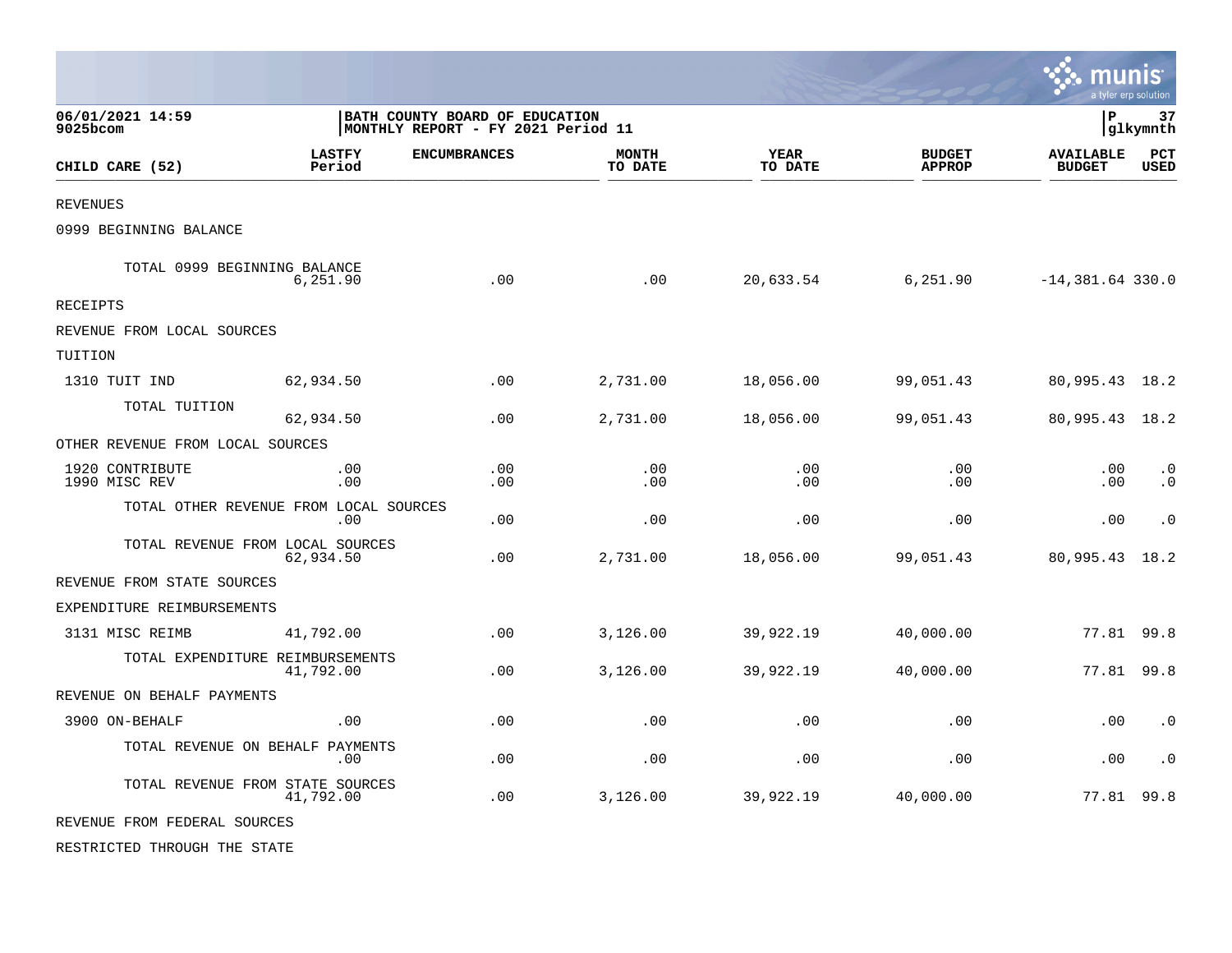

| $9025$ bcom | 06/01/2021 14:59          |                               | BATH COUNTY BOARD OF EDUCATION<br> MONTHLY REPORT - FY 2021 Period 11 |                         |                        |                                | $\, {\bf P}$                      | 38<br>glkymnth     |
|-------------|---------------------------|-------------------------------|-----------------------------------------------------------------------|-------------------------|------------------------|--------------------------------|-----------------------------------|--------------------|
|             | CHILD CARE (52)           | <b>LASTFY</b><br>Period       | <b>ENCUMBRANCES</b>                                                   | <b>MONTH</b><br>TO DATE | <b>YEAR</b><br>TO DATE | <b>BUDGET</b><br><b>APPROP</b> | <b>AVAILABLE</b><br><b>BUDGET</b> | PCT<br><b>USED</b> |
|             | 4500 RES FED/ST           | 5,086.49                      | .00                                                                   | 40,292.04               | 110,519.93             | 59,300.00                      | $-51, 219.93$ 186.4               |                    |
|             | TOTAL RESTRICTED          | THROUGH THE STATE<br>5,086.49 | .00                                                                   | 40,292.04               | 110,519.93             | 59,300.00                      | $-51, 219.93$ 186.4               |                    |
|             | TOTAL REVENUE FROM        | FEDERAL SOURCES<br>5,086.49   | .00                                                                   | 40,292.04               | 110,519.93             | 59,300.00                      | $-51, 219.93$ 186.4               |                    |
|             | OTHER RECEIPTS            |                               |                                                                       |                         |                        |                                |                                   |                    |
|             | INTERFUND TRANSFERS       |                               |                                                                       |                         |                        |                                |                                   |                    |
|             | 5210 FND XFER             | .00                           | .00                                                                   | .00                     | .00                    | .00                            | .00                               | $\cdot$ 0          |
|             | TOTAL INTERFUND TRANSFERS | .00                           | .00                                                                   | .00                     | .00                    | .00                            | .00                               | $\cdot$ 0          |
|             | TOTAL OTHER RECEIPTS      | .00                           | .00                                                                   | .00                     | .00                    | .00                            | .00                               | $\cdot$ 0          |
|             | TOTAL RECEIPTS            | 109,812.99                    | .00                                                                   | 46,149.04               | 168,498.12             | 198,351.43                     | 29,853.31                         | 85.0               |
|             | TOTAL REVENUE             | 116,064.89                    | .00                                                                   | 46,149.04               | 189, 131.66            | 204,603.33                     | 15,471.67                         | 92.4               |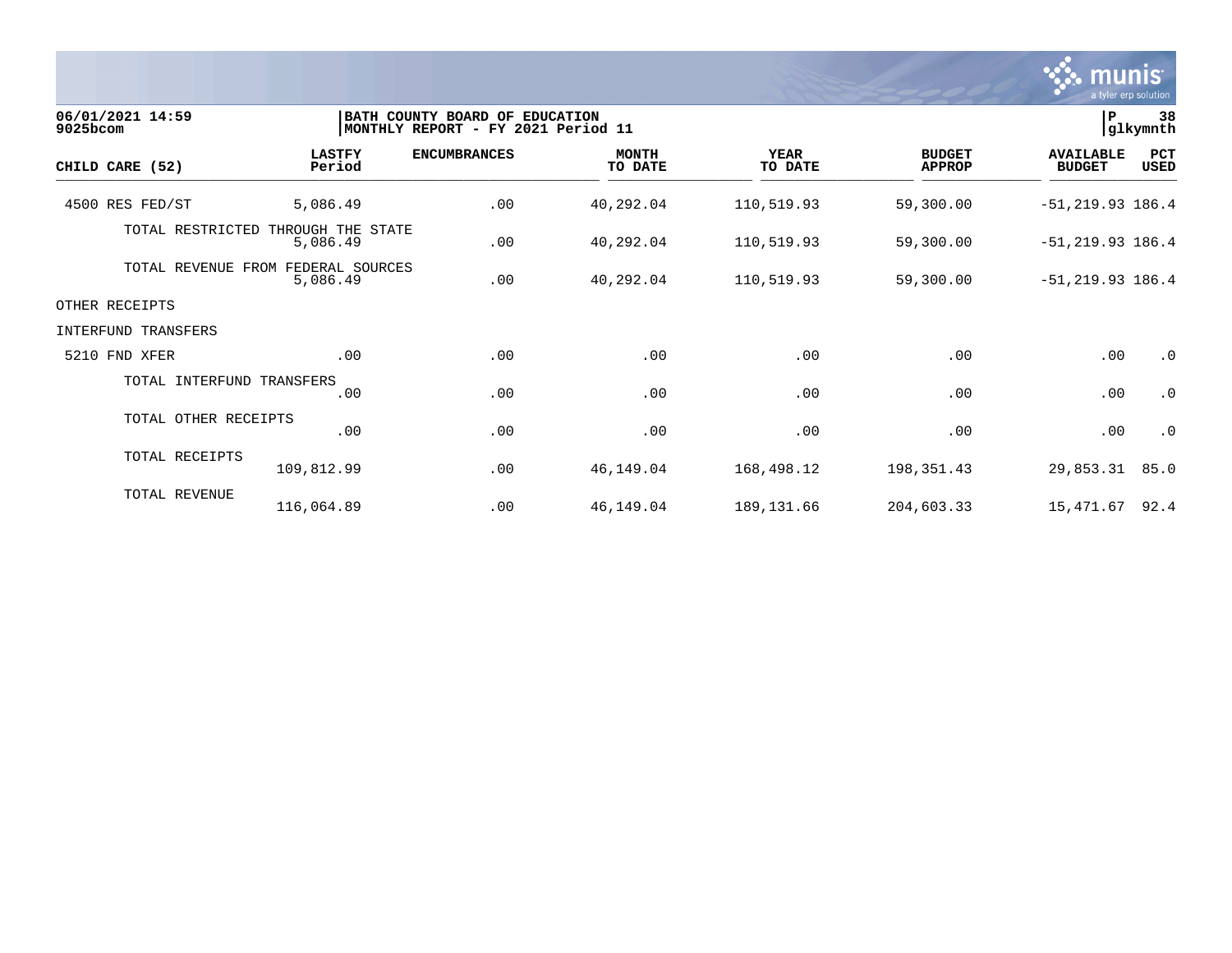

| 9025bcom                                                             | 06/01/2021 14:59    |                                                                                      | BATH COUNTY BOARD OF EDUCATION<br>MONTHLY REPORT - FY 2021 Period 11 |                                                                          |                                                                                |                                                                                          | ΙP                                                                                       | 39<br> glkymnth                                                                                           |
|----------------------------------------------------------------------|---------------------|--------------------------------------------------------------------------------------|----------------------------------------------------------------------|--------------------------------------------------------------------------|--------------------------------------------------------------------------------|------------------------------------------------------------------------------------------|------------------------------------------------------------------------------------------|-----------------------------------------------------------------------------------------------------------|
|                                                                      | CHILD CARE (52)     | <b>LASTFY</b><br>Period                                                              | <b>ENCUMBRANCES</b>                                                  | <b>MONTH</b><br>TO DATE                                                  | <b>YEAR</b><br>TO DATE                                                         | <b>BUDGET</b><br><b>APPROP</b>                                                           | <b>AVAILABLE</b><br><b>BUDGET</b>                                                        | <b>PCT</b><br>USED                                                                                        |
| <b>EXPENDITURES</b>                                                  |                     |                                                                                      |                                                                      |                                                                          |                                                                                |                                                                                          |                                                                                          |                                                                                                           |
| 2600                                                                 |                     | PLANT OPERATIONS AND MAINTENANCE                                                     |                                                                      |                                                                          |                                                                                |                                                                                          |                                                                                          |                                                                                                           |
| 0100<br>0200                                                         |                     | .00<br>.00                                                                           | .00<br>.00                                                           | .00<br>.00                                                               | .00<br>.00                                                                     | .00<br>.00                                                                               | .00<br>.00                                                                               | $\cdot$ 0<br>$\cdot$ 0                                                                                    |
|                                                                      | TOTAL 2600          | PLANT OPERATIONS AND MAINTENANCE<br>.00                                              | .00                                                                  | .00                                                                      | .00                                                                            | .00                                                                                      | .00                                                                                      | $\cdot$ 0                                                                                                 |
| 3200                                                                 | DAY CARE OPERATIONS |                                                                                      |                                                                      |                                                                          |                                                                                |                                                                                          |                                                                                          |                                                                                                           |
| 0100<br>0200<br>0280<br>0300<br>0400<br>0500<br>0600<br>0700         |                     | 18,569.82<br>5,884.76<br>.00<br>25.00<br>.00<br>.00<br>228.80<br>.00                 | .00<br>.00<br>.00<br>.00<br>.00<br>.00<br>.00<br>.00                 | 1,381.02<br>437.92<br>.00<br>.00<br>.00<br>.00<br>.00<br>.00             | 13,119.69<br>4,160.24<br>.00<br>.00<br>.00<br>.00<br>.00<br>.00                | 28,098.00<br>8,641.00<br>.00<br>500.00<br>1,500.00<br>500.00<br>11,094.11<br>.00         | 14,978.31<br>4,480.76<br>.00<br>500.00<br>1,500.00<br>500.00<br>11,094.11<br>.00         | 46.7<br>48.2<br>$\cdot$ 0<br>$\cdot$ 0<br>$\cdot$ 0<br>$\cdot$ 0<br>$\cdot$ 0<br>$\cdot$ 0                |
|                                                                      | TOTAL 3200          | DAY CARE OPERATIONS<br>24,708.38                                                     | .00                                                                  | 1,818.94                                                                 | 17,279.93                                                                      | 50, 333. 11                                                                              | 33,053.18                                                                                | 34.3                                                                                                      |
| 3300                                                                 | COMMUNITY SERVICES  |                                                                                      |                                                                      |                                                                          |                                                                                |                                                                                          |                                                                                          |                                                                                                           |
| 0100<br>0200<br>0280<br>0300<br>0400<br>0500<br>0600<br>0700<br>0800 |                     | 73,299.72<br>22,809.36<br>.00<br>1,143.25<br>.00<br>.00<br>5,186.74<br>.00<br>377.78 | .00<br>.00<br>.00<br>.00<br>.00<br>.00<br>2,167.67<br>.00<br>.00     | 5,719.30<br>1,775.10<br>.00<br>.00<br>.00<br>.00<br>200.00<br>.00<br>.00 | 66,945.99<br>20,587.94<br>.00<br>.00<br>.00<br>11.31<br>4,852.02<br>.00<br>.00 | 94,633.00<br>32,208.00<br>.00<br>500.00<br>1,500.00<br>500.00<br>24,929.22<br>.00<br>.00 | 27,687.01<br>11,620.06<br>.00<br>500.00<br>1,500.00<br>488.69<br>17,909.53<br>.00<br>.00 | 70.7<br>63.9<br>$\cdot$ 0<br>$\cdot$ 0<br>$\cdot$ 0<br>2.3<br>28.2<br>$\boldsymbol{\cdot}$ 0<br>$\cdot$ 0 |
|                                                                      | TOTAL 3300          | COMMUNITY SERVICES<br>102,816.85                                                     | 2,167.67                                                             | 7,694.40                                                                 | 92,397.26                                                                      | 154,270.22                                                                               | 59,705.29                                                                                | 61.3                                                                                                      |
|                                                                      | TOTAL EXPENDITURES  | 127,525.23                                                                           | 2,167.67                                                             | 9,513.34                                                                 | 109,677.19                                                                     | 204,603.33                                                                               | 92,758.47                                                                                | 54.7                                                                                                      |
|                                                                      |                     | TOTAL FOR CHILD CARE (52)<br>$-11,460.34$                                            | $-2,167.67$                                                          | 36,635.70                                                                | 79,454.47                                                                      | .00                                                                                      | $-77, 286.80$                                                                            | $\cdot$ 0                                                                                                 |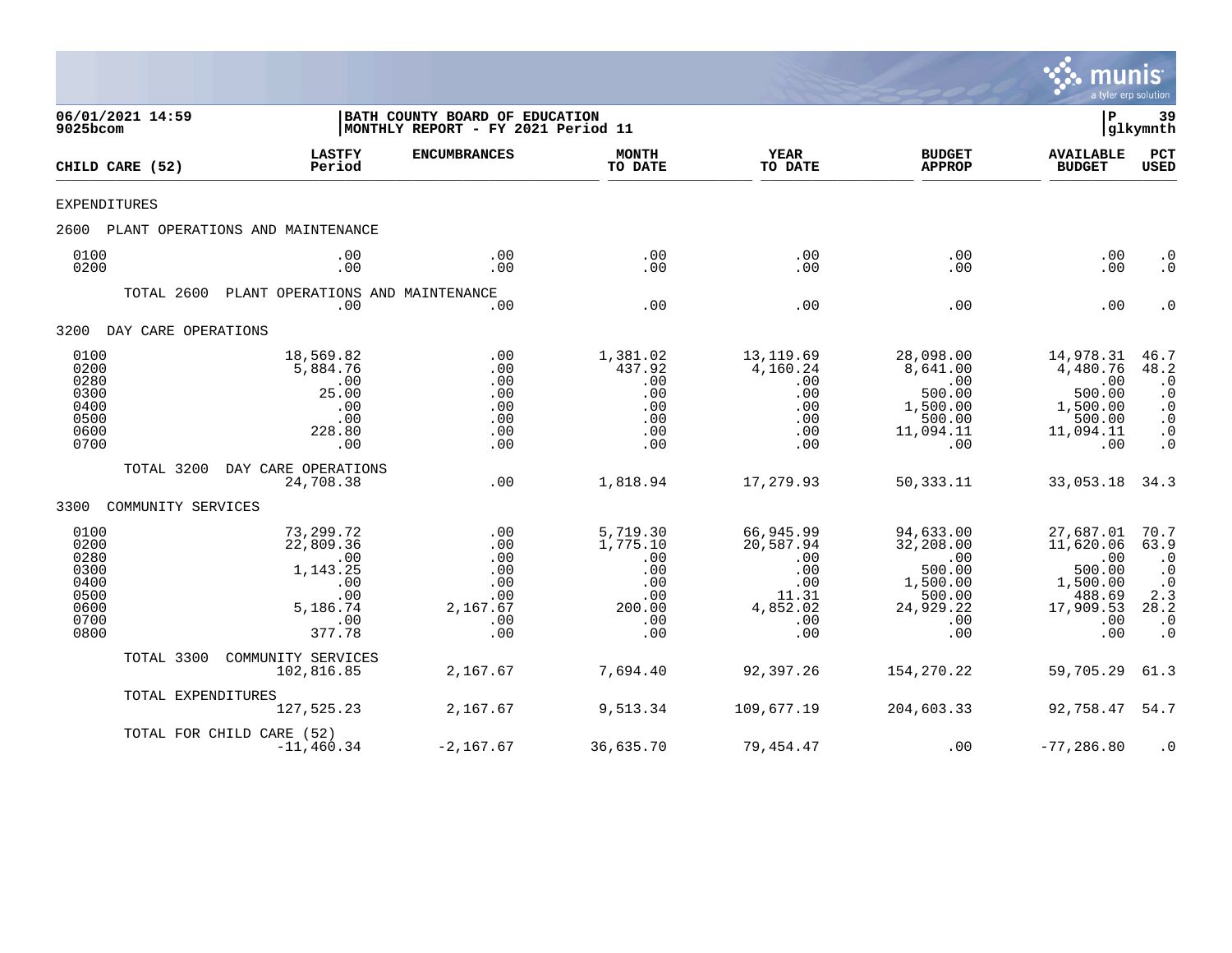|                                  |                         |                                                                      |                         |                        |                                | a tyler erp solution              |                    |
|----------------------------------|-------------------------|----------------------------------------------------------------------|-------------------------|------------------------|--------------------------------|-----------------------------------|--------------------|
| 06/01/2021 14:59<br>9025bcom     |                         | BATH COUNTY BOARD OF EDUCATION<br>MONTHLY REPORT - FY 2021 Period 11 |                         |                        |                                | P                                 | 40<br>glkymnth     |
| PRESCHOOL (53)                   | <b>LASTFY</b><br>Period | <b>ENCUMBRANCES</b>                                                  | <b>MONTH</b><br>TO DATE | <b>YEAR</b><br>TO DATE | <b>BUDGET</b><br><b>APPROP</b> | <b>AVAILABLE</b><br><b>BUDGET</b> | PCT<br><b>USED</b> |
| <b>REVENUES</b>                  |                         |                                                                      |                         |                        |                                |                                   |                    |
| 0999 BEGINNING BALANCE           |                         |                                                                      |                         |                        |                                |                                   |                    |
| TOTAL 0999 BEGINNING BALANCE     | 1,901.91                | .00                                                                  | .00                     | 493.51                 | 1,901.91                       | 1,408.40 26.0                     |                    |
| <b>RECEIPTS</b>                  |                         |                                                                      |                         |                        |                                |                                   |                    |
| REVENUE FROM LOCAL SOURCES       |                         |                                                                      |                         |                        |                                |                                   |                    |
| TUITION                          |                         |                                                                      |                         |                        |                                |                                   |                    |
| 1310 TUIT IND                    | 3,090.00                | .00                                                                  | .00                     | .00                    | 13, 157. 23                    | 13, 157. 23                       | $\cdot$ 0          |
| TOTAL TUITION                    | 3,090.00                | .00                                                                  | .00                     | .00                    | 13, 157. 23                    | 13, 157. 23                       | $\cdot$ 0          |
| TOTAL REVENUE FROM LOCAL SOURCES | 3,090.00                | .00                                                                  | .00                     | .00                    | 13, 157. 23                    | 13, 157. 23                       | $\cdot$ 0          |
| REVENUE FROM STATE SOURCES       |                         |                                                                      |                         |                        |                                |                                   |                    |
| REVENUE ON BEHALF PAYMENTS       |                         |                                                                      |                         |                        |                                |                                   |                    |
| 3900 ON-BEHALF                   | .00                     | .00                                                                  | .00                     | .00                    | .00                            | .00                               | $\cdot$ 0          |
| TOTAL REVENUE ON BEHALF PAYMENTS | .00                     | .00                                                                  | .00                     | .00                    | .00                            | .00                               | $\cdot$ 0          |
| TOTAL REVENUE FROM STATE SOURCES | .00                     | .00                                                                  | .00                     | .00                    | .00                            | .00                               | $\cdot$ 0          |
| TOTAL RECEIPTS                   | 3,090.00                | .00                                                                  | .00                     | .00                    | 13, 157. 23                    | 13, 157. 23                       | $\cdot$ 0          |
| TOTAL REVENUE                    | 4,991.91                | .00                                                                  | .00                     | 493.51                 | 15,059.14                      | 14,565.63                         | 3.3                |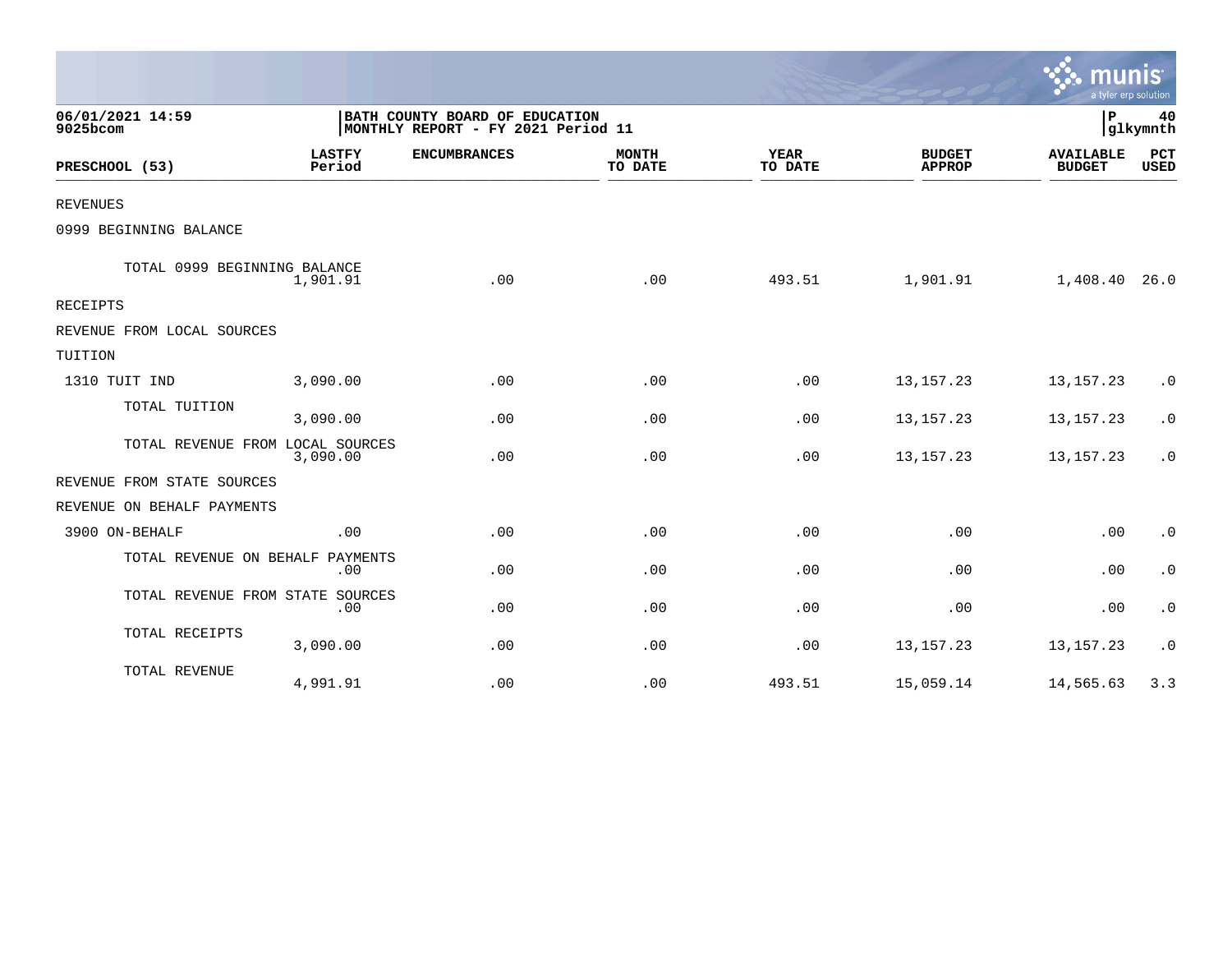|                                                                      |                                |                                                                        |                                                                      |                                                                  |                                                                     |                                                                                             | munis<br>a tyler erp solution                                                               |                                                                                                                      |
|----------------------------------------------------------------------|--------------------------------|------------------------------------------------------------------------|----------------------------------------------------------------------|------------------------------------------------------------------|---------------------------------------------------------------------|---------------------------------------------------------------------------------------------|---------------------------------------------------------------------------------------------|----------------------------------------------------------------------------------------------------------------------|
| 9025bcom                                                             | 06/01/2021 14:59               |                                                                        | BATH COUNTY BOARD OF EDUCATION<br>MONTHLY REPORT - FY 2021 Period 11 |                                                                  |                                                                     |                                                                                             | ΙP                                                                                          | 41<br> glkymnth                                                                                                      |
|                                                                      | PRESCHOOL (53)                 | <b>LASTFY</b><br>Period                                                | <b>ENCUMBRANCES</b>                                                  | <b>MONTH</b><br>TO DATE                                          | <b>YEAR</b><br>TO DATE                                              | <b>BUDGET</b><br><b>APPROP</b>                                                              | <b>AVAILABLE</b><br><b>BUDGET</b>                                                           | PCT<br><b>USED</b>                                                                                                   |
| <b>EXPENDITURES</b>                                                  |                                |                                                                        |                                                                      |                                                                  |                                                                     |                                                                                             |                                                                                             |                                                                                                                      |
| 0000                                                                 | RESTRICT TO REV & BAL SHT ONLY |                                                                        |                                                                      |                                                                  |                                                                     |                                                                                             |                                                                                             |                                                                                                                      |
| 0280                                                                 |                                | .00                                                                    | .00                                                                  | .00                                                              | .00                                                                 | .00                                                                                         | .00                                                                                         | $\cdot$ 0                                                                                                            |
|                                                                      | TOTAL 0000                     | RESTRICT TO REV & BAL SHT ONLY<br>.00                                  | .00                                                                  | .00                                                              | .00                                                                 | .00                                                                                         | .00                                                                                         | $\cdot$ 0                                                                                                            |
| 1000                                                                 | INSTRUCTION                    |                                                                        |                                                                      |                                                                  |                                                                     |                                                                                             |                                                                                             |                                                                                                                      |
| 0100<br>0200<br>0280<br>0300<br>0400<br>0500<br>0600<br>0700<br>0800 |                                | .00<br>.00<br>.00<br>.00<br>838.20<br>224.72<br>3,267.84<br>.00<br>.00 | .00<br>.00<br>.00<br>.00<br>.00<br>.00<br>.00<br>.00<br>.00          | .00<br>.00<br>.00<br>.00<br>83.82<br>.00<br>158.93<br>.00<br>.00 | .00<br>.00<br>.00<br>.00<br>838.20<br>.00<br>1,275.37<br>.00<br>.00 | 2,200.00<br>2,000.00<br>.00<br>.00<br>2,422.72<br>1,063.52<br>5,200.00<br>2,122.90<br>50.00 | 2,200.00<br>2,000.00<br>.00<br>.00<br>1,584.52<br>1,063.52<br>3,924.63<br>2,122.90<br>50.00 | $\cdot$ 0<br>$\cdot$ 0<br>$\cdot$ 0<br>$\boldsymbol{\cdot}$ 0<br>34.6<br>$\cdot$ 0<br>24.5<br>$\cdot$ 0<br>$\cdot$ 0 |
|                                                                      | TOTAL 1000                     | INSTRUCTION<br>4,330.76                                                | .00                                                                  | 242.75                                                           | 2,113.57                                                            | 15,059.14                                                                                   | 12,945.57                                                                                   | 14.0                                                                                                                 |
| 2700                                                                 | STUDENT TRANSPORTATION         |                                                                        |                                                                      |                                                                  |                                                                     |                                                                                             |                                                                                             |                                                                                                                      |
| 0100<br>0200                                                         |                                | .00<br>.00                                                             | .00<br>.00                                                           | .00<br>.00                                                       | .00<br>.00                                                          | .00<br>.00                                                                                  | .00<br>.00                                                                                  | $\cdot$ 0<br>$\cdot$ 0                                                                                               |
|                                                                      | TOTAL 2700                     | STUDENT TRANSPORTATION<br>.00                                          | .00                                                                  | .00                                                              | .00                                                                 | .00                                                                                         | .00                                                                                         | $\cdot$ 0                                                                                                            |
|                                                                      | TOTAL EXPENDITURES             | 4,330.76                                                               | .00                                                                  | 242.75                                                           | 2,113.57                                                            | 15,059.14                                                                                   | 12,945.57                                                                                   | 14.0                                                                                                                 |
|                                                                      | TOTAL FOR PRESCHOOL (53)       | 661.15                                                                 | .00                                                                  | $-242.75$                                                        | $-1,620.06$                                                         | .00                                                                                         | 1,620.06                                                                                    | $\cdot$ 0                                                                                                            |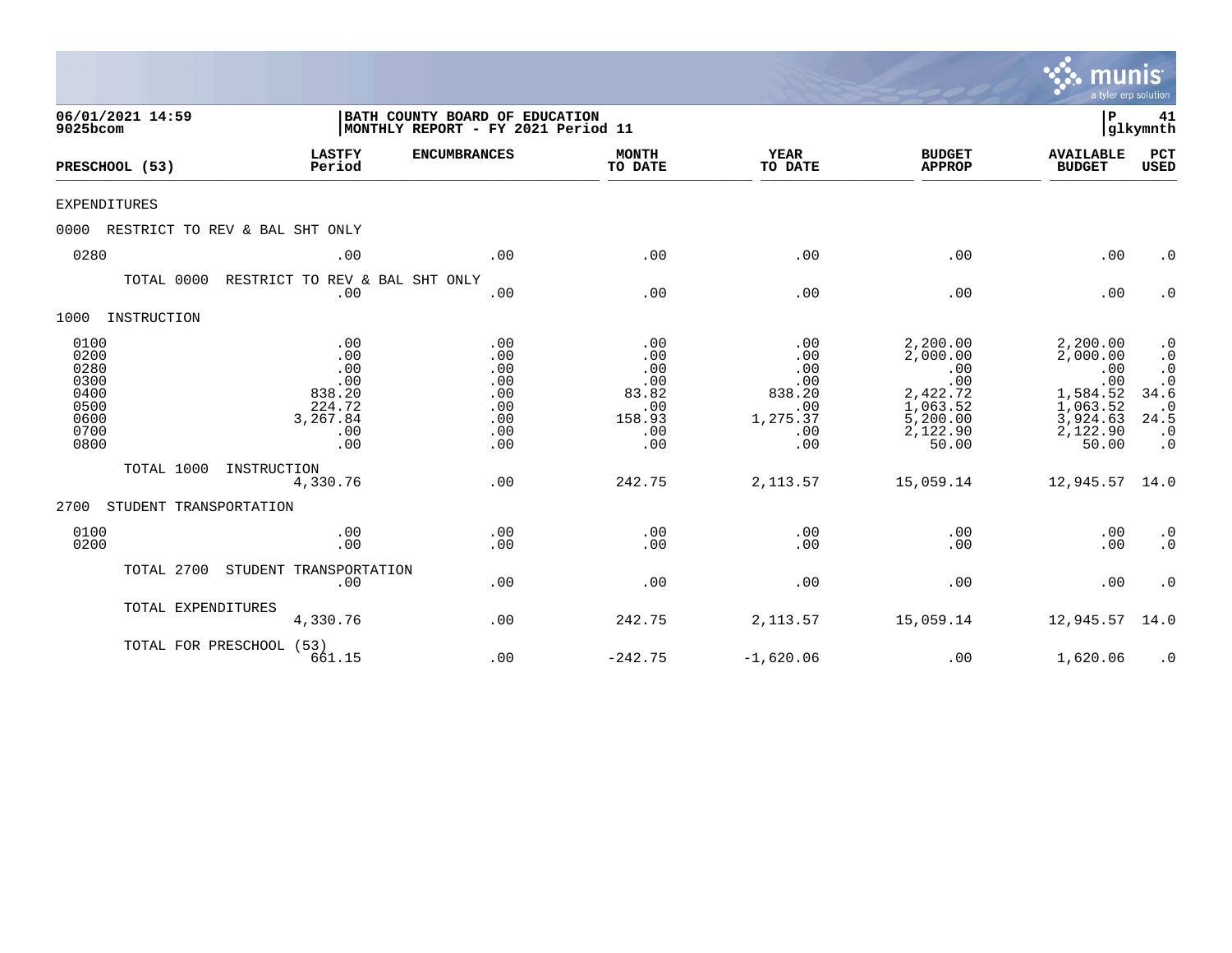|                                    |                         |                                                                      |                         |                        |                                | mun<br>a tyler erp solution       |                        |
|------------------------------------|-------------------------|----------------------------------------------------------------------|-------------------------|------------------------|--------------------------------|-----------------------------------|------------------------|
| 06/01/2021 14:59<br>9025bcom       |                         | BATH COUNTY BOARD OF EDUCATION<br>MONTHLY REPORT - FY 2021 Period 11 |                         |                        |                                | ∣P                                | 42<br>glkymnth         |
| CHILD CARE (61)                    | <b>LASTFY</b><br>Period | <b>ENCUMBRANCES</b>                                                  | <b>MONTH</b><br>TO DATE | <b>YEAR</b><br>TO DATE | <b>BUDGET</b><br><b>APPROP</b> | <b>AVAILABLE</b><br><b>BUDGET</b> | $_{\rm PCT}$<br>USED   |
| <b>REVENUES</b>                    |                         |                                                                      |                         |                        |                                |                                   |                        |
| <b>RECEIPTS</b>                    |                         |                                                                      |                         |                        |                                |                                   |                        |
| REVENUE FROM LOCAL SOURCES         |                         |                                                                      |                         |                        |                                |                                   |                        |
| COMMUNITY SERVICE ACTIVITIES       |                         |                                                                      |                         |                        |                                |                                   |                        |
| 1810 CHILD CARE                    | .00                     | .00                                                                  | .00                     | .00                    | .00                            | .00                               | $\cdot$ 0              |
| TOTAL COMMUNITY SERVICE ACTIVITIES | .00                     | .00                                                                  | .00                     | .00                    | .00                            | .00                               | $\cdot$ 0              |
| TOTAL REVENUE FROM LOCAL SOURCES   | .00                     | .00                                                                  | .00                     | .00                    | .00                            | .00                               | $\cdot$ 0              |
| REVENUE FROM STATE SOURCES         |                         |                                                                      |                         |                        |                                |                                   |                        |
| EXPENDITURE REIMBURSEMENTS         |                         |                                                                      |                         |                        |                                |                                   |                        |
| 3131 MISC REIMB                    | .00                     | .00                                                                  | .00                     | .00                    | .00                            | .00                               | $\cdot$ 0              |
| TOTAL EXPENDITURE REIMBURSEMENTS   | .00                     | .00                                                                  | .00                     | .00                    | .00                            | .00                               | $\cdot$ 0              |
| RESTRICTED                         |                         |                                                                      |                         |                        |                                |                                   |                        |
| 3200 RES STATE                     | .00                     | .00                                                                  | .00                     | .00                    | .00                            | .00                               | $\cdot$ 0              |
| TOTAL RESTRICTED                   | .00                     | .00                                                                  | .00                     | .00                    | .00                            | .00                               | $\cdot$ 0              |
| TOTAL REVENUE FROM STATE SOURCES   | .00                     | .00                                                                  | .00                     | .00                    | .00                            | .00                               | $\cdot$ 0              |
| OTHER RECEIPTS                     |                         |                                                                      |                         |                        |                                |                                   |                        |
| INTERFUND TRANSFERS                |                         |                                                                      |                         |                        |                                |                                   |                        |
| 5210 FND XFER                      | .00                     | .00                                                                  | .00                     | .00                    | .00                            | .00                               | $\cdot$ 0              |
| TOTAL INTERFUND TRANSFERS          | .00                     | .00                                                                  | .00                     | .00                    | .00                            | .00                               | $\cdot$ 0              |
| TOTAL OTHER RECEIPTS               | .00                     | .00                                                                  | .00                     | .00                    | .00                            | .00                               | $\cdot$ 0              |
| TOTAL RECEIPTS                     | .00                     | .00                                                                  | .00                     | .00                    | .00                            | .00                               | $\boldsymbol{\cdot}$ 0 |
| TOTAL REVENUE                      | .00                     | .00                                                                  | .00                     | .00                    | .00                            | .00                               | . 0                    |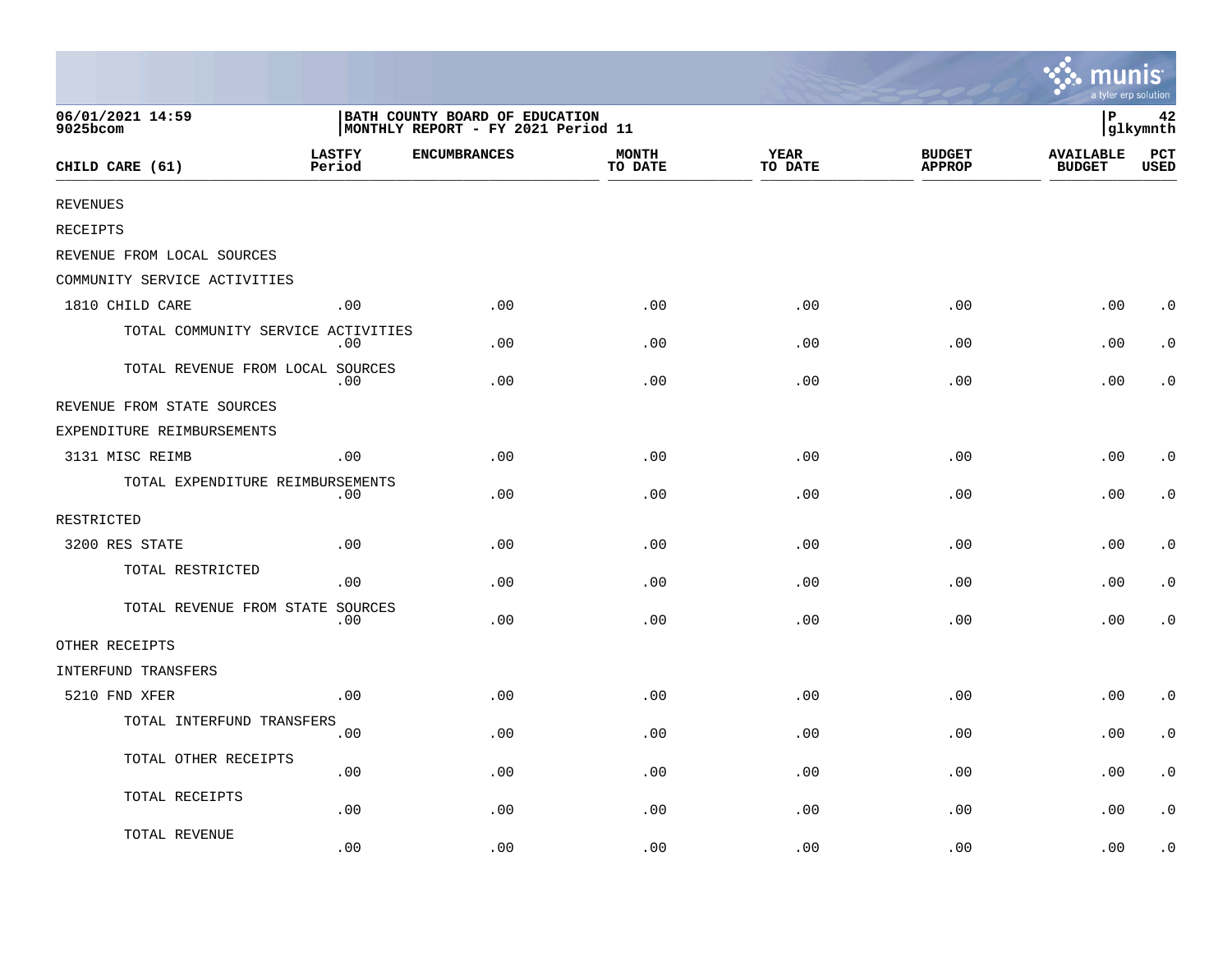

| $9025$ bcom                                  | 06/01/2021 14:59     | BATH COUNTY BOARD OF EDUCATION<br>MONTHLY REPORT - FY 2021 Period 11 |                                        |                                        |                                        |                                        | 43<br>l P<br>glkymnth                  |                                                                                  |
|----------------------------------------------|----------------------|----------------------------------------------------------------------|----------------------------------------|----------------------------------------|----------------------------------------|----------------------------------------|----------------------------------------|----------------------------------------------------------------------------------|
|                                              | CHILD CARE (61)      | <b>LASTFY</b><br>Period                                              | <b>ENCUMBRANCES</b>                    | <b>MONTH</b><br>TO DATE                | <b>YEAR</b><br>TO DATE                 | <b>BUDGET</b><br><b>APPROP</b>         | <b>AVAILABLE</b><br><b>BUDGET</b>      | PCT<br>USED                                                                      |
| EXPENDITURES                                 |                      |                                                                      |                                        |                                        |                                        |                                        |                                        |                                                                                  |
| 3300                                         | COMMUNITY SERVICES   |                                                                      |                                        |                                        |                                        |                                        |                                        |                                                                                  |
| 0100<br>0200<br>0300<br>0500<br>0600<br>0700 |                      | .00<br>.00<br>.00<br>.00<br>.00<br>.00                               | .00<br>.00<br>.00<br>.00<br>.00<br>.00 | .00<br>.00<br>.00<br>.00<br>.00<br>.00 | .00<br>.00<br>.00<br>.00<br>.00<br>.00 | .00<br>.00<br>.00<br>.00<br>.00<br>.00 | .00<br>.00<br>.00<br>.00<br>.00<br>.00 | .0<br>$\boldsymbol{\cdot}$ 0<br>$\cdot$ 0<br>$\cdot$ 0<br>$\cdot$ 0<br>$\cdot$ 0 |
|                                              | TOTAL 3300           | COMMUNITY SERVICES<br>.00                                            | .00                                    | .00                                    | .00                                    | .00                                    | .00                                    | $\cdot$ 0                                                                        |
|                                              | TOTAL EXPENDITURES   | .00                                                                  | .00                                    | .00                                    | .00                                    | .00                                    | .00                                    | $\cdot$ 0                                                                        |
|                                              | TOTAL FOR CHILD CARE | (61)<br>.00                                                          | .00                                    | .00                                    | .00                                    | .00                                    | .00                                    | $\cdot$ 0                                                                        |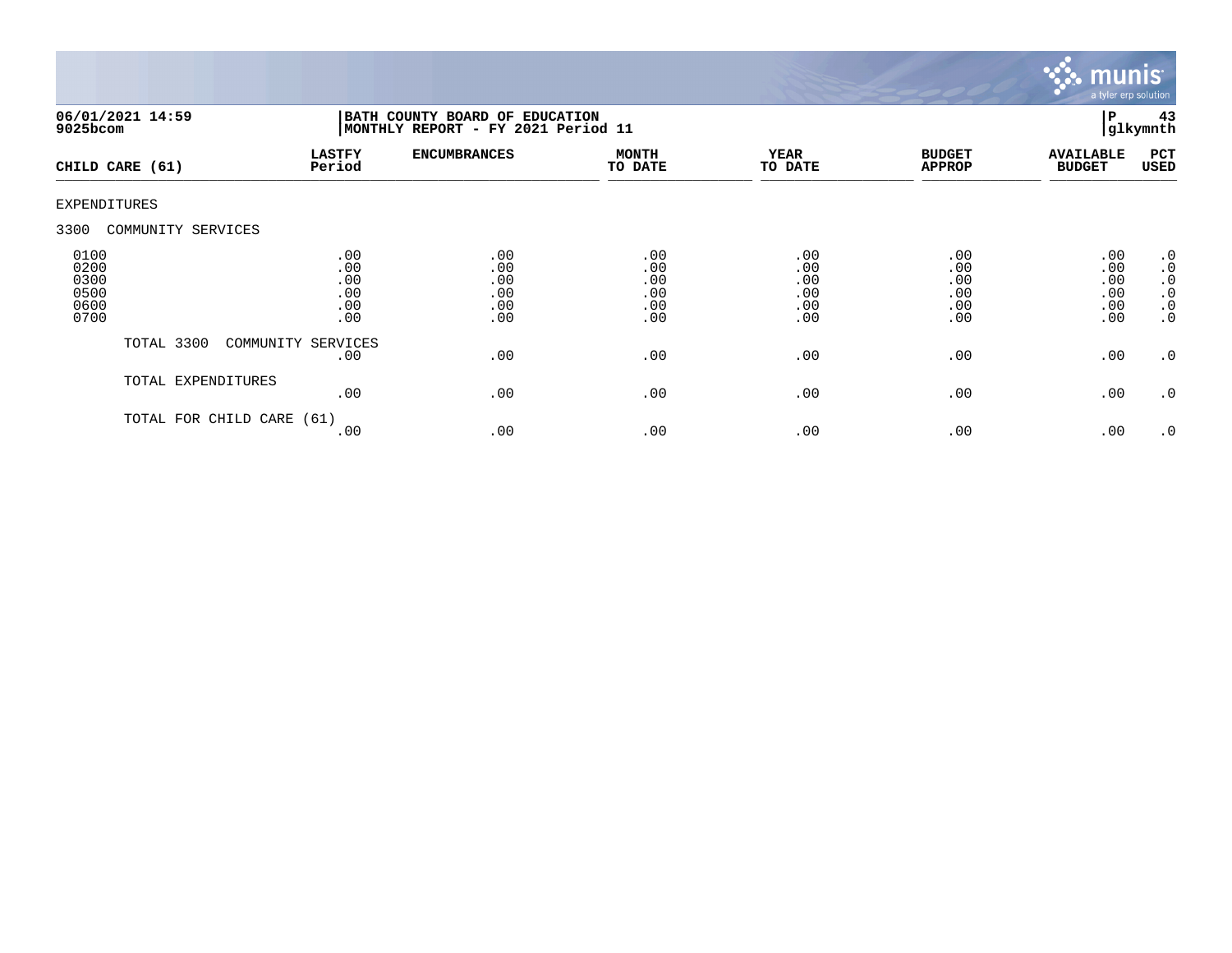|                              |                         |                                                                      |                         |                        |                                | <u>munis </u><br>a tyler erp solution |                |
|------------------------------|-------------------------|----------------------------------------------------------------------|-------------------------|------------------------|--------------------------------|---------------------------------------|----------------|
| 06/01/2021 14:59<br>9025bcom |                         | BATH COUNTY BOARD OF EDUCATION<br>MONTHLY REPORT - FY 2021 Period 11 |                         |                        |                                | P                                     | 44<br>glkymnth |
| PRESCHOOL (62)               | <b>LASTFY</b><br>Period | <b>ENCUMBRANCES</b>                                                  | <b>MONTH</b><br>TO DATE | <b>YEAR</b><br>TO DATE | <b>BUDGET</b><br><b>APPROP</b> | <b>AVAILABLE</b><br><b>BUDGET</b>     | PCT<br>USED    |
| <b>REVENUES</b>              |                         |                                                                      |                         |                        |                                |                                       |                |
| 0999 BEGINNING BALANCE       |                         |                                                                      |                         |                        |                                |                                       |                |
| TOTAL 0999 BEGINNING BALANCE | .00                     | .00                                                                  | .00                     | .00                    | .00                            | .00                                   | .0             |
| <b>RECEIPTS</b>              |                         |                                                                      |                         |                        |                                |                                       |                |
| REVENUE FROM LOCAL SOURCES   |                         |                                                                      |                         |                        |                                |                                       |                |
| TUITION                      |                         |                                                                      |                         |                        |                                |                                       |                |
| 1310 TUIT IND                | .00                     | .00                                                                  | .00                     | .00                    | .00                            | .00                                   | $\cdot$ 0      |
| TOTAL TUITION                | .00                     | .00                                                                  | .00                     | .00                    | .00                            | .00                                   | $\cdot$ 0      |
| TOTAL REVENUE FROM LOCAL     | SOURCES<br>.00          | .00                                                                  | .00                     | .00                    | .00                            | .00                                   | $\cdot$ 0      |
| TOTAL RECEIPTS               | .00                     | .00                                                                  | .00                     | .00                    | .00                            | .00                                   | $\cdot$ 0      |
| TOTAL REVENUE                | .00                     | .00                                                                  | .00                     | .00                    | .00                            | .00                                   | $\cdot$ 0      |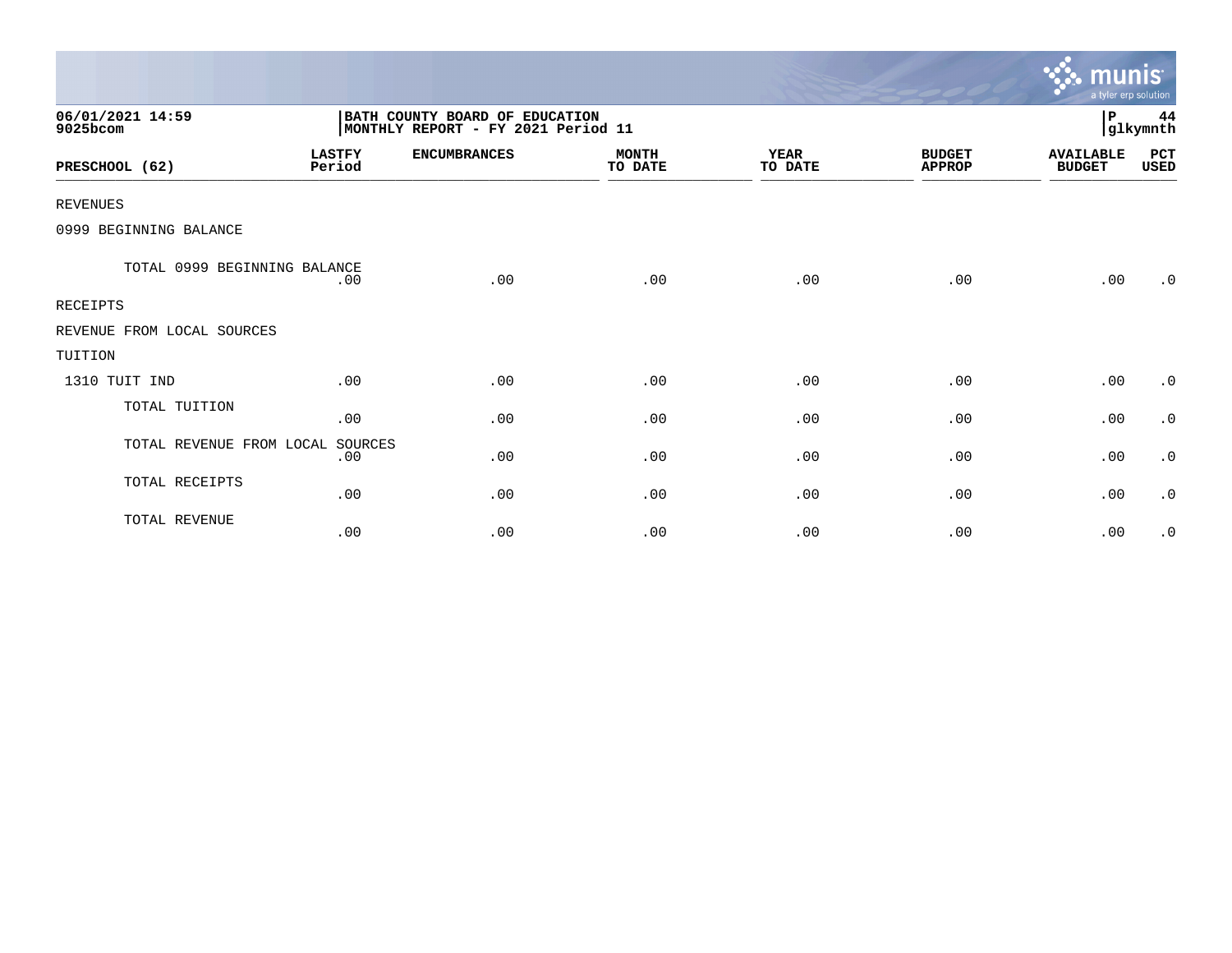

| 06/01/2021 14:59<br>9025bcom |                         | BATH COUNTY BOARD OF EDUCATION<br>MONTHLY REPORT - FY 2021 Period 11 |                         |                 |                                |                                   |             |  |
|------------------------------|-------------------------|----------------------------------------------------------------------|-------------------------|-----------------|--------------------------------|-----------------------------------|-------------|--|
| PRESCHOOL (62)               | <b>LASTFY</b><br>Period | <b>ENCUMBRANCES</b>                                                  | <b>MONTH</b><br>TO DATE | YEAR<br>TO DATE | <b>BUDGET</b><br><b>APPROP</b> | <b>AVAILABLE</b><br><b>BUDGET</b> | PCT<br>USED |  |
| EXPENDITURES                 |                         |                                                                      |                         |                 |                                |                                   |             |  |
| INSTRUCTION<br>1000          |                         |                                                                      |                         |                 |                                |                                   |             |  |
| 0600                         | .00                     | .00                                                                  | .00                     | .00             | .00                            | .00                               | $\cdot$ 0   |  |
| TOTAL 1000<br>INSTRUCTION    | .00                     | .00                                                                  | .00                     | .00             | .00                            | .00                               | .0          |  |
| TOTAL EXPENDITURES           | .00                     | .00                                                                  | .00                     | .00             | .00                            | .00                               | .0          |  |
| TOTAL FOR PRESCHOOL (62)     | .00                     | .00                                                                  | .00                     | .00             | .00                            | .00                               | $\cdot$ 0   |  |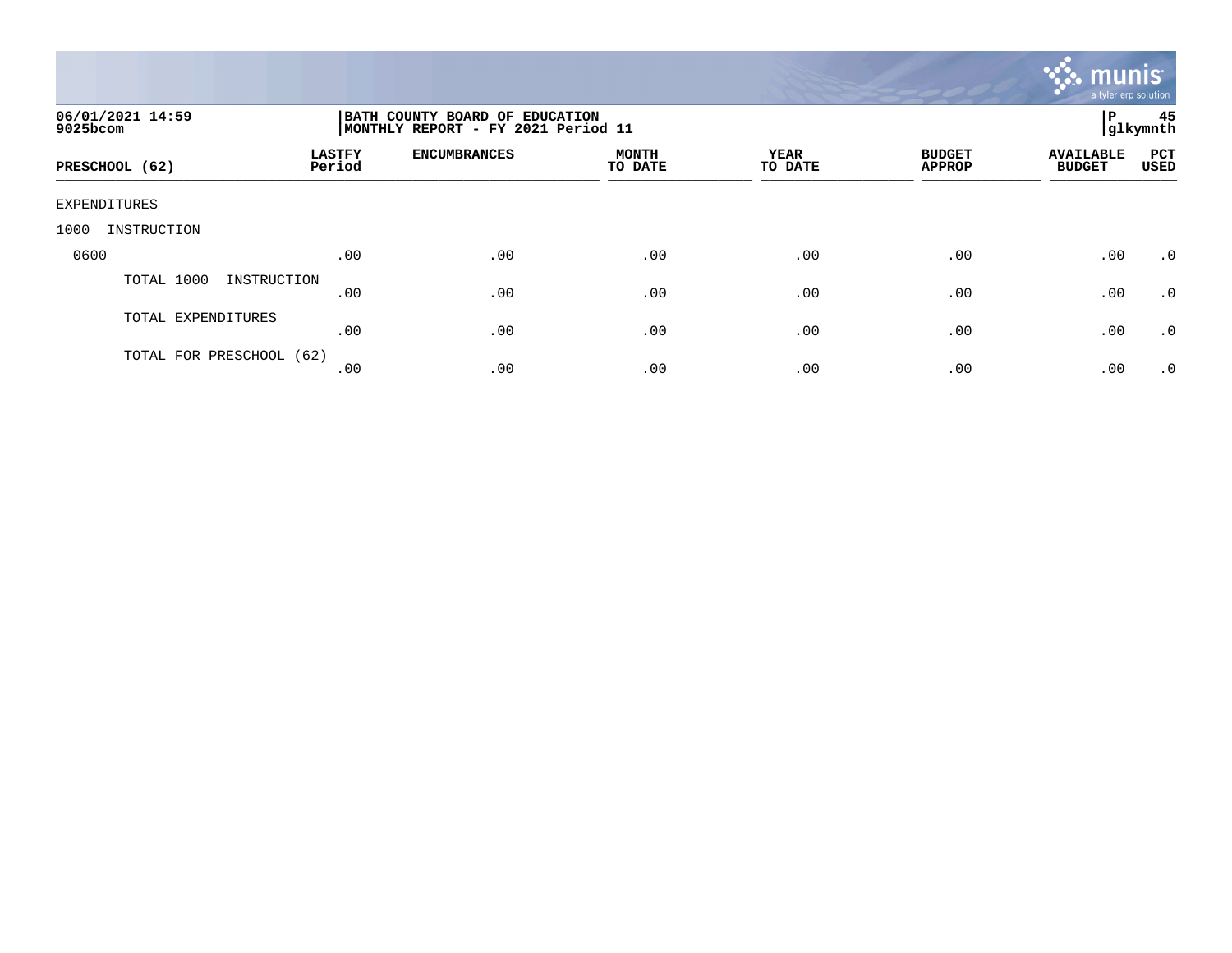|                                        |                         |                                                                      |                         |                        |                                |                                   | a tyler erp solution   |
|----------------------------------------|-------------------------|----------------------------------------------------------------------|-------------------------|------------------------|--------------------------------|-----------------------------------|------------------------|
| 06/01/2021 14:59<br>9025bcom           |                         | BATH COUNTY BOARD OF EDUCATION<br>MONTHLY REPORT - FY 2021 Period 11 |                         |                        |                                | $\mathbf P$                       | 46<br>glkymnth         |
| TRUST/AGENCY FUNDS (7000)              | <b>LASTFY</b><br>Period | <b>ENCUMBRANCES</b>                                                  | <b>MONTH</b><br>TO DATE | <b>YEAR</b><br>TO DATE | <b>BUDGET</b><br><b>APPROP</b> | <b>AVAILABLE</b><br><b>BUDGET</b> | PCT<br><b>USED</b>     |
| <b>REVENUES</b>                        |                         |                                                                      |                         |                        |                                |                                   |                        |
| 0999 BEGINNING BALANCE                 |                         |                                                                      |                         |                        |                                |                                   |                        |
| TOTAL 0999 BEGINNING BALANCE           | .00                     | .00                                                                  | .00                     | .00                    | .00                            | .00                               | $\cdot$ 0              |
| <b>RECEIPTS</b>                        |                         |                                                                      |                         |                        |                                |                                   |                        |
| REVENUE FROM LOCAL SOURCES             |                         |                                                                      |                         |                        |                                |                                   |                        |
| OTHER REVENUE FROM LOCAL SOURCES       |                         |                                                                      |                         |                        |                                |                                   |                        |
| 1920 CONTRIBUTE                        | 208.73                  | .00                                                                  | 362.80                  | 28,430.02              | 21,000.00                      | $-7,430.02$ 135.4                 |                        |
| TOTAL OTHER REVENUE FROM LOCAL SOURCES | 208.73                  | .00                                                                  | 362.80                  | 28,430.02              | 21,000.00                      | $-7,430.02$ 135.4                 |                        |
| TOTAL REVENUE FROM LOCAL SOURCES       | 208.73                  | .00                                                                  | 362.80                  | 28,430.02              | 21,000.00                      | $-7,430.02$ 135.4                 |                        |
| OTHER RECEIPTS                         |                         |                                                                      |                         |                        |                                |                                   |                        |
| INTERFUND TRANSFERS                    |                         |                                                                      |                         |                        |                                |                                   |                        |
| 5210 FND XFER                          | .00                     | .00                                                                  | .00                     | .00                    | .00                            | .00                               | $\cdot$ 0              |
| TOTAL INTERFUND TRANSFERS              | .00                     | .00                                                                  | .00                     | .00                    | .00                            | .00                               | $\boldsymbol{\cdot}$ 0 |
| TOTAL OTHER RECEIPTS                   | .00                     | .00                                                                  | .00                     | .00                    | .00                            | .00                               | $\cdot$ 0              |
| TOTAL RECEIPTS                         | 208.73                  | .00                                                                  | 362.80                  | 28,430.02              | 21,000.00                      | $-7,430.02$ 135.4                 |                        |
| TOTAL REVENUE                          | 208.73                  | .00                                                                  | 362.80                  | 28,430.02              | 21,000.00                      | $-7,430.02$ 135.4                 |                        |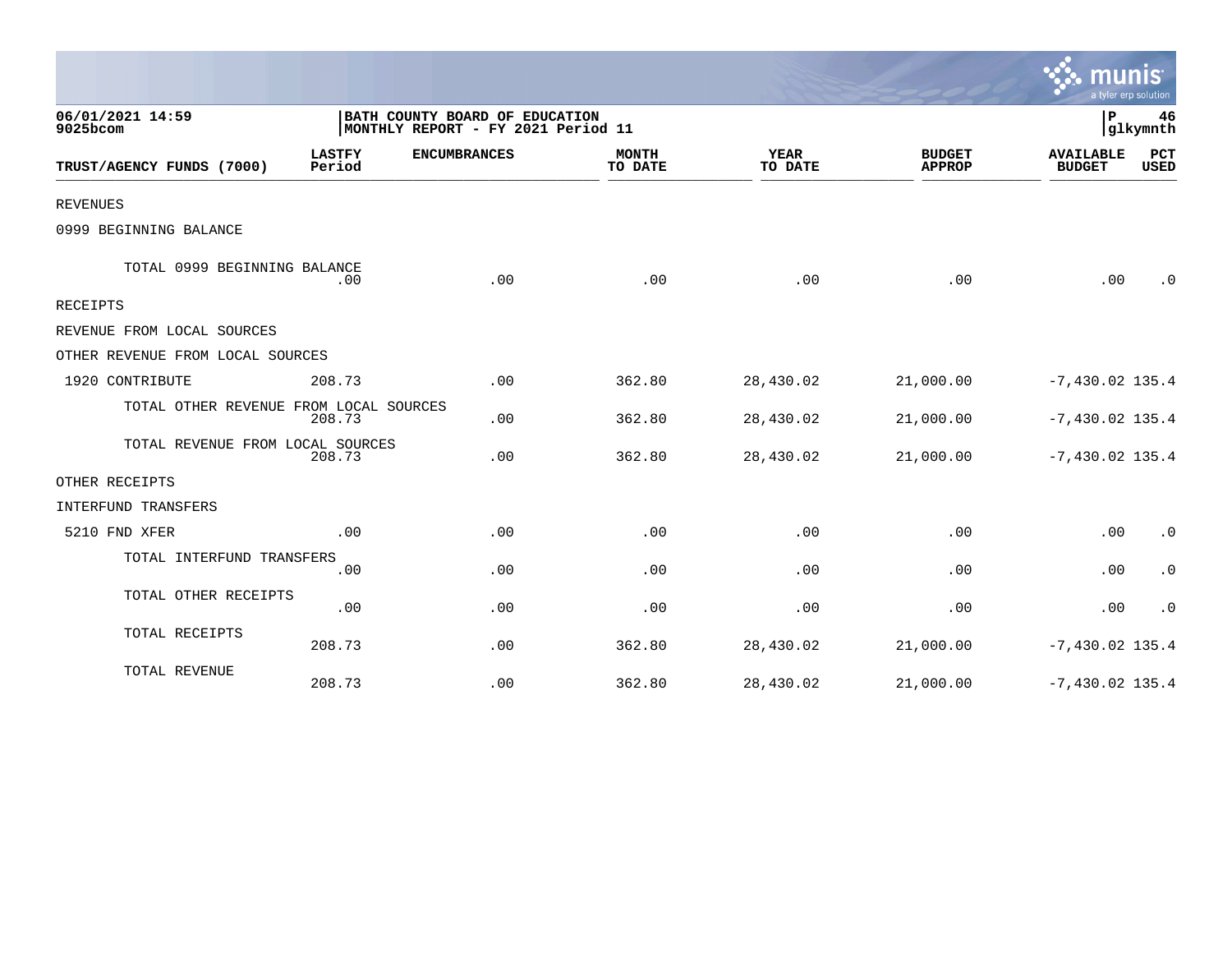

| 06/01/2021 14:59<br>$9025$ bcom | BATH COUNTY BOARD OF EDUCATION<br> MONTHLY REPORT - FY 2021 Period 11 | P<br>47<br>glkymnth |                         |                 |                                |                                   |                    |
|---------------------------------|-----------------------------------------------------------------------|---------------------|-------------------------|-----------------|--------------------------------|-----------------------------------|--------------------|
| TRUST/AGENCY FUNDS (7000)       | <b>LASTFY</b><br>Period                                               | <b>ENCUMBRANCES</b> | <b>MONTH</b><br>TO DATE | YEAR<br>TO DATE | <b>BUDGET</b><br><b>APPROP</b> | <b>AVAILABLE</b><br><b>BUDGET</b> | <b>PCT</b><br>USED |
| EXPENDITURES                    |                                                                       |                     |                         |                 |                                |                                   |                    |
| 3300<br>SERVICES<br>COMMUNITY   |                                                                       |                     |                         |                 |                                |                                   |                    |
| 0600                            | 1,000.00                                                              | .00                 | 3,000.00                | 3,000.00        | 21,000.00                      | 18,000.00                         | 14.3               |
| TOTAL 3300                      | COMMUNITY SERVICES<br>1,000.00                                        | .00                 | 3,000.00                | 3,000.00        | 21,000.00                      | 18,000.00                         | 14.3               |
| TOTAL EXPENDITURES              | 1,000.00                                                              | .00                 | 3,000.00                | 3,000.00        | 21,000.00                      | 18,000.00                         | 14.3               |
| TOTAL FOR TRUST/AGENCY FUNDS    | (7000)<br>$-791.27$                                                   | .00                 | $-2,637.20$             | 25,430.02       | .00                            | $-25,430.02$                      | $\cdot$ 0          |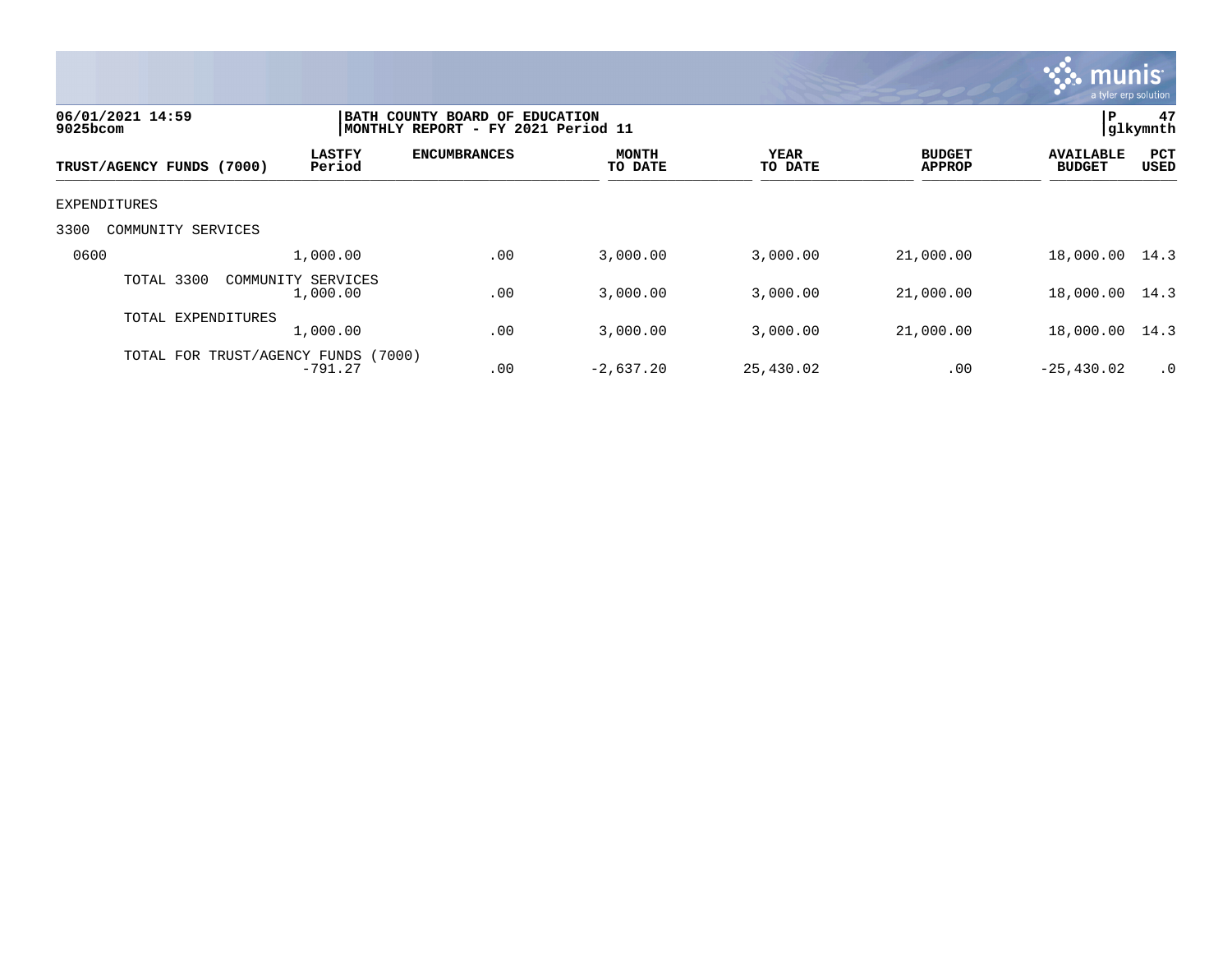|                                                     |                                                                      |                     |                         |                        |                                | munis<br>a tyler erp solution     |                                                  |
|-----------------------------------------------------|----------------------------------------------------------------------|---------------------|-------------------------|------------------------|--------------------------------|-----------------------------------|--------------------------------------------------|
| 06/01/2021 14:59<br>9025bcom                        | BATH COUNTY BOARD OF EDUCATION<br>MONTHLY REPORT - FY 2021 Period 11 |                     |                         |                        |                                | l P                               | 48<br>glkymnth                                   |
| <b>GOVERNMENTAL ASSETS (8)</b>                      | <b>LASTFY</b><br>Period                                              | <b>ENCUMBRANCES</b> | <b>MONTH</b><br>TO DATE | <b>YEAR</b><br>TO DATE | <b>BUDGET</b><br><b>APPROP</b> | <b>AVAILABLE</b><br><b>BUDGET</b> | <b>PCT</b><br><b>USED</b>                        |
| <b>REVENUES</b>                                     |                                                                      |                     |                         |                        |                                |                                   |                                                  |
| RECEIPTS                                            |                                                                      |                     |                         |                        |                                |                                   |                                                  |
| REVENUE FROM LOCAL SOURCES                          |                                                                      |                     |                         |                        |                                |                                   |                                                  |
| OTHER REVENUE FROM LOCAL SOURCES                    |                                                                      |                     |                         |                        |                                |                                   |                                                  |
| 1930 GAIN/LOSS                                      | .00                                                                  | .00                 | .00                     | .00                    | .00                            | .00                               | $\cdot$ 0                                        |
| TOTAL OTHER REVENUE FROM LOCAL SOURCES              | .00                                                                  | .00                 | .00                     | .00                    | .00                            | .00                               | $\cdot$ 0                                        |
| TOTAL REVENUE FROM LOCAL SOURCES                    | .00                                                                  | .00                 | .00                     | .00                    | .00                            | .00                               | $\cdot$ 0                                        |
| OTHER RECEIPTS                                      |                                                                      |                     |                         |                        |                                |                                   |                                                  |
| SALE OR COMP FOR LOSS OF ASSETS                     |                                                                      |                     |                         |                        |                                |                                   |                                                  |
| 5311 SALE LAND<br>5331 SALE BLDG<br>5341 SALE EQUIP | .00<br>.00<br>.00                                                    | .00<br>.00<br>.00   | .00<br>.00<br>.00       | .00<br>.00<br>.00      | .00<br>.00<br>.00              | .00<br>.00<br>.00                 | $\cdot$ 0<br>$\boldsymbol{\cdot}$ 0<br>$\cdot$ 0 |
| TOTAL SALE OR COMP FOR LOSS OF ASSETS               | .00                                                                  | .00                 | .00                     | .00                    | .00                            | .00                               | $\cdot$ 0                                        |
| TOTAL OTHER RECEIPTS                                | .00                                                                  | .00                 | .00                     | .00                    | .00                            | .00                               | $\cdot$ 0                                        |
| TOTAL RECEIPTS                                      | .00                                                                  | .00                 | .00                     | .00                    | .00                            | .00                               | $\cdot$ 0                                        |
| TOTAL REVENUE                                       | .00                                                                  | .00                 | .00                     | .00                    | .00                            | .00                               | $\cdot$ 0                                        |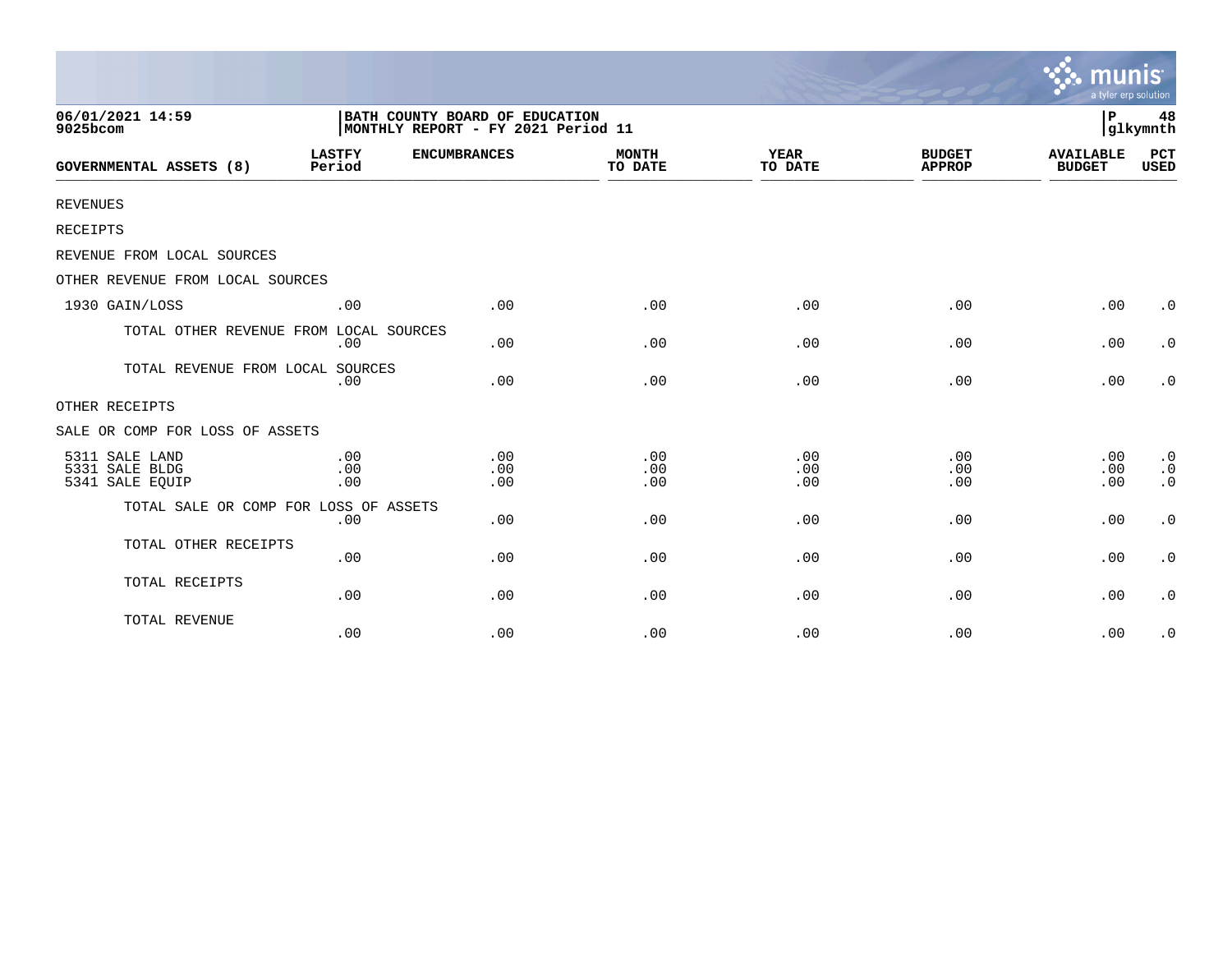

| 06/01/2021 14:59<br>9025bcom |                               |                                                   | BATH COUNTY BOARD OF EDUCATION<br>MONTHLY REPORT - FY 2021 Period 11 |                         |                 |                                |                                   |                    |
|------------------------------|-------------------------------|---------------------------------------------------|----------------------------------------------------------------------|-------------------------|-----------------|--------------------------------|-----------------------------------|--------------------|
| GOVERNMENTAL ASSETS (8)      |                               | <b>LASTFY</b><br>Period                           | <b>ENCUMBRANCES</b>                                                  | <b>MONTH</b><br>TO DATE | YEAR<br>TO DATE | <b>BUDGET</b><br><b>APPROP</b> | <b>AVAILABLE</b><br><b>BUDGET</b> | PCT<br><b>USED</b> |
| <b>EXPENDITURES</b>          |                               |                                                   |                                                                      |                         |                 |                                |                                   |                    |
| 1000 INSTRUCTION             |                               |                                                   |                                                                      |                         |                 |                                |                                   |                    |
| 0700                         |                               | 275.65                                            | .00                                                                  | .00                     | 537.93          | .00                            | $-537.93$                         | $\cdot$ 0          |
|                              | TOTAL 1000 INSTRUCTION        | 275.65                                            | .00                                                                  | .00                     | 537.93          | .00                            | $-537.93$                         | $\cdot$ 0          |
|                              | 2100 STUDENT SUPPORT SERVICES |                                                   |                                                                      |                         |                 |                                |                                   |                    |
| 0700                         |                               | .00                                               | .00                                                                  | .00                     | .00             | .00                            | .00                               | $\cdot$ 0          |
|                              |                               | TOTAL 2100 STUDENT SUPPORT SERVICES<br>.00        | .00                                                                  | .00                     | .00             | .00                            | .00                               | $\cdot$ 0          |
| 2200                         | INSTRUCTIONAL STAFF SUPP SERV |                                                   |                                                                      |                         |                 |                                |                                   |                    |
| 0700                         |                               | 83.19                                             | .00                                                                  | .00                     | 44.17           | .00                            | $-44.17$                          | $\cdot$ 0          |
|                              |                               | TOTAL 2200 INSTRUCTIONAL STAFF SUPP SERV<br>83.19 | .00                                                                  | .00                     | 44.17           | .00                            | $-44.17$                          | $\cdot$ 0          |
|                              | 2300 DISTRICT ADMIN SUPPORT   |                                                   |                                                                      |                         |                 |                                |                                   |                    |
| 0700                         |                               | 26.67                                             | .00                                                                  | .00                     | 225.12          | .00                            | $-225.12$                         | $\cdot$ 0          |
|                              |                               | TOTAL 2300 DISTRICT ADMIN SUPPORT<br>26.67        | .00                                                                  | .00                     | 225.12          | .00                            | $-225.12$                         | $\cdot$ 0          |
|                              | 2400 SCHOOL ADMIN SUPPORT     |                                                   |                                                                      |                         |                 |                                |                                   |                    |
| 0700                         |                               | .00                                               | .00                                                                  | .00                     | .00             | .00                            | .00                               | $\cdot$ 0          |
|                              | TOTAL 2400                    | SCHOOL ADMIN SUPPORT<br>.00                       | .00                                                                  | .00                     | .00             | .00                            | .00                               | $\cdot$ 0          |
| 2500                         | BUSINESS SUPPORT SERVICES     |                                                   |                                                                      |                         |                 |                                |                                   |                    |
| 0700                         |                               | .00                                               | .00                                                                  | .00                     | .00             | .00                            | .00                               | $\cdot$ 0          |
|                              | TOTAL 2500                    | BUSINESS SUPPORT SERVICES<br>.00                  | .00                                                                  | .00                     | .00             | .00                            | .00                               | $\cdot$ 0          |
| 2600                         |                               | PLANT OPERATIONS AND MAINTENANCE                  |                                                                      |                         |                 |                                |                                   |                    |
| 0700                         |                               | .00                                               | .00                                                                  | .00                     | .00             | .00                            | .00                               | $\cdot$ 0          |
|                              | TOTAL 2600                    | PLANT OPERATIONS AND MAINTENANCE<br>.00           | .00                                                                  | .00                     | .00             | .00                            | .00                               | $\cdot$ 0          |

2700 STUDENT TRANSPORTATION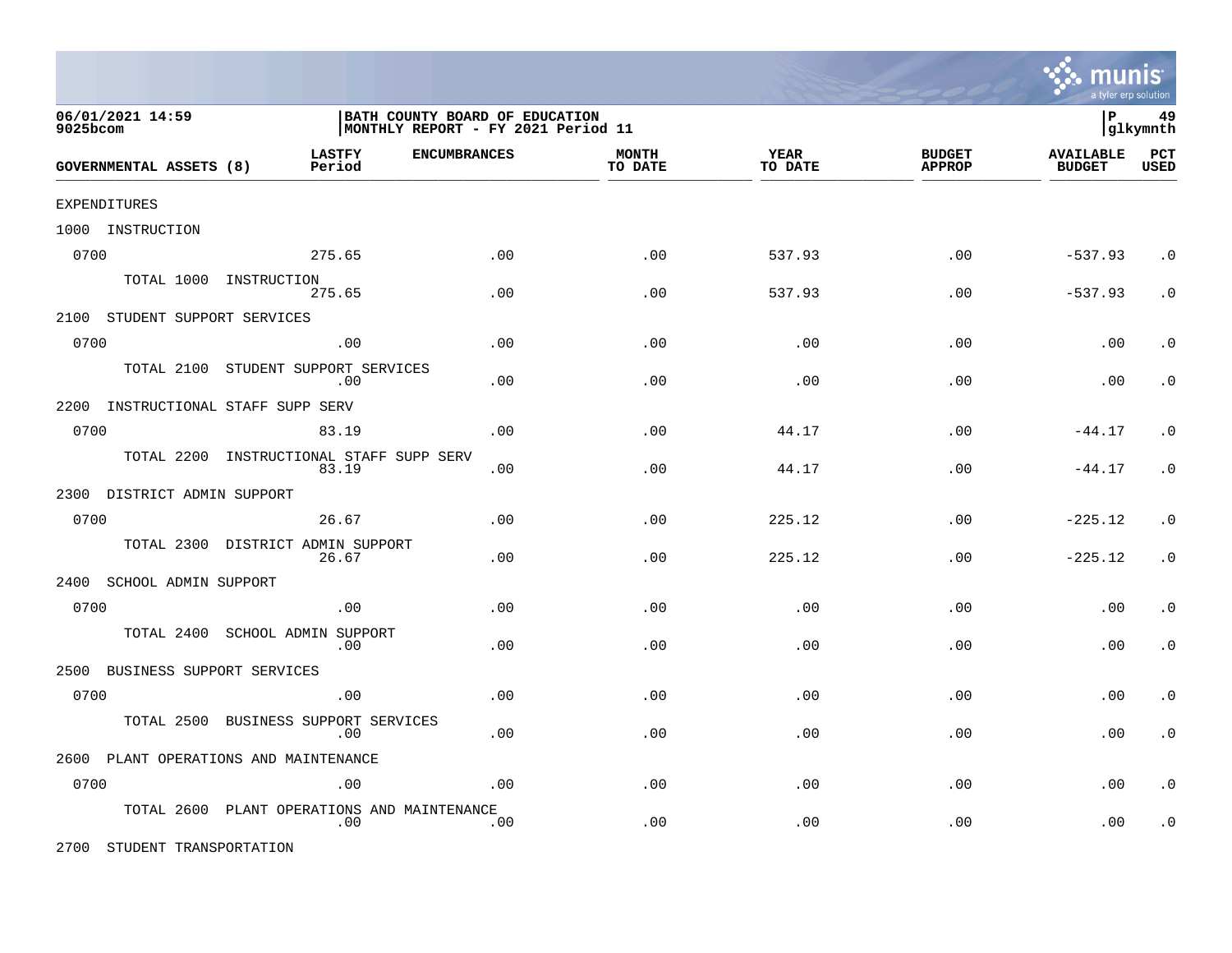

| 06/01/2021 14:59<br>9025bcom |                                                | BATH COUNTY BOARD OF EDUCATION<br>MONTHLY REPORT - FY 2021 Period 11 |                         |                        |                                |                                   | 50<br>glkymnth |
|------------------------------|------------------------------------------------|----------------------------------------------------------------------|-------------------------|------------------------|--------------------------------|-----------------------------------|----------------|
| GOVERNMENTAL ASSETS (8)      | <b>LASTFY</b><br>Period                        | <b>ENCUMBRANCES</b>                                                  | <b>MONTH</b><br>TO DATE | <b>YEAR</b><br>TO DATE | <b>BUDGET</b><br><b>APPROP</b> | <b>AVAILABLE</b><br><b>BUDGET</b> | PCT<br>USED    |
| 0700                         | .00                                            | .00                                                                  | .00                     | .00                    | .00                            | .00                               | $\cdot$ 0      |
| 2700<br>TOTAL                | STUDENT<br>TRANSPORTATION<br>.00               | .00                                                                  | .00                     | .00                    | .00                            | .00                               | $\cdot$ 0      |
| 3300<br>COMMUNITY SERVICES   |                                                |                                                                      |                         |                        |                                |                                   |                |
| 0700                         | .00                                            | .00                                                                  | .00                     | .00                    | .00                            | .00                               | $\cdot$ 0      |
| TOTAL 3300                   | COMMUNITY SERVICES<br>.00                      | .00                                                                  | .00                     | .00                    | .00                            | .00                               | $\cdot$ 0      |
| TOTAL EXPENDITURES           | 385.51                                         | .00                                                                  | .00                     | 807.22                 | .00                            | $-807.22$                         | $\cdot$ 0      |
|                              | TOTAL FOR GOVERNMENTAL ASSETS (8)<br>$-385.51$ | .00                                                                  | .00                     | $-807.22$              | .00                            | 807.22                            | $\cdot$ 0      |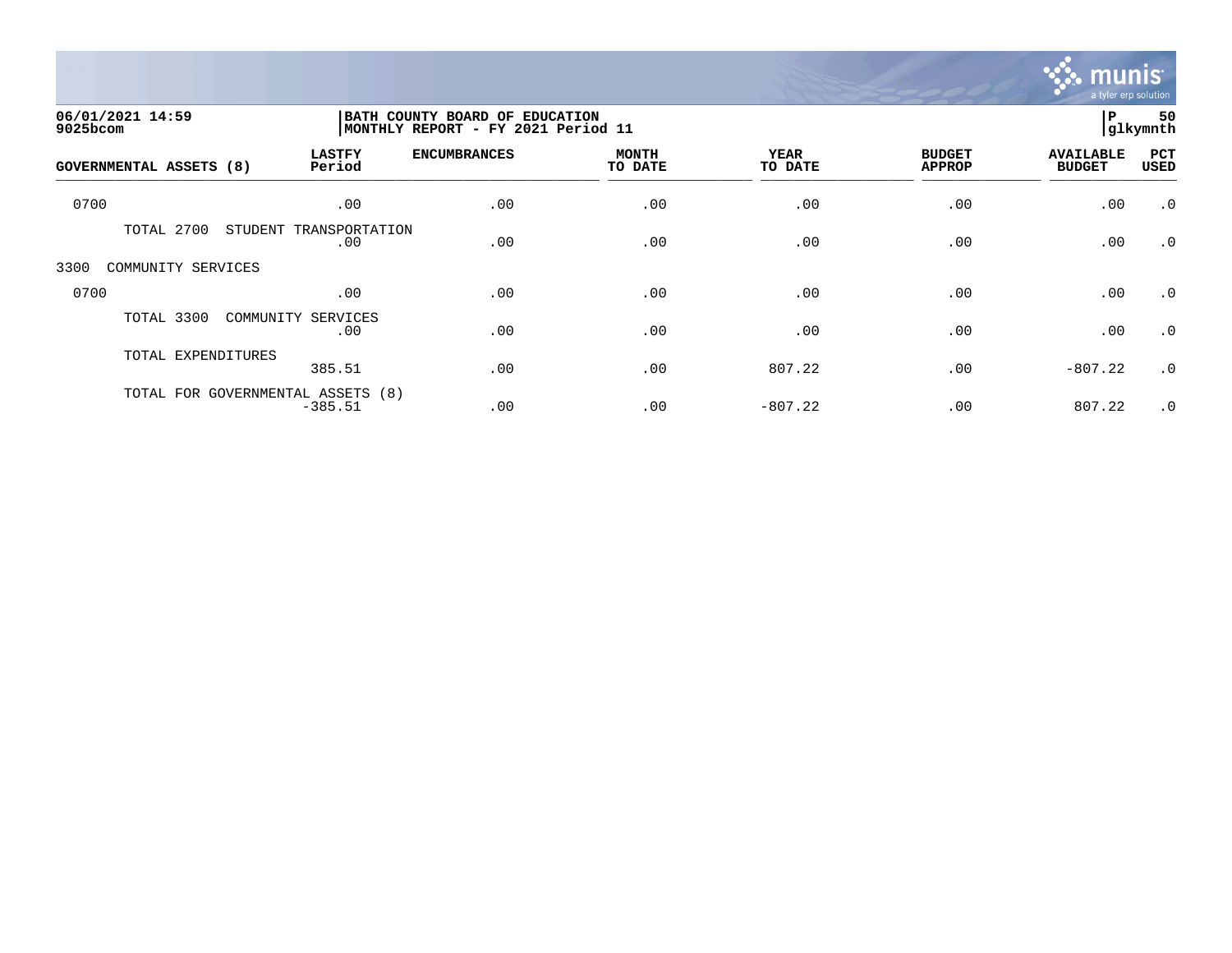|                                  |                         |                                                                      |                         |                 |                                | mun<br>a tyler erp solution       |                    |
|----------------------------------|-------------------------|----------------------------------------------------------------------|-------------------------|-----------------|--------------------------------|-----------------------------------|--------------------|
| 06/01/2021 14:59<br>9025bcom     |                         | BATH COUNTY BOARD OF EDUCATION<br>MONTHLY REPORT - FY 2021 Period 11 |                         |                 |                                | P                                 | 51<br>glkymnth     |
| FOOD SERVICE ASSETS (81)         | <b>LASTFY</b><br>Period | <b>ENCUMBRANCES</b>                                                  | <b>MONTH</b><br>TO DATE | YEAR<br>TO DATE | <b>BUDGET</b><br><b>APPROP</b> | <b>AVAILABLE</b><br><b>BUDGET</b> | <b>PCT</b><br>USED |
| <b>REVENUES</b>                  |                         |                                                                      |                         |                 |                                |                                   |                    |
| RECEIPTS                         |                         |                                                                      |                         |                 |                                |                                   |                    |
| REVENUE FROM LOCAL SOURCES       |                         |                                                                      |                         |                 |                                |                                   |                    |
| OTHER REVENUE FROM LOCAL SOURCES |                         |                                                                      |                         |                 |                                |                                   |                    |
| 1930 GAIN/LOSS                   | .00                     | .00                                                                  | .00                     | .00             | .00                            | .00                               | $\cdot$ 0          |
| TOTAL OTHER REVENUE FROM         | LOCAL SOURCES<br>.00    | .00                                                                  | .00                     | .00             | .00                            | .00                               | $\cdot$ 0          |
| TOTAL REVENUE FROM LOCAL         | SOURCES<br>.00          | .00                                                                  | .00                     | .00             | .00                            | .00                               | $\cdot$ 0          |
| TOTAL RECEIPTS                   | .00                     | .00                                                                  | .00                     | .00             | .00                            | .00                               | $\cdot$ 0          |
| TOTAL REVENUE                    | .00                     | .00                                                                  | .00                     | .00             | .00                            | .00                               | $\cdot$ 0          |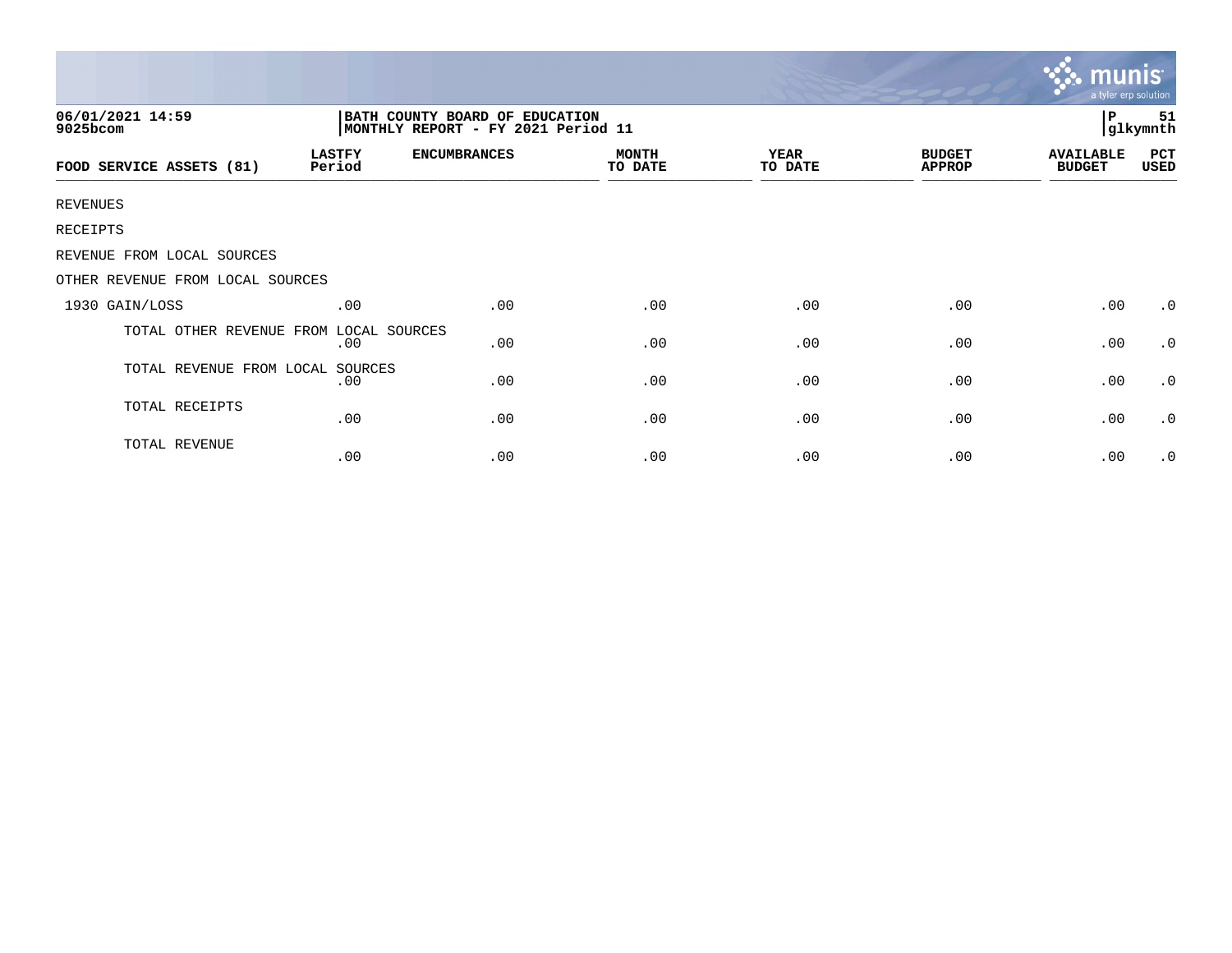

| 06/01/2021 14:59<br>$9025$ bcom    |                               | BATH COUNTY BOARD OF EDUCATION<br>MONTHLY REPORT - FY 2021 Period 11 | 52<br>ΙP<br>glkymnth    |                 |                                |                                   |                    |
|------------------------------------|-------------------------------|----------------------------------------------------------------------|-------------------------|-----------------|--------------------------------|-----------------------------------|--------------------|
| FOOD SERVICE ASSETS (81)           | <b>LASTFY</b><br>Period       | <b>ENCUMBRANCES</b>                                                  | <b>MONTH</b><br>TO DATE | YEAR<br>TO DATE | <b>BUDGET</b><br><b>APPROP</b> | <b>AVAILABLE</b><br><b>BUDGET</b> | PCT<br><b>USED</b> |
| <b>EXPENDITURES</b>                |                               |                                                                      |                         |                 |                                |                                   |                    |
| 3100<br>FOOD SERVICE OPERATION     |                               |                                                                      |                         |                 |                                |                                   |                    |
| 0700                               | .00                           | .00                                                                  | .00                     | .00             | .00                            | .00                               | .0                 |
| TOTAL 3100                         | FOOD SERVICE OPERATION<br>.00 | .00                                                                  | .00                     | .00             | .00                            | .00                               | .0                 |
| TOTAL EXPENDITURES                 | .00                           | .00                                                                  | .00                     | .00             | .00                            | .00                               | $\cdot$ 0          |
| TOTAL FOR FOOD SERVICE ASSETS (81) | .00                           | .00                                                                  | .00                     | .00             | .00                            | .00                               | $\cdot$ 0          |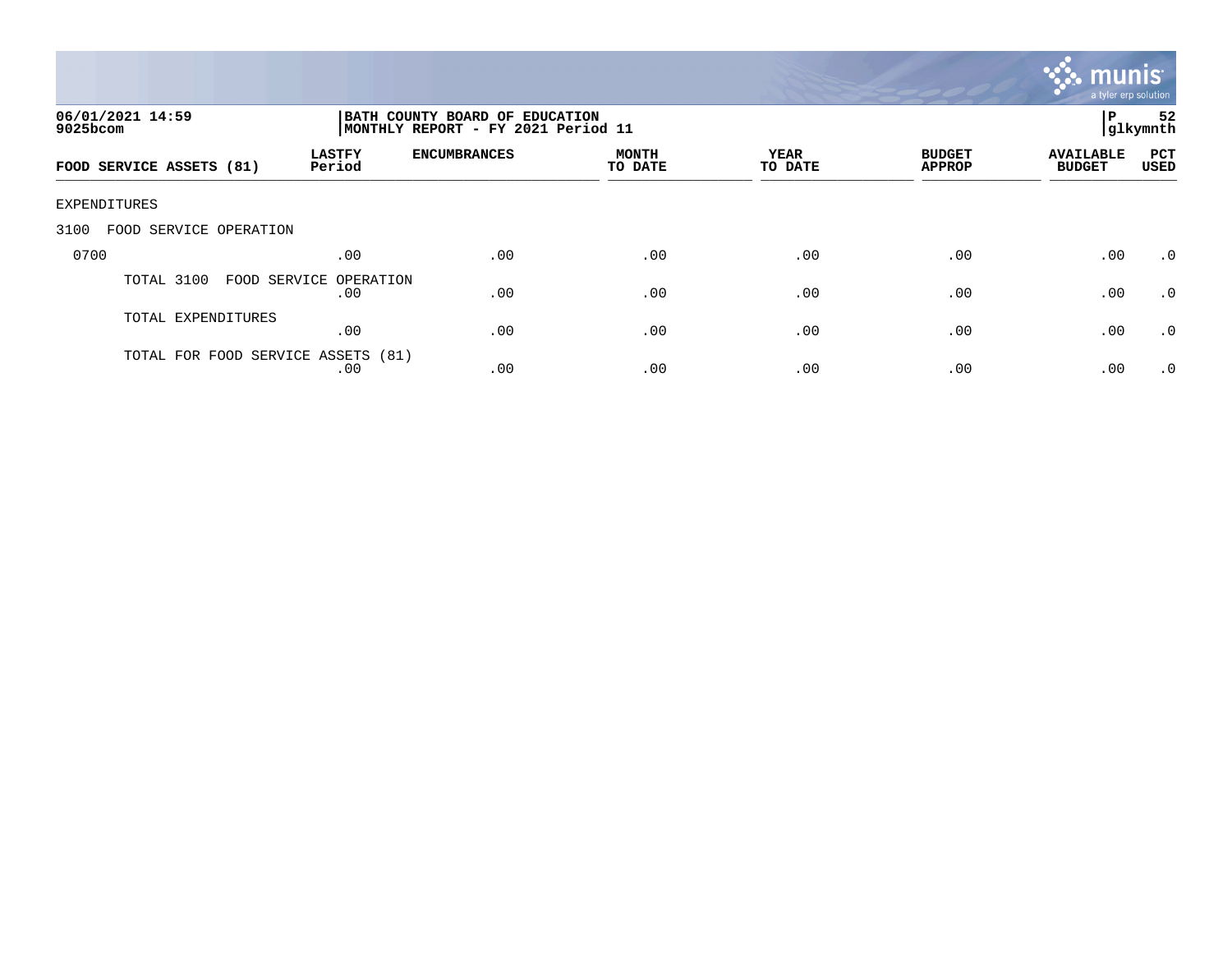|                                  |                                                                       |                     |                         |                 |                                | <b>munis</b><br>a tyler erp solution |                     |  |
|----------------------------------|-----------------------------------------------------------------------|---------------------|-------------------------|-----------------|--------------------------------|--------------------------------------|---------------------|--|
| 06/01/2021 14:59<br>9025bcom     | BATH COUNTY BOARD OF EDUCATION<br> MONTHLY REPORT - FY 2021 Period 11 |                     |                         |                 |                                |                                      | 53<br>P<br>glkymnth |  |
| DAY CARE ASSERTS (82)            | <b>LASTFY</b><br>Period                                               | <b>ENCUMBRANCES</b> | <b>MONTH</b><br>TO DATE | YEAR<br>TO DATE | <b>BUDGET</b><br><b>APPROP</b> | <b>AVAILABLE</b><br><b>BUDGET</b>    | PCT<br>USED         |  |
| <b>REVENUES</b>                  |                                                                       |                     |                         |                 |                                |                                      |                     |  |
| RECEIPTS                         |                                                                       |                     |                         |                 |                                |                                      |                     |  |
| REVENUE FROM LOCAL SOURCES       |                                                                       |                     |                         |                 |                                |                                      |                     |  |
| OTHER REVENUE FROM LOCAL SOURCES |                                                                       |                     |                         |                 |                                |                                      |                     |  |
| 1930 GAIN/LOSS                   | .00                                                                   | .00                 | .00                     | .00             | .00                            | .00                                  | $\cdot$ 0           |  |
| TOTAL OTHER REVENUE FROM         | LOCAL SOURCES<br>.00                                                  | .00                 | .00                     | .00             | .00                            | .00                                  | $\cdot$ 0           |  |
| TOTAL REVENUE FROM LOCAL         | SOURCES<br>.00                                                        | .00                 | .00                     | .00             | .00                            | .00                                  | $\cdot$ 0           |  |
| TOTAL RECEIPTS                   | .00                                                                   | .00                 | .00                     | .00             | .00                            | .00                                  | $\cdot$ 0           |  |
| TOTAL REVENUE                    | .00                                                                   | .00                 | .00                     | .00             | .00                            | .00                                  | $\cdot$ 0           |  |
| TOTAL FOR DAY CARE ASSERTS (82)  | .00                                                                   | .00                 | .00                     | .00             | .00                            | .00                                  | $\cdot$ 0           |  |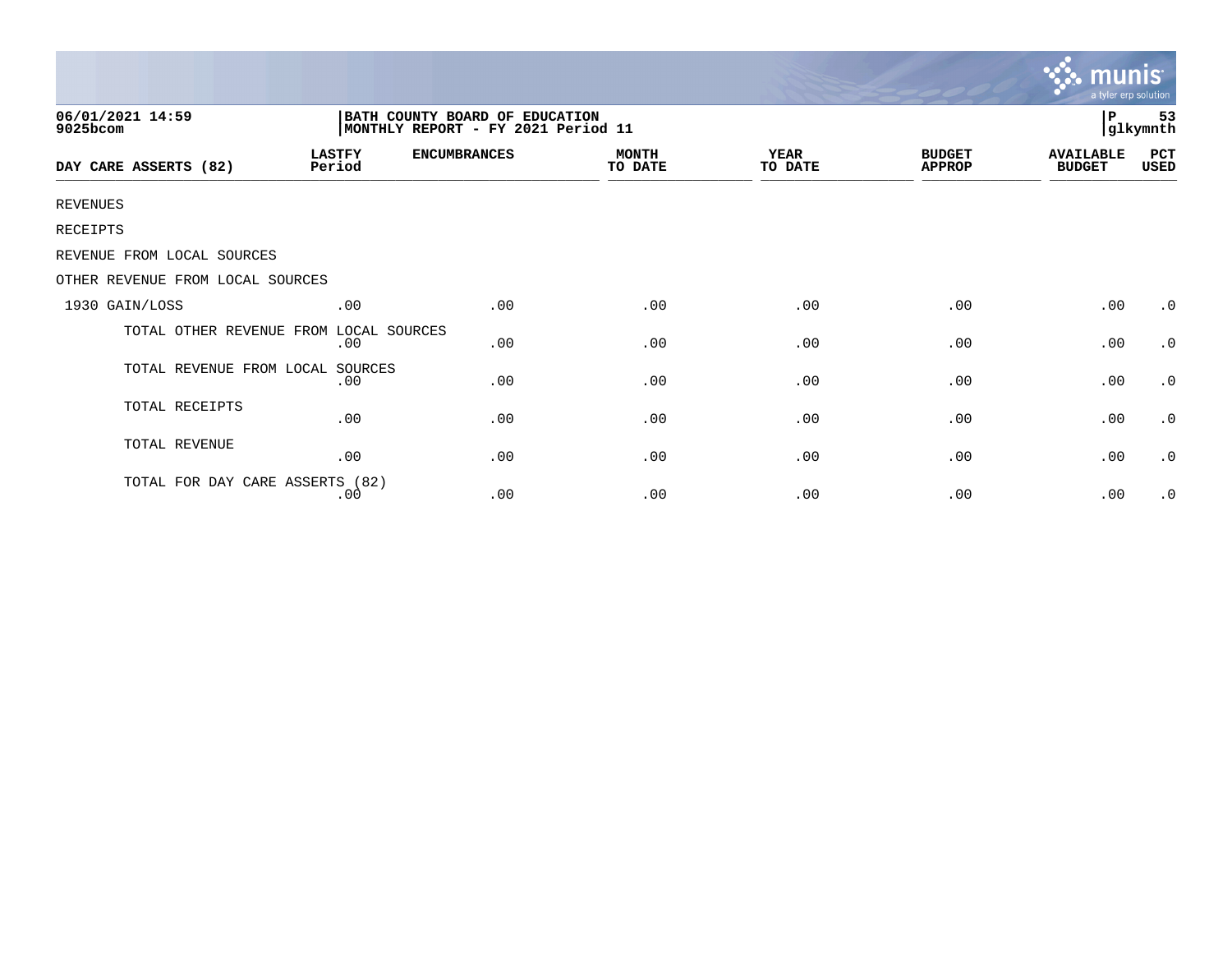|                                  |                                                                      |                     |                         |                        |                                | mun<br>a tyler erp solution       |                |
|----------------------------------|----------------------------------------------------------------------|---------------------|-------------------------|------------------------|--------------------------------|-----------------------------------|----------------|
| 06/01/2021 14:59<br>9025bcom     | BATH COUNTY BOARD OF EDUCATION<br>MONTHLY REPORT - FY 2021 Period 11 |                     |                         |                        |                                | $\, {\bf P}$                      | 54<br>glkymnth |
| ADULT EDUCATION ASSETS (84)      | <b>LASTFY</b><br>Period                                              | <b>ENCUMBRANCES</b> | <b>MONTH</b><br>TO DATE | <b>YEAR</b><br>TO DATE | <b>BUDGET</b><br><b>APPROP</b> | <b>AVAILABLE</b><br><b>BUDGET</b> | PCT<br>USED    |
| <b>REVENUES</b>                  |                                                                      |                     |                         |                        |                                |                                   |                |
| RECEIPTS                         |                                                                      |                     |                         |                        |                                |                                   |                |
| REVENUE FROM LOCAL SOURCES       |                                                                      |                     |                         |                        |                                |                                   |                |
| OTHER REVENUE FROM LOCAL SOURCES |                                                                      |                     |                         |                        |                                |                                   |                |
| 1930 GAIN/LOSS                   | .00                                                                  | .00                 | .00                     | .00                    | .00                            | .00                               | $\cdot$ 0      |
| TOTAL OTHER REVENUE FROM         | LOCAL SOURCES<br>.00                                                 | .00                 | .00                     | .00                    | .00                            | .00                               | $\cdot$ 0      |
| TOTAL REVENUE FROM LOCAL         | SOURCES<br>.00                                                       | .00                 | .00                     | .00                    | .00                            | .00                               | $\cdot$ 0      |
| TOTAL RECEIPTS                   | .00                                                                  | .00                 | .00                     | .00                    | .00                            | .00                               | $\cdot$ 0      |
| TOTAL REVENUE                    | .00                                                                  | .00                 | .00                     | .00                    | .00                            | .00                               | $\cdot$ 0      |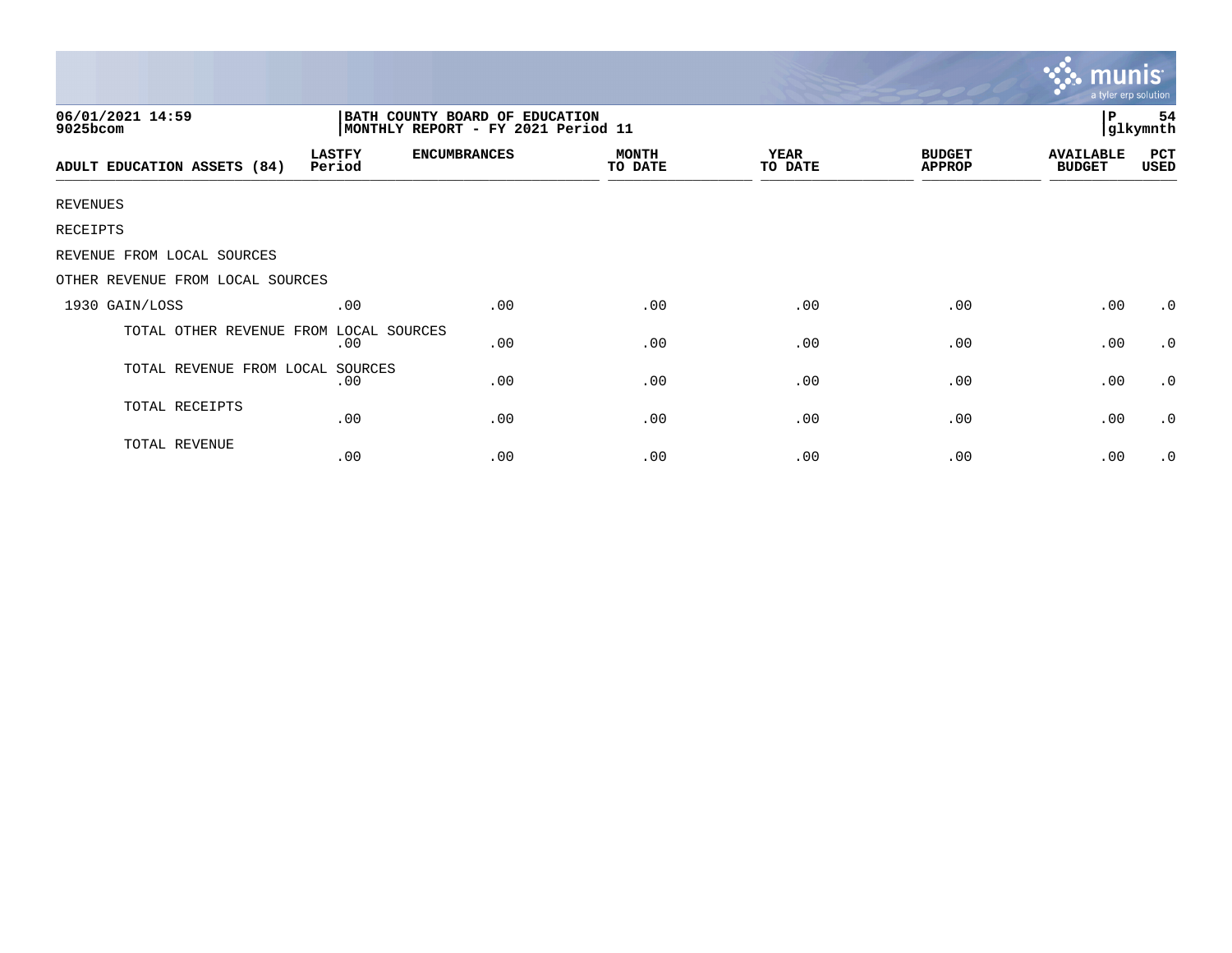

| 06/01/2021 14:59<br>$9025$ bcom       |                                   |                     | BATH COUNTY BOARD OF EDUCATION<br>MONTHLY REPORT - FY 2021 Period 11 |                 |                                |                                   |                    |
|---------------------------------------|-----------------------------------|---------------------|----------------------------------------------------------------------|-----------------|--------------------------------|-----------------------------------|--------------------|
| ADULT EDUCATION ASSETS (84)           | <b>LASTFY</b><br>Period           | <b>ENCUMBRANCES</b> | MONTH<br>TO DATE                                                     | YEAR<br>TO DATE | <b>BUDGET</b><br><b>APPROP</b> | <b>AVAILABLE</b><br><b>BUDGET</b> | PCT<br><b>USED</b> |
| EXPENDITURES                          |                                   |                     |                                                                      |                 |                                |                                   |                    |
| 3400<br>ADULT EDUCATION OPERATIONS    |                                   |                     |                                                                      |                 |                                |                                   |                    |
| 0700                                  | .00                               | .00                 | .00                                                                  | .00             | .00                            | .00                               | $\cdot$ 0          |
| TOTAL 3400                            | ADULT EDUCATION OPERATIONS<br>.00 | .00                 | .00                                                                  | .00             | .00                            | .00                               | $\cdot$ 0          |
| TOTAL EXPENDITURES                    | .00                               | .00                 | .00                                                                  | .00             | .00                            | .00                               | .0                 |
| TOTAL FOR ADULT EDUCATION ASSETS (84) | .00                               | .00                 | .00                                                                  | .00             | .00                            | .00                               | $\cdot$ 0          |